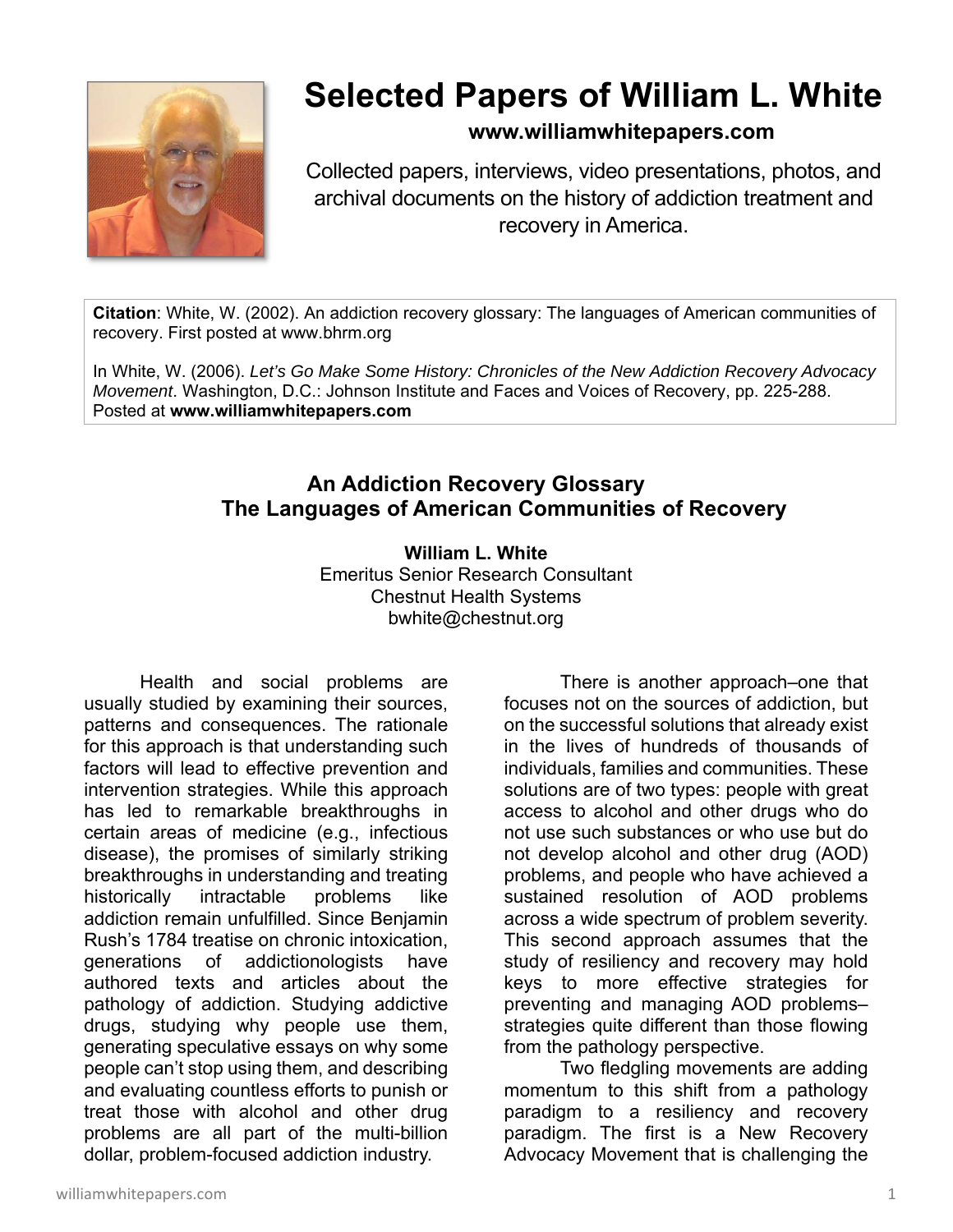growing restigmatization, demedicalization and recriminalization of addiction and pushing pro-recovery social policies and recovery-focused service programs (White 2000, 2001a). By bringing recovered and recovering people and their families into the forefront of policy advocacy, this movement is shifting the policy agenda from the nature of the problem (i.e., "alcoholism is a disease") and rationales for intervention effectiveness ("treatment works") to the recognition of the existence of lived solutions (i.e., "recovery is everywhere") and the nature of those solutions ("there are many pathways to recovery").

There are also signs of a Treatment Renewal Movement whose focus is on improving the clinical technology of addiction treatment, elevating the ethical practice of addiction treatment and reconnecting addiction treatment agencies to the communities out of which they were born (White, 2002a). This movement promises to shift addiction treatment from a model of serial episodes of acute treatment (assess, admit, treat, discharge) to a model of sustained recovery management and support (White, Boyle & Loveland, 2002).

The shift from a pathology perspective to a resiliency and recovery perspective requires new ways of thinking and a new language to frame the sources and solutions to alcohol and other drug problems. In earlier essays, I traced the history of the language used to frame AOD problems (White, 2004), called for the rejection and or refinement of much of the traditional language used to depict alcohol and other drug problems and their resolution, and began to articulate a prorecovery rhetoric (White, 2001b). This paper builds on this earlier work by cataloguing and discussing some of the emerging recoveryrelated terms and concepts.

What follows is a glossary of the words and ideas that are central to the recovery experience of hundreds of thousands of individuals and families. It is not intended to be a glossary of the people and institutions that make up the history of the recovery cultures that have surrounded that experience. It is focused instead on accurately and respectfully conveying the key words and ideas that have initiated and anchored recovery across the boundaries of gender and ethnicity, the sacred and the secular, and the varying goals and methods of problem resolution

 There are two intended audiences for this paper. The first audience includes those in recovery who experientially know the recovery tradition of which they have been a part, but may know little, and may have many misconceptions about, the central ideas of other recovery traditions. The second audience includes those working in addiction treatment who, compared to earlier decades, are less likely to be in personal recovery or to have direct knowledge about mutual aid groups. The goal is to help treatment professionals and recovery advocates understand the many recovery styles and traditions that are flourishing in America. The goal is to help the treatment professional and recovery advocate become multilingual in their efforts to widen the doorways of entry into recovery.

 The glossary contains language used within diverse communities of recovery in America and the language applied to these groups and their practices by the scholars who have studied them. Some terms have emerged from formal studies on the processes involved in addiction recovery. Where these have been drawn from published sources, I have tried to provide citation of sources, particularly where a particular concept may stir controversy. Some terms are part of the vernacular of local recovery support groups, recovery advocacy organizations, and recoveryoriented treatment programs. I have tried to summarize the most common meaning of these terms as I have encountered them in my travels across the U.S. Other terms included here are part of the emerging lexicon of the Behavioral Health Recovery Management (BHRM) project (www.bhrm.org) that I have worked within the past three years. My BHRM colleagues– Michael Boyle, David Loveland, Pat Corrigan, Russell Hagen, Mark Godley, and Tom Murphy, have helped sharpen my own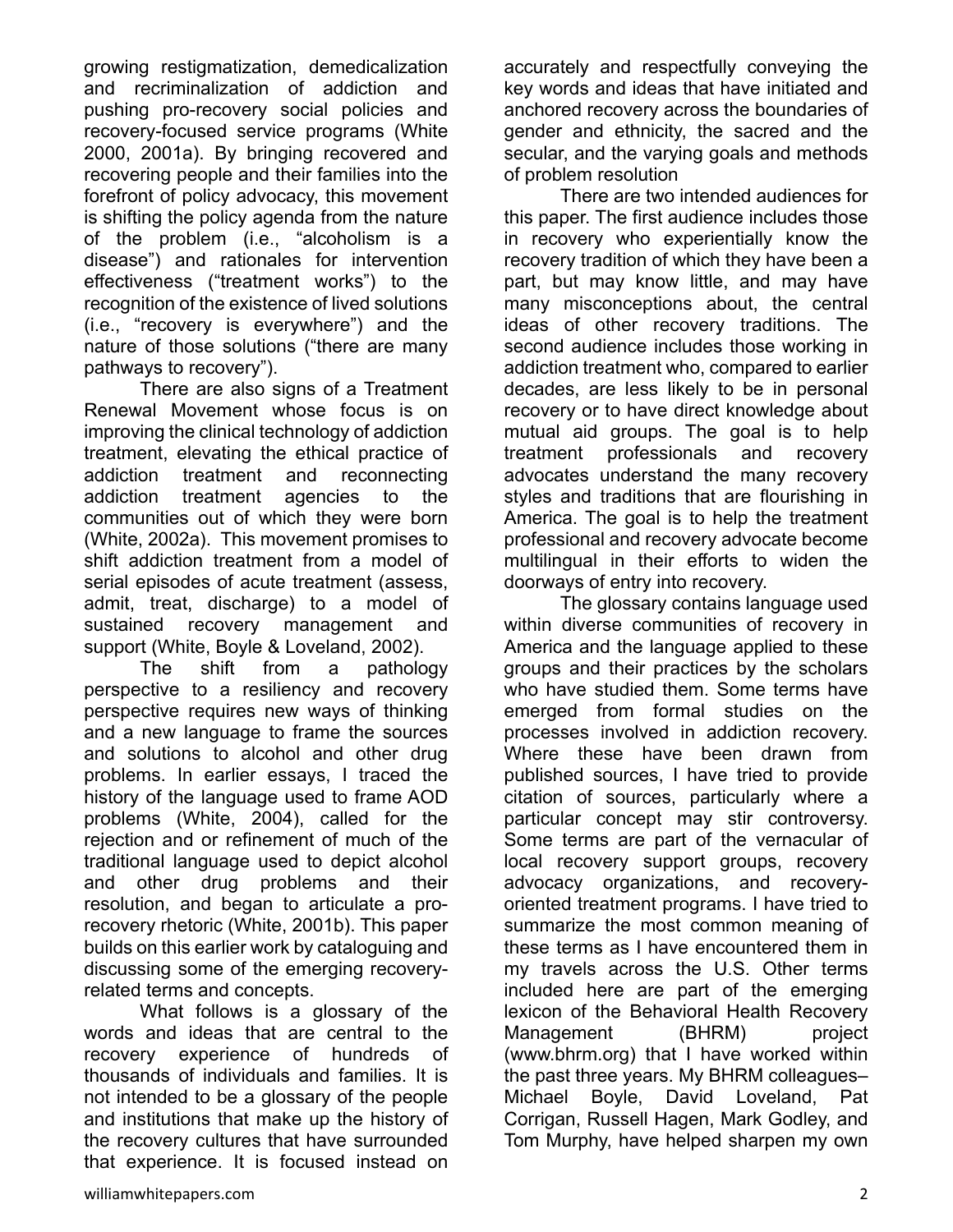thinking about many of the terms and concepts discussed here.

 Several people provided helpful critiques of early drafts of this paper. The following deserve thanks for their detailed responses: Alex Brumbaugh, Ana Kosok, Mark Sanders, Bob Savage, and Brian Young. I also wish to express special appreciation to Ernie Kurtz for his continued mentorship and his helpful review of this paper.

## **A Recovery Glossary**

**Abstinence-based Recovery** is the resolution of alcohol- and other drug-related problems through the strategy of complete and enduring cessation of the non-medical use of alcohol and other drugs. The achievement of this strategy remains the most common definition of recovery, but the necessity to include it in this glossary signals new conceptualizations of recovery that are pushing the boundaries of this definition (See partial recovery, moderated recovery, serial recovery).

**Acts of Self-Care** constitute one of the four daily rituals of recovery. These rituals, which involve efforts to reverse the damage of addiction and establish new health-oriented habits, can also be thought of as acts of selfrepair. Care of the "self" in recovery transcends the self-centeredness that is the cumulative essence of addiction. Acts of selfcare might more aptly be described as acts of responsibility–responsibility not just to self and to family and community.

**(Unpaid) Acts of Service** are activities that aid other individuals or the community. They constitute one of the four core activities within the culture of recovery. Acts of service fulfill at least two functions: they constitute generic acts of restitution for the addictionrelated harm to others, and, by piercing the narcissistic encapsulization of the recovery neophyte, they open up opportunities for authentic connection with others. Acts of service come in many forms: Such acts are done for their intrinsic value and not for profit or hope of acknowledgment.

**Acultural Style (of recovery)** is a style of recovery in which individuals initiate and sustain recovery from addiction without significant involvement with other people in recovery. The term acultural refers specifically to a lack of identification with a larger recovery community, e.g., involvement in a culture of recovery (White, 1996).

**Addiction Ministry** refers to the outreach, treatment and recovery support services offered through the auspices of local churches as part of their ministry to their local community. The growth in addiction ministries, particularly within African American communities, constitutes one of the most significant developments in the modern history of recovery support structures.

**Affiliated (or Assisted) Recovery** (versus solo recovery) is a style of recovery in which the initiation and maintenance of recovery is achieved through relationships with other individuals in recovery. Affiliated recovery also reflects incorporating the status of addiction and recovery into one's personal identity and story style.

**Alexithymia** is the inability to cognitively label and express one's own feelings and experiences. The term has relevance here as a metaphor for the experience of people for whom traditional words and ideas do not accurately depict their problematic alcohol/drug relationships or serve as a catalyst for change. While this condition is often attributed simply to a person's failure to "get it," the solution is usually found in an alternative set of words, metaphors and relationships that do fit their experience and needs and that do incite change. (See Metaphors of Transformation)

**(Making) Amends** are acts of restitution performed by recovering people for the wounds they inflicted on others during the pre-recovery years. Making amends- repaying the literal and symbolic debts accrued in addiction--diminishes guilt and anchors recovery upon the values of responsibility, justice and citizenship. This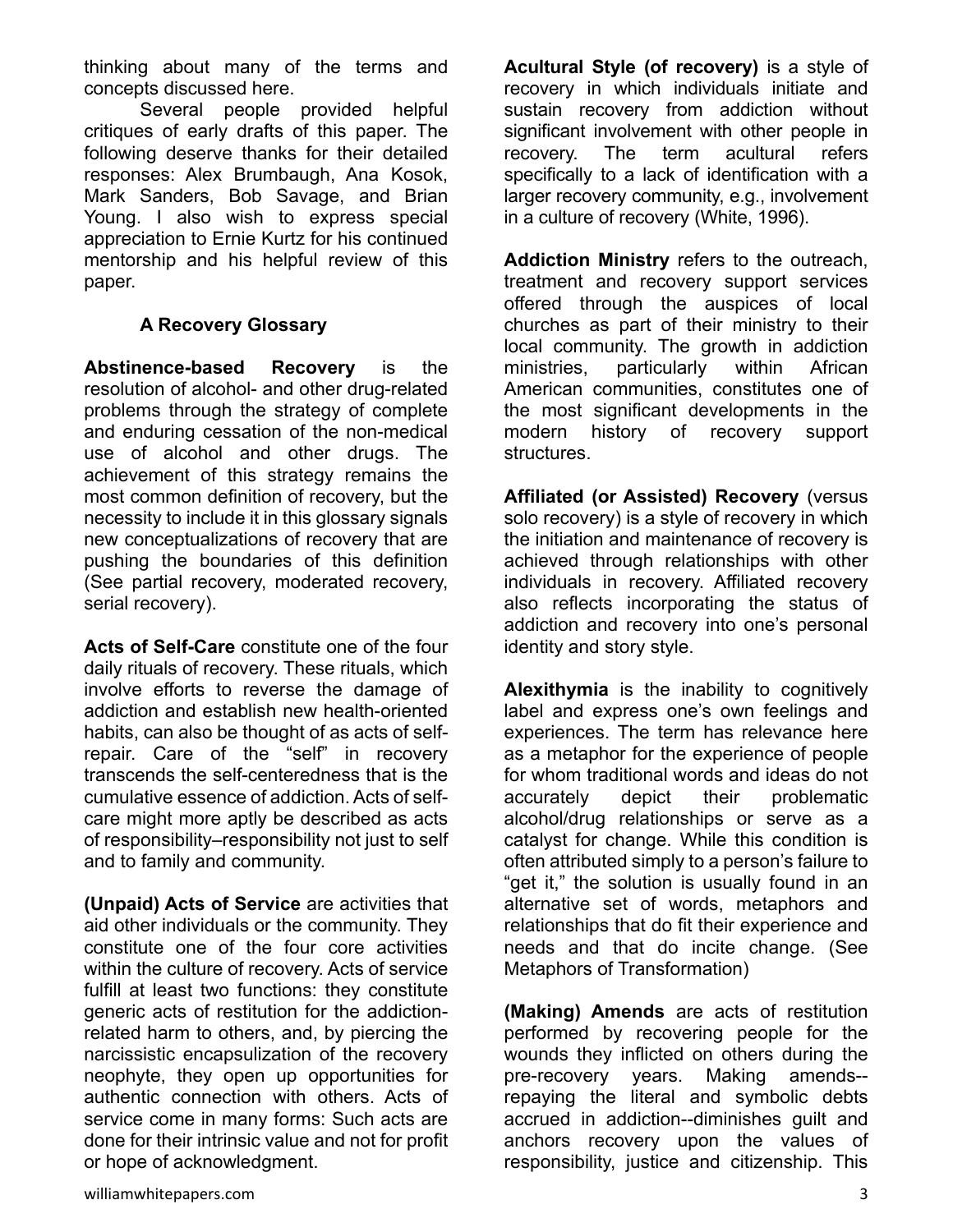process also opens up the potential for atonement and forgiveness. (See Restitution)

**Amplification Effect** is the strengthening of treatment and/or recovery support services by combining or sequencing particular interventions, activities, or experiences. These combinations and sequences interact synergistically to produce changes of greater intensity than would be achieved if the same elements were used in isolation from each other or in less effective sequences. For example, an individual in Twelve Step recovery may get greater benefit from combining active step work, meeting attendance, service work, and extra-meeting social activities than by doing any one of these activities in isolation.

**Anonymity** is the tradition within Twelve Step programs to not link one's full name to AA/NA at the level of "press, radio, and films" (and one would assume television and the Internet). This did not preclude many early prominent AA members' involvement in advocacy activities. Several AA members, including co-founder Bill Wilson, testified before congress in support of specific legislation, making certain to clarify that they were speaking as individuals in recovery and not on behalf of AA as an organization. Anonymity is a tradition limited to Twelve Step groups and is not practiced in such organizations as Secular Organization for Sobriety or Women for Sobriety. Going public with one's recovery status is viewed in some cultural contexts as an important dimension of recovery (Williams, 1992).

**Assisted Recovery** is the use of professionally-directed treatment services or participation in mutual aid groups to initiate or sustain recovery from addiction (See Solo Recovery, Natural Recovery).

**The Beast (a.k.a. Monster, Dragon, Demon, Devil)** is a mythomagical personification of addiction--the compulsion to use and the voice self-talk) that feeds that compulsion. The "Beast" is a prominent metaphor within the philosophy of Rational Recovery. Externalizing thoughts that support addiction in the persona of the Beast provides a mechanism of control over such self-talk. Rational Recovery promotes a particular technique (addiction voice recognition training–AVRT) to identify and self-manage such thoughts (Trimpey, 1989). References to "Chasing the Dragon" and "Sleeping with the Devil" as metaphors for addiction, and references to "Battling with the Demon," "Grappling with the Monster" and "Slaying the Dragon" as metaphors for addiction recovery date back more than a century (Dacus, 1877; Arthur, 1877; Parton, 1868). Such terms reflect the process through which the recovering person castigates and degrades a previously loved object in order to create distance between themselves and the poisonous object of their affection.

**Bicultural Style (of recovery)** is a style of recovery in which individuals sustain their recovery through simultaneous involvement in the culture of recovery and the larger "civilian" culture (activities and relationships with individuals who do not have addiction/recovery backgrounds). A bicultural style of recovery implies the possession of subcultural and cultural skills to fluidly move in and out of the activities and relationships in the recovery culture and activities and relationships with individuals in the larger society (White, 1996).

**Born Again** is a phrase used to depict the state of Christian conversion. In the context of recovery, it refers to a type of quantum change characterized by egocide (death of the old self), a new Christ-centered identity, deliverance from desire (craving) and entry into membership in a sober, faith-based community. (See Conversion and Redeemed)

**Centering Rituals** are regular, alone-time activities that help keep one recoveryfocused. Praying, meditating, reading prorecovery literature, journaling, setting daily goals and taking an end-of-day inventory, and carrying/wearing sacred objects/symbols are common centering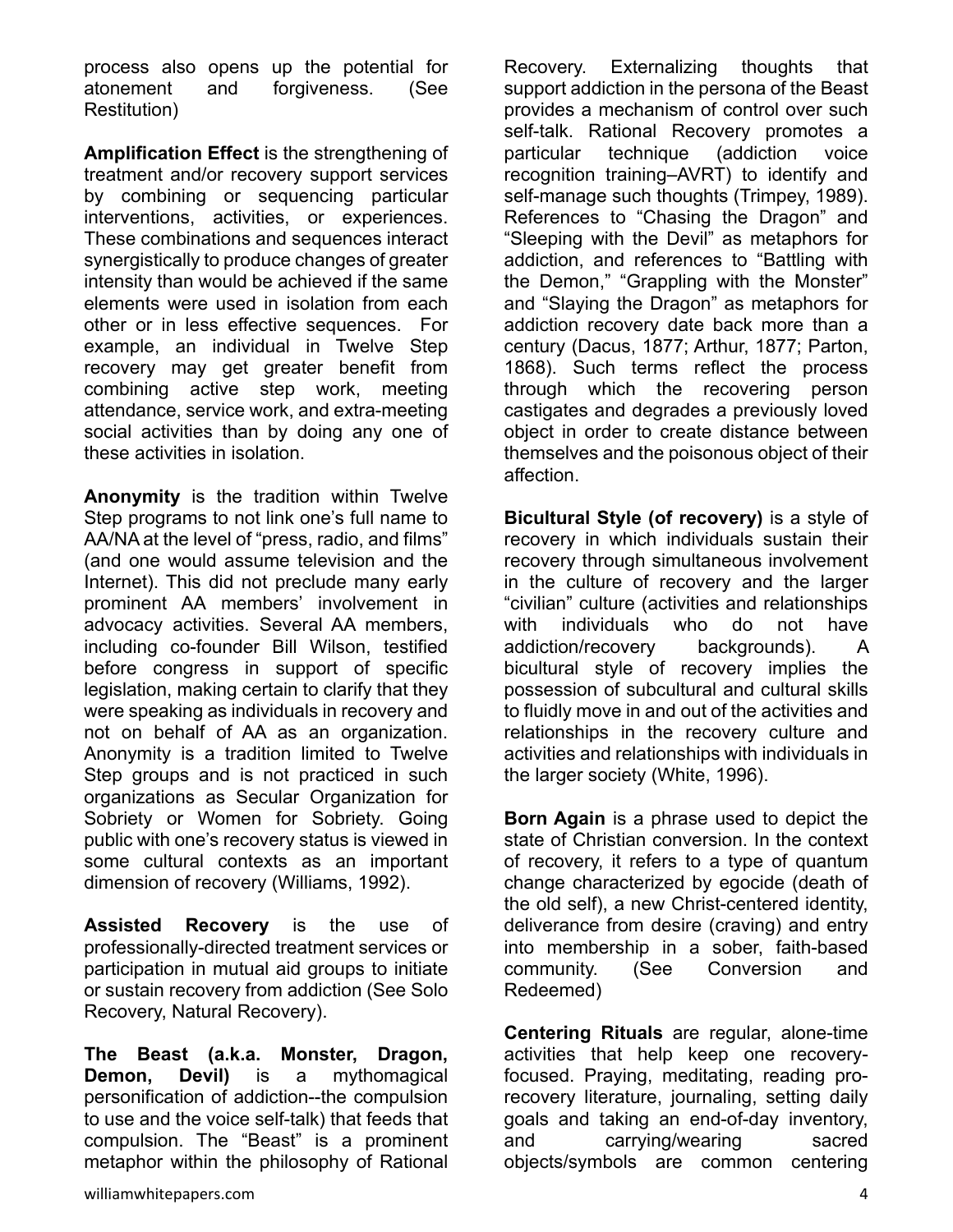rituals of people in recovery. Other such rituals within the history of recovery include fasting, sweating, seclusion, aerobic exercise (running, swimming), chanting, singing, dancing, artistic expression, and pilgrimages to sacred places.

**Character Defects**, within Twelve Step recovery, are those "emotional deformities" that have hurt alcoholics and those close to them. These liabilities include pride, greed, lust, anger, gluttony, envy, and sloth (the "Seven Deadly Sins"). They include obsession ("instincts gone astray") with sex, power, money, and recognition. They include self-centeredness, self-pity, intolerance, jealousy, and resentment. The A.A. program suggests that if identified and disclosed (via the Forth and Fifth Steps), these "ghosts of yesterday" would be replaced by a "healing tranquility." (Twelve Steps and Twelve Traditions, 1981, pp. 42-62.

**Character Reconstruction** is the process of bringing one's personal character into congruence with the aspirational values imbedded within recovery frameworks, whether these be Twelve Step groups, secular support structures, religious organizations or cultural revitalization movements. Character reconstruction underscores that full recovery from severe alcohol and other drug problems entails more than the removal of alcohol and other drugs from an otherwise unchanged life. It entails instead the transformation of the whole person—creating a character and a lifestyle in which alcohol and other drugs have no place.

**Choice (versus coercion)** refers to the role of volition and human will in addiction recovery. As treatment has taken on a coercive nature in past decades, the admonition that "recovery is a choice" is a reaffirmation that treatment can be coerced but that the state of recovery is a doorway that can only be entered through one's own act of choice. It is in exercising this ultimate power of choice that one moves from the self-conscious and oft-uncomfortable state

of not using to the state of being free to not use.

**Chronic Diseases** are disorders that cannot be cured with existing medical technologies and whose symptoms wax and wane over an extended period of time. These disorders often spring from multiple, interacting etiological roots; vary in their onset from sudden to gradual; and are highly variable in their course (pattern and severity) and outcome. The prolonged course of these disorders places a sustained strain on the adaptational resources of the individual and his or her family and friends. Chronic addictive disorders call for a process of sustained recovery management (See Disease Concept).

**Circles of Recovery** are places where people from many recovery traditions can come together for sharing and healing. Recovery circles, which began in Native American communities in the eighteenth century, continue in those communities today (Coyhis, 1999)

**Clinical versus Community Populations** distinguishes the recovery prospects and processes of those with AOD problems in community studies from those with AOD problems who seek mutual aid and professionally-directed treatment services. Compared to the former, the latter present with greater problem severity, greater physical and psychiatric co-morbidity, and fewer family and social supports (Dawson, 1996; Ross, et al, 1999). These differences underscore the problem in attempting to transfer recovery research findings across these two quite different populations.

**Cocoon** is a metaphor of the personal transformation process. It portrays a stage of recovery marked by the need to draw into oneself–to move into a period of isolation and metamorphosis. It is often within this metaphoric cocoon that the business of identity and character reconstruction occurs. It is informative that some of the most powerful transformation experiences in the history of recovery occurred within such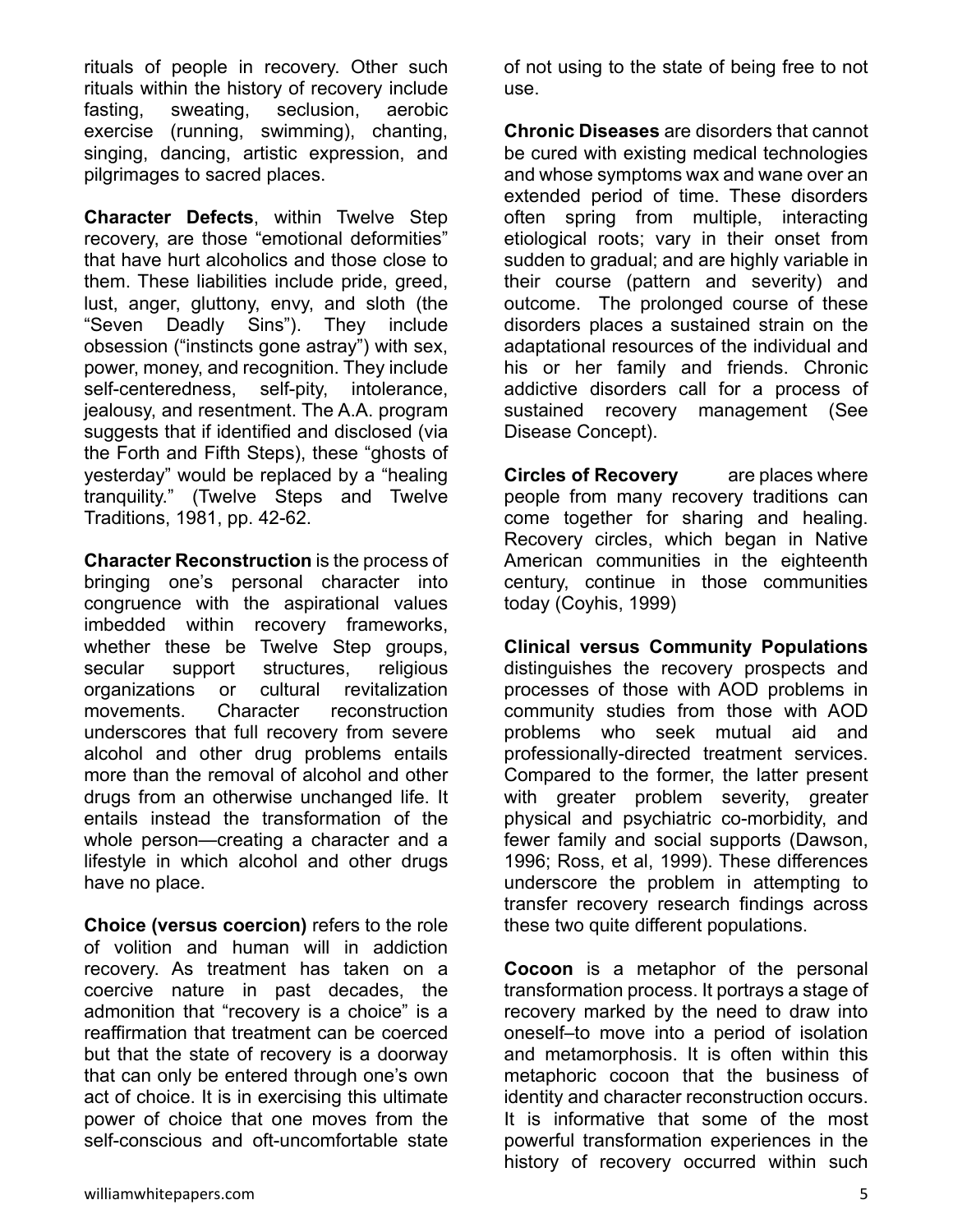isolation. Jerry McAuley's conversion in Sing Sing Prison (White, 1998), Bill Wilson's "Hot Flash" in Charles Towns Hospital (Kurtz, 1979), the transformation of "Detroit Red" into Malcolm X in a jail cell (Malcolm X with Haley, 1964) all offer vivid testimony to the power of this cocoon phenomenon. The death-rebirth experiences of the Native Americans who led prophetic, abstinencebased cultural revitalization movements also reflect this cocoon-like process of personal transformation and recovery (Coyhis and White, 2003).

**Cognitive Reappraisal** is a conscious assessment of the pros and cons of continued alcohol and other drug use and the assessment of the pros and cons of ceasing such use. Such reappraisal is a common precursor to the initiation of recovery.

**Commitment** is a (usually public) declaration of one's recovery goal. Such declarations, whether in the nineteenth century ritual of "signing the pledge" or through one's self-introduction at a mutual aid meeting, mark a shift from the contemplation and preparation stages of change to the action stages of change (Prochaska, et al, 1992). (See Developmental Models of Recovery) Commitment can also take the form of religious pledges. Muslims with a history of excessive drinking who decide to quit drinking often do so by performing ablution (cleansing of the body) and, with their hand on the Holy Qur'an, pledging, "By Allah the Great and His Book, I will never touch kmamr (alcohol) again" (Badri, 1976).

**Complete Recovery** is a phrase used by Dr. Michael Picucci (2002) to describe an advanced state of recovery marked by global health, a heightened capacity for intimacy, serenity and self-acceptance.

**Confession** is acknowledging in the presence of another flawed human being one's transgressions, imperfections, personal failings and misdeeds. Some people believe that a Higher Power is

present in such events. Confession in its various forms has been an element of nearly all frameworks of addiction recovery. Brumbaugh (1994) has pointed out an important distinction between the acknowledgement of such transgression within religious and non-religious frameworks of recovery. In the former, the person receiving the confession is "not vested with the power of absolution;" "atonement is not a function of forgiveness (by another person) but lies in the process of disclosure itself."

**Continuity of Contact** is a phrase used to underscore the importance of sustained, consistent support over the course of recovery. Such support can come from living within a community of shared experience and hope. The phrase also refers to the reliability and endurance relationship between the recovery coach (recovery support specialist) and the individual being provided recovery management services. Such sustained continuity is in marked contrast to the transience of relationships experienced by those who have moved through multiple levels of care or undergone multiple treatment relationships (See Recovery Support Services).

**Conversion** is the initiation of recovery through a climactic physical/emotional experience. The potential role of religious conversion in remitting alcoholism has been long noted (Rush, 1784; James, 1902). Miller and C' de Baca (2001), have recently referred to such dramatic experiences as "quantum change" and noted that this type of recovery experience was marked by high vividness (intensity), suddenness (unintentional), positiveness and permanence of effect. The history of recovery in America is replete with such powerful transformation experiences: Handsome Lake, John Gough, Dr. Henry Reynolds, Bill Wilson, to name just a few. The behavioral changes elicited in such conversion experiences touch the very core of personal identity and values (See Born Again, Cocoon, Surrender).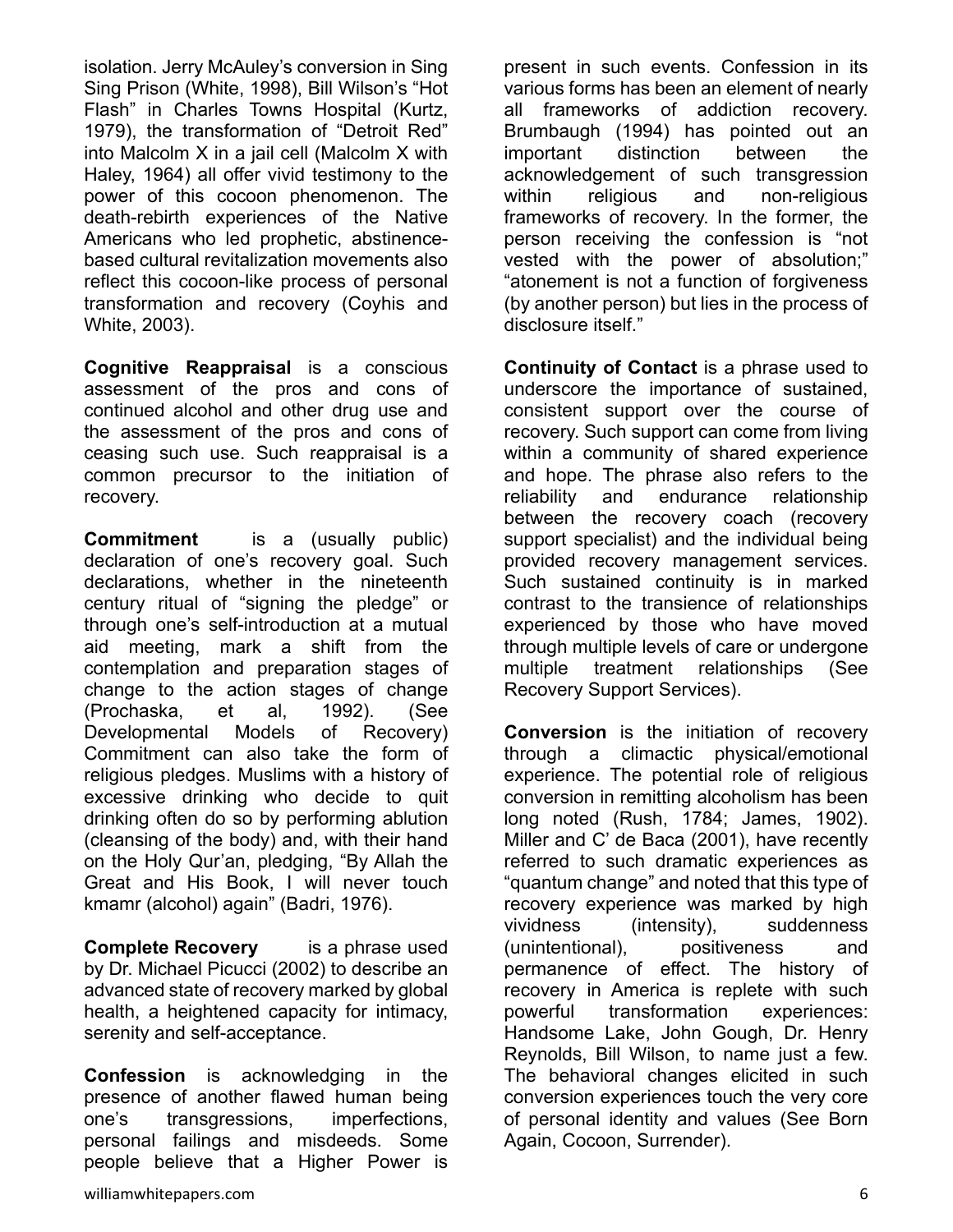**Crosstalk** is the use of direct responses (feedback, suggestions) to disclosures within a mutual aid meeting. Crosstalk is contrasted with sharing, in which meetings consist of serial monologues. Recovery groups vary widely on their practices regarding sharing and crosstalk. Most Twelve Step groups discourage crosstalk. Other groups, like LifeRing Secular Recovery, allocate time for both functions with most of the time devoted to sharing. Some groups such as Moderation Management encourage crosstalk (see Sharing).

**Cultural Pathways of Recovery** are culturally or subculturally prescribed avenues through which individuals can resolve alcohol and other drug problems. For example, in societies in which alcohol is a celebrated drug, particularly among men, cultural pathways of recovery constitute those socially accepted ways in which a man can abstain from alcohol and maintain his identity and manhood within that society. Across varied cultural contexts, that pathway might be medical (an alcohol-related health problem), religious (conversion and affiliation with an abstinence-based faith community), or political (rejection of alcohol as an "opiate of the people.")

**Cultural Recovery** refers to the healing of a culture whose values and folkways have become corrupted and illness-producing. Cultural healing involves a return to wellness-promoting ancestral traditions or reformulation and reapplication of ancestral traditions to contemporary life (Simonelli, 2002).

**Cultural Revitalization Movement** is a sobriety-based social movement that, while seeking to renew and revitalize a culture through the reaffirmation of lost values and ceremonies, also provides a therapeutic framework for recovery from addiction and the development of health and wholeness. Such movements most often arise within historically disempowered communities. The roots of organized recovery in America actually begin with the abstinence-based,

cultural and religious revitalization movements within Native American tribes in the eighteenth century (White, 2001a; Coyhis & White, 2003)

**Culture of Recovery (Recovery Culture)** is a social network of recovering people that collectively nurtures and supports long term recovery from behavioral health disorders. This culture has its own recovery-based history, language, rituals, symbols, literature, institutions (places), and values. It helps facilitate the reconstruction of personal identity and social relationships for those extracting themselves from deep enmeshment within drug and criminal subcultures.

**Decolonization** is the process through which formerly colonized peoples seek political, economic and cultural emancipation. Decolonization can spur recovery movements via cultural revitalization movements that castigate alcohol and other drugs as tools of political and psychological colonization. In the framework of these movements, abstinence from alcohol and other drugs is an act of personal resistance and an act of cultural survival. Decolonization calls for protest and community building as an alternative to selfanesthesia and self-destruction (See Freedom, Genocide, Liberation).

**Dependency Transfer** is the substitution of a positive addiction for a negative addiction. In Alcoholics Victorious, for example, recovery is viewed as a process of transferring dependence upon alcohol and other drugs to a dependence upon Christ.

**Developmental Models of Recovery** are conceptualizations of the stages and processes involved in long term recovery from addiction. Such models assume that there are discrete stages of recovery, that certain tasks and milestones within one stage must be completed before one can progress to the next stage, and that the types of treatment and support services differ considerably across these developmental stages. Those who have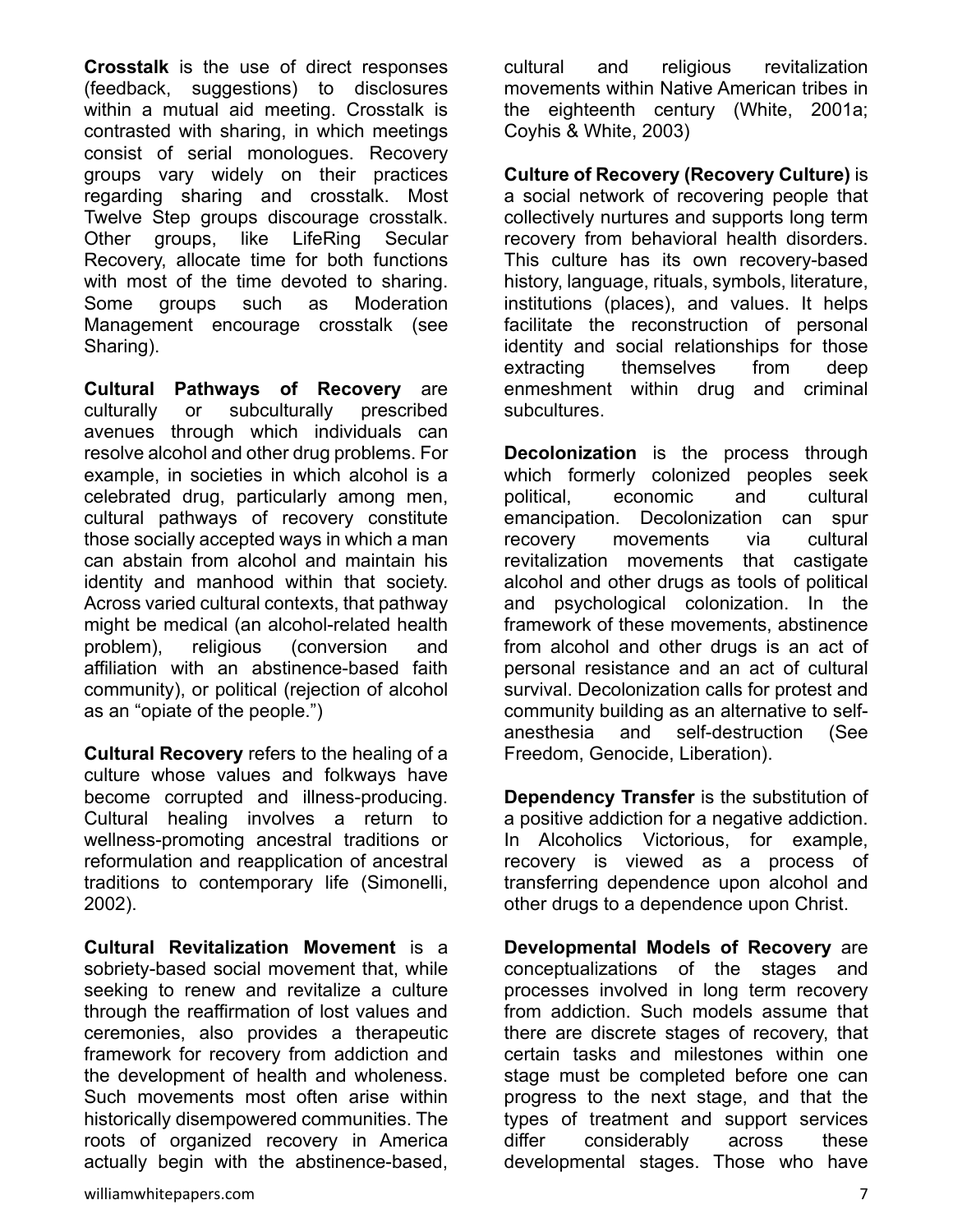developed such models of recovery include Wallace (1974); Brown (1985); Biernacki (1986); and Prochaska, DiClimente, and Norcross (1992). What these models imply is that treatment interventions and recovery support activities that are effective at one stage of recovery may be ineffective or even harmful at another stage of recovery. Such models have gone by many names including the "cycle of sobriety" (Christopher, 1989, 1992). (See Stage One Recovery, Stage Two Recovery, Complete Recovery, Disengaged Recovery, Recovery Career)

**Disease (Concept)** is a term used to depict the nature of addiction. The "disease concept", the source of which is often misattributed to A.A. (Kurtz, In Press), is an esteem-salvaging, guilt-assuaging metaphor for many people in recovery from severe alcohol- and other drug-related problems. The concept identifies those in recovery as sick people in the process of getting well as opposed to bad people trying to be good. A.A. co-founder Bill Wilson suggested that Silkworth's conceptualization of alcoholism as an allergy "explains many things for which we cannot otherwise account" (Alcoholics Anonymous, 1976). Much the same could be said for "disease," although early A.A. leaders avoided using such a designation (Kurtz, In Press).

**Disease Management (Distinguished from Recovery Management)** is the management of severe behavioral health disorders in ways that enhance clinical outcomes and reduce social costs. Its focus is on developing technologies of symptom suppression and reducing the number, intensity and duration of needed service interventions. Recovery management, while potentially achieving these same goals, focuses not on the disease and its costs but primarily upon the person and their needs and potentials. Recovery management emphasizes a person-focused rather than disease/cost-focused service orientation.

**Disengaged (style of) Recovery** is the initiation of recovery through professionallydirected treatment, mutual aid participation

their lives. Tessina (1991) has referred to this stage of moving beyond addiction recovery as the "real thirteenth step." **Desist/Desistance**, in the Islamic tradition, is the rejection of Al-Khamr (all things intoxicating). When the Prophet Mohammed attacked strong drink and drunkenness as an "infamy of Satan's handiwork" and asked a crowd, "Will you then desist?" they responded, "We have desisted O Allah"

(Badri, 1976, p. 3-5)

**Drift** is a sociological term that depicts how some addicted people simply "go with the flow," only to find that events and circumstances lead to a drift away from drugs and the culture in which drug use was nested (see Waldorf, 1983; Biernacki, 1986, 1990; Granfield and Cloud, 1999). This style of problem resolution is not planned or even conscious, and such resolution may occur without the individual embracing either an addiction or recovery identity. The fact that this has been noted in studies of natural recovery from opiate addiction but not in comparable studies for alcoholism or nicotine addiction suggests that drift may be less possible when one's primary drug is physically and culturally ever-present.

or both, followed by the subsequent maintenance of that recovery without significant participation in addiction recovery mutual aid groups. Such an individual might be referred to as a recovery graduate in the sense that alcohol and drug problems and their resolution constituted a chapter in their lives which is now closed, leaving them free to move forward and write new chapters of

**Drug Substitution** has two meanings in the context of recovery. The first is the long recognition of vulnerability for drug substitution in the recovery process. The addictions literature is replete with the tales of people who shed one drug only to develop an equally destructive or more destructive relationship with one or more other drugs. The observation of this risk drawn from treatment and mutual aid populations who present with high severity and chronicity is tempered by a growing number of research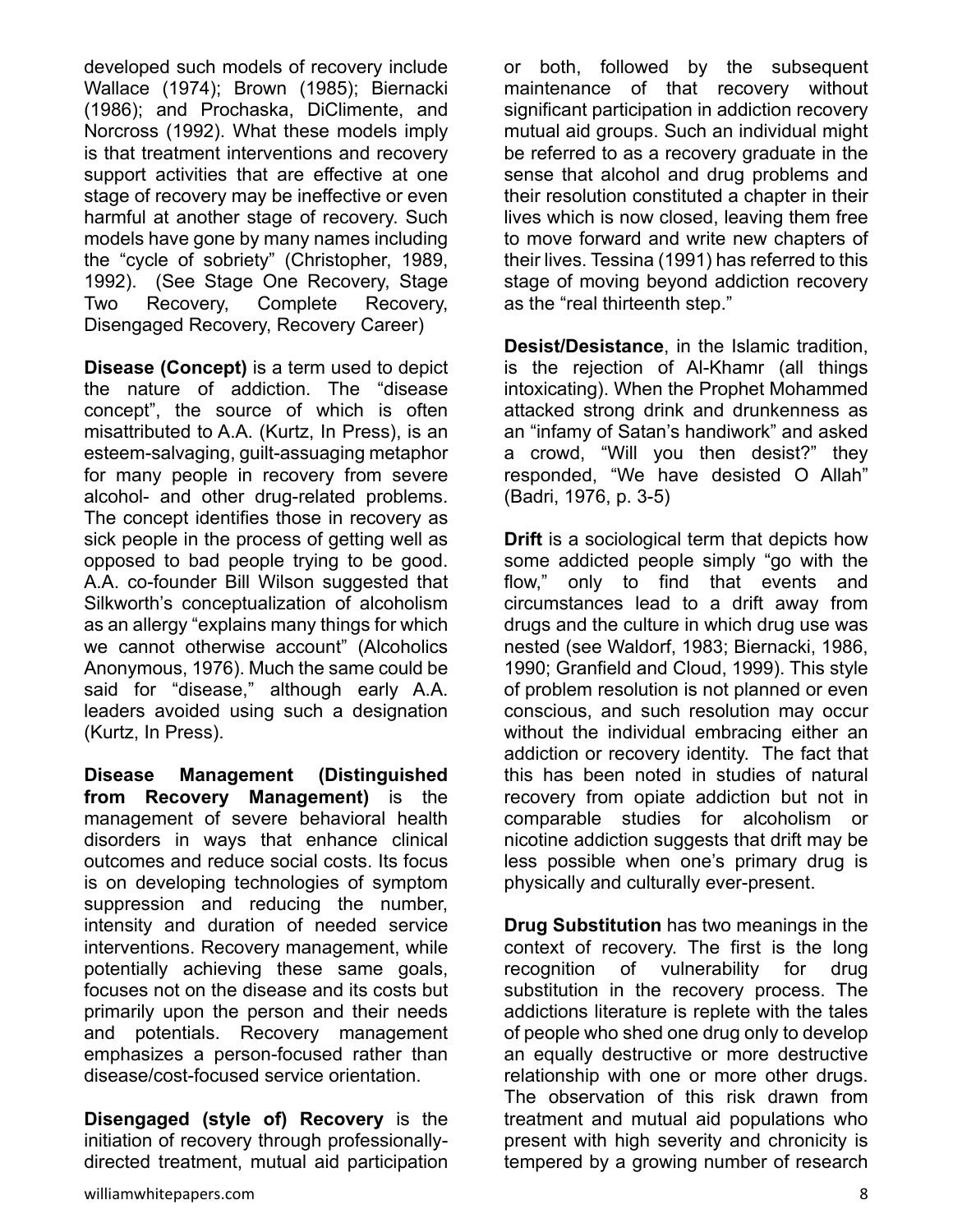studies documenting how many individuals with alcohol or other drug problems in the general population use substitute drugs to manage craving and to phase themselves out of the addictive lifestyle. While noting the potential risk of secondary drug dependence, most of these studies report that secondary drug dissipates in most individuals after 12-18 months (Biernacki, 1986; Christo, 1998; McIntosh and McKegany, 2002).

**Drunkalogue** is an oft-repeated, presentation of one's drinking career. Such presentations are known for their rote delivery and for the grandiosity they often contain. While drunkalogues seem to serve a recovery maintenance function for some individuals, the negative aspects of the drunkalogue (wallowing in the "what we were like" phase of one's story) have led groups (e.g., LifeRing Secular Recovery) to promote "soberlogues" as an alternative: a presentation that focuses on one's current life in sobriety rather than in the past (Handbook of Secular Recovery, 1999, p. 31). It is important, however, not to underestimate the therapeutic functions (problem acceptance, identity affirmation, recommitment) that such periodic recounting serves for some individuals in recovery.. Dual Recovery (see Serial Recovery)

**The Ecology of Recovery** is a phrase intended to reinforce the idea that there are ecosystems that can nourish recovery experiments and ecosystems that can crush recovery experiments. The study of the ecology of recovery focuses on the way in which an individual's relationship with his or her physical and social environment influences the viability and quality of recovery. The phrase suggests a possible integration between clinical models that focus on the individual and public health models that focus on the drug and the context and consequences of drug-taking or drug-abstaining decisions. More radical conceptualizations of addiction and recovery see the former emerging "organically" from a sick social system and view recovery as contingent upon creating a healthier social system that makes recovery possible (see Tabor, 1970)

**Eleventh Step Groups** are organized groups that help A.A. members who share a religious commitment pursue continued work on Step Eleven: "Sought through prayer and meditation to improve our conscious contact with God as we understood Him, praying only for knowledge of His will for us and the power to carry that out." Two of the oldest Eleventh Step groups are the Calix Society and Jewish Alcoholics, Chemically Dependent People and Significant Others (JACS). Eleventh Step groups usually serve as adjuncts rather than alternatives to A.A. participation (White, 1998).

**Emancipation/emancipated** (See Freedom from Slavery)

**Emotional Sobriety** is a phrase coined by A.A. co-founder Bill Wilson (1958) to describe a state of emotional health that far exceeded simply the achievement of not drinking. Wilson defined emotional sobriety as "real maturity...in our relations with ourselves, with our fellows and with God." See Wellbriety.

**Empowerment** is the experience of having power and control over one's own destiny. Within the recovery context, there are two quite different relationships to power. Among the culturally empowered (those to whom value is ascribed as a birthright), addictionrelated erosion of competence is often countered by increased grandiosity and preoccupation with power and control. It should not be surprising then that transformative breakthrough of recovery is marked by a deep experience of surrender and an acceptance of powerlessness. In contrast, the culturally disempowered (those for whom value has been systematically withheld) are often attracted to psychoactive drugs in their quest for power, only to discover over time that their power has been further diminished. Under these conditions, the initiation of recovery is often marked by the assumption of power and control rather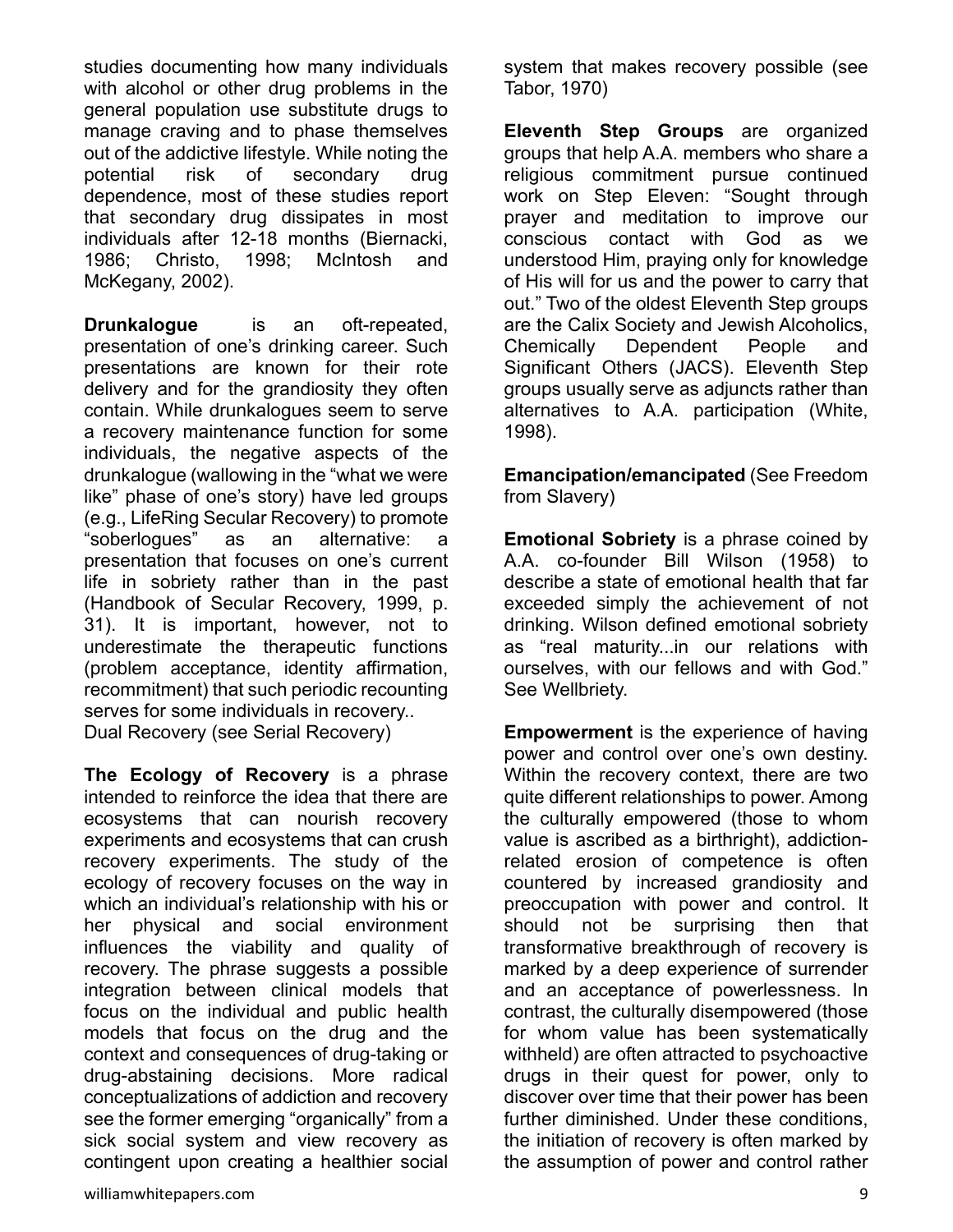than an abdication or surrender of such power. This point is well-illustrated by the first statement of Women for Sobriety ("I have a life-threatening problem that once had me"), and the "first act of resistance" of the Afrocentric model of recovery pioneered by Rev. Cecil Williams in San Francisco ("I will gain control over my life"). In Williams' words, "a black person hears the call to powerlessness as one more command to lie down and take it" (1992, p. 9). Similar sentiments can be found in Native adaptations of the Twelve Steps, e.g., Step Two: "We came to believe that a power greater than ourselves could help us regain control" (Coyhis, 1999). Empowerment is inspiring, horizon-raising, energizing, and galvanizing. The concept of empowerment applies to communities as well as individuals. It posits that the only solution to the problem of addiction in disempowered communities lies within those very communities. Empowerment occurs, in part, when people impacted by addiction cast aside their victimhood and become active participants in healing themselves, their families and their communities. (See Hopebased Interventions and Resistance)

**Enabling**, in the addiction treatment/recovery arena, the act of "enabling" has come to mean any intervention that, with the intention of helping the alcoholic/addict, inadvertently results in harm. It is thought that actions that protect the person not yet in recovery from the consequences of his or her drinking/drugging, increase the likelihood of continued addiction. The concept led family members and counselors alike to fear accusations that they were "enabling" or had become "enablers." That fear escalated even further in the late 1980s. At the peak popularity of "codependency," the most basic acts of human kindness toward others were framed not as evidence of compassion but of psychopathology.

**Enmeshed Style (of recovery)** refers to the initiation and maintenance of recovery while almost completely sequestered within the culture of recovery. Such enmeshment serves to isolate the individual from the culture of addiction and can also, at least for a time, isolate one from the larger "civilian" culture.

**Evidence-based Practices (EBP)** are clinical and service practices that have scientific support for their efficacy (work under ideal conditions) and effectiveness (work under real conditions). Advocacy of evidence-based practice is a commitment to use those approaches that have the best scientific support, and, in areas where research is lacking, a commitment to measure and use outcomes to promote those practices that have the greatest impact on the quality of life of individuals, families and communities. One reviewer offered the observation that the growing preoccupation with EBP marks a shift in focus from subjective experience to objective outcome, raising the possibility that important dimensions of recovery could be lost if healers are transformed into procedural technicians. The concern expressed here is that there may be important aspects of the recovery experience that are not measurable.

**Ex-Addict** is a term that was commonly used in the therapeutic communities of the 1960s and 1970s to refer to those individuals who had successfully recovered from addiction to drugs (usually narcotics). The term is noteworthy in its depiction of the status (identity) of addict in the past tense– something one was but no longer is–in contrast to the ritual self-introduction in NA, "My name is\_\_\_\_ and I'm and addict." This distinction hinges on the question, "Once addicted, does one ever cease being an addict?" There are recovery frameworks that answer this question quite differently (see Recovered/Recovering, Disengaged Recovery, Styles of Recovery).

**Excessive Behavior** refers to the propensity of those recovering from severe alcohol and other drug problems to experience problems with other excessive behavior, particularly during their early recovery years. Excessive relationships with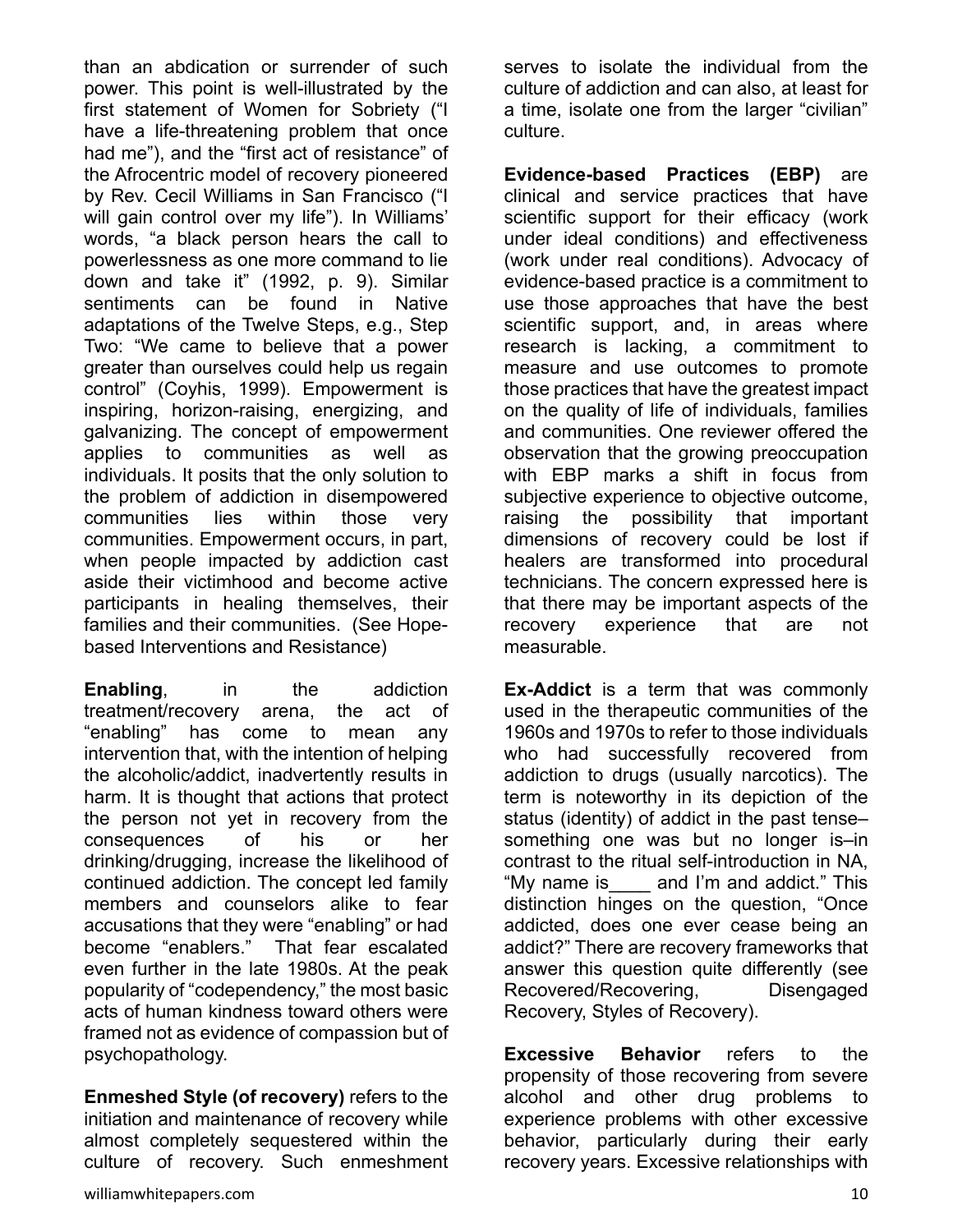secondary drugs, work, money, sex, food, risk (e.g., gambling), and religion are common in early recovery. Working through this propensity for excessive behavior (even excessive work on recovery) is a normal part of the recovery process, and underscores the importance of such values as harmony and balance in the transition from the early to the middle stages of recovery (White, 1996). Excessiveness may even be an ally in the early recovery process (See Preferred Defense Structure).

**Expectancy Factors** refer to one's view of the future with or without drugs—views that change dramatically in the transition from addiction to recovery. Recovery is marked by changes in addiction expectancies and recovery expectancies. Opportunities for recovery increase when the expected pleasure of drug use diminishes and the perception of the likelihood of incapacitating consequences shifts from a remote possibility to likely and imminent. Recovery opportunities also increase when recovery rewards are seen as significant and immediate (Fiorentine & Hillhouse, 2000; Burman, 1997).

**Faith-based Recovery** is the resolution of alcohol and other drug problems within the framework of religious experience, beliefs, and rituals and within the mutual support of a faith community. Faith-based recovery frameworks may serve as adjuncts to traditional recovery support programs or serve as alternatives to such programs.

**Family** is the inner social network that surrounds the individual experiencing a severe alcohol or other drug problem. In most recovery circles, family is defined more by function than by blood.

**Family-centered Care** refers to a treatment philosophy in which the family, rather than the individual, is the primary "client." Such philosophies are usually implemented by offering family members clinical services that focus on their problems and needs.

**Family Illness** refers to the way in which all members of the family and the family unit as a whole are wounded by the addiction of one of its members.

**Family Recovery** has three dimensions: the healing of individual family members, the healing of family subsystems (adult intimacy needs, parent-child relationships, and sibling relationships), and achieving recoveryconducive boundary transactions with people and institutions outside the family. While the order in which these subsystems heal can vary, family research (Brown and Lewis, 1999) suggests that individual recovery of family members must precede the recovery of the family as a unit (see Trauma of Recovery).

**Freedom (from Slavery)** is a metaphor used to confront addiction in the lives of historically colonized or enslaved peoples (particularly African Americans) (See the liberation theology of Cone, 1984; Williams, 1992). Such framing posits the role of alcohol and drugs as a tool of the colonizer to both wound and anesthetize the colonized. This metaphor can be heard in the rhetorical teachings of many African American Leaders. James Baldwin (1962) reflected these sentiments when he declared that the streets of Harlem would be flowing with blood but for the anesthesia of booze, dope and religion. He challenged African Americans to "throw off the chains of the slavemaster" by refusing to drink his alcohol and use his dope. Slavery (to sin) as a metaphor for addiction and freedom (deliverance, liberation) as a metaphor for recovery can also be found within many religious traditions. For example, the "FREE-N-ONE" ministry in Chicago is a Christian fellowship of men and women who have "emerged victoriously" from their addiction to alcohol and/or other drugs. Their only requirement for membership is a "desire to be FREE." (FREE-N-ONE, ND)

**Genocide (as a recovery metaphor)** is traditionally defined as a planned scheme to destroy a race or otherwise defined group of people. Genocide attacks the very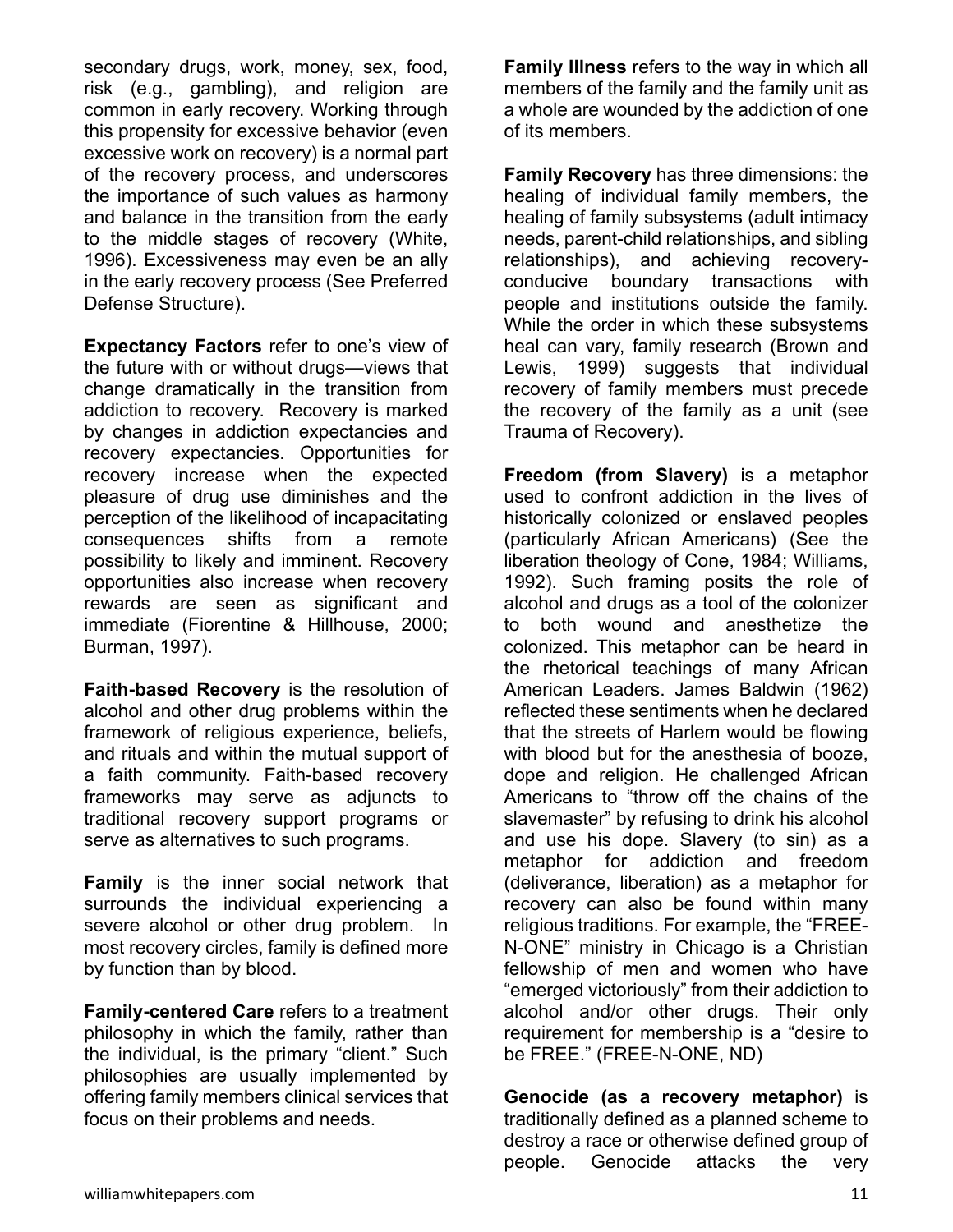foundations upon which a group of people exist–their physical safety, their family and kinship structures, their language, their cultural, economical and political institutions and their dignity and spirit. The term takes on meaning in the context of addiction recovery when alcohol and other drugs become viewed as tools of such genocide and abstinence becomes viewed as an act of resistance–an act of personal and cultural pride and survival. Such a shift in worldview, long noted as a potential dimension of recovery, involves a redefinition of self, a reconstruction of family and social relationships, a new perception of the order of the universe, and a new understanding of alcohol or other drug problems (Kennedy and Humphreys, 1994). Such shifts in worldview provide a metaphor for understanding one's addiction and recovery in a larger historical and political context. Such worldviews shifts have been particularly important in inciting or anchoring recovery among disempowered peoples. In this shift, AOD use once experienced as an act of rebellion–a refusal to be acculturated– suddenly is seen as an imposed scheme of personal and cultural suicide. In this shift, radical abstinence becomes an act of purification and a refusal to die physically, psychologically, or culturally. The link between genocide and addiction is a theme found in abstinence-based, Native American cultural revitalization movements and among some African American groups. Black Panther Michael Tabor (1970) called dope a "form of genocide in which the victim pays to be killed."

**Giving It Away** is a phrase that captures one of the many paradoxes of recovery: that the methods and fruits of recovery cannot be fully experienced and understood until they are given to someone else.

**Gratitude** is the experience of ultimate reprieve—the gift of one's own life. It is the source of such recovery values as humility and service.

**Guidelines/Limits** constitute a moderation-based technology of alcohol problem resolution. For members of Moderation Management (or those who are seeking a solo approach to moderating their drinking), guidelines provide a framework that defines the meaning of drinking ("a small, enjoyable part of life"), the frequency of drinking (not every day), the frequency of non-drinking (at least 4 days per week), what to do in combination with drinking (eating), what not to combine with drinking (driving or other potentially dangerous situations), and the quantity of drinking (not more than 3 drinks per day for women and 4 drinks per day for men). Those within MM who cannot consistently adhere to these guidelines are encouraged to develop abstinence as a personal goal (Kosok, 2001).

**Habilitation** is the process of constructing a recovery identity from new rather than old building blocks. Rather than retrieving what one lost through addiction; it is building recovery from that which one never had. (See Recovery)

Habit-breaking, in the context of recovery, is the conceptualization of alcohol and other drug problems as an acquired habit and the resolution of these problems through the application of techniques used to cease long-standing habits (Dorsman, 1991).

**Harm Reduction (as a stage of recovery)** is the term used to depict strategies aimed at reducing the personal and social costs of alcohol and other drug use. Often viewed as an alternative to and even antagonistic to recovery, harm reduction approaches can also be viewed as a strategy for protecting the individual, family and community while enhancing recovery readiness.

**Healing Forest** is a metaphor used in The Red Road to Wellbriety (2002) suggesting that healthy seeds cannot grow in diseased soil and that injured seeds need a healing forest in which they can be repaired and flourish (see Ecology of Recovery).

**High Bottom Recovery** refers to the initiation of recovery through a breakthrough of awareness of all that one could lose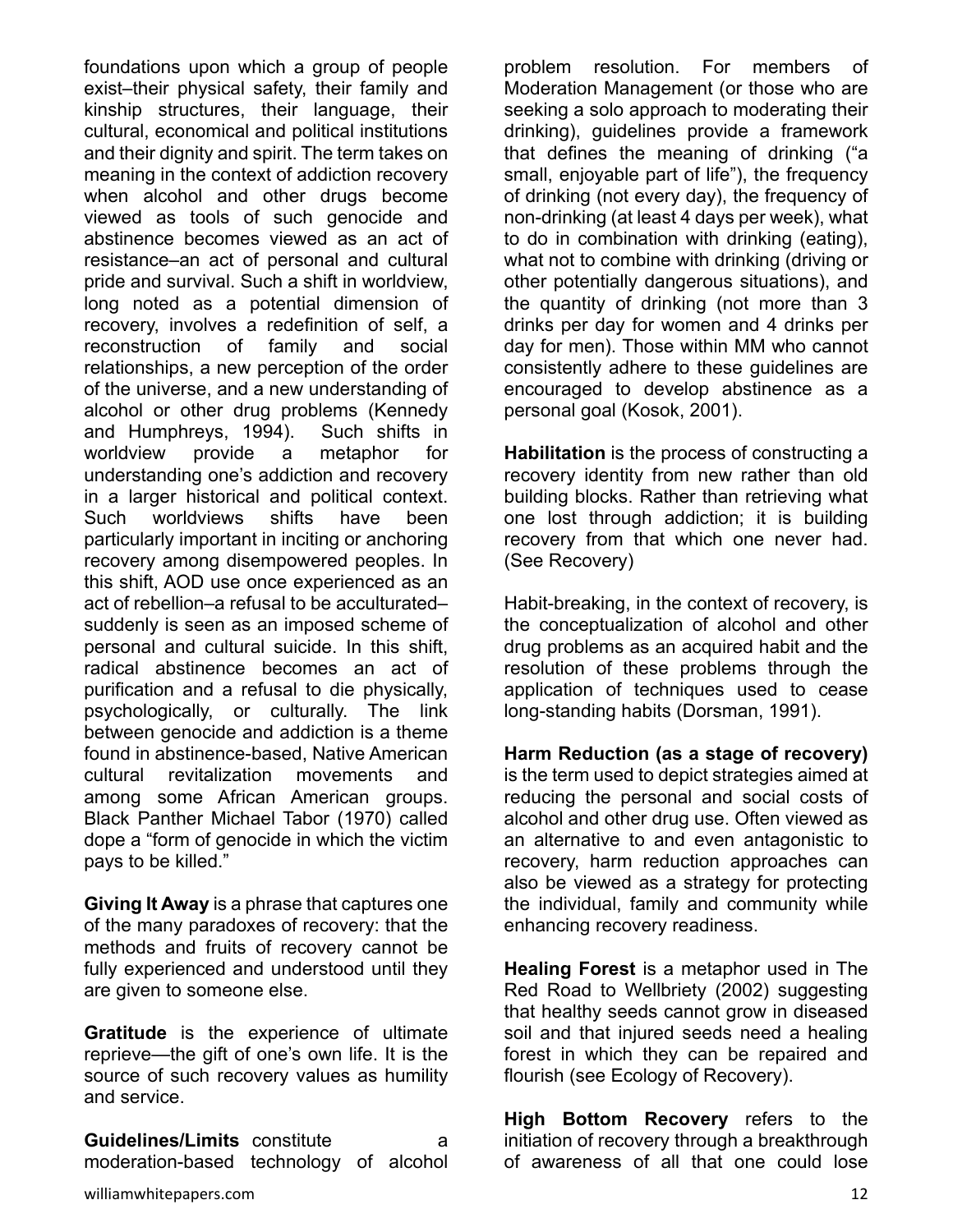through continued alcohol and other drug use. References to "high bottom alcoholics" refer to people who entered recovery without having suffered major losses due to their drinking (see Low Bottom Recovery).

**Higher Power** is, in the Twelve Step tradition, the personification of a positive power "greater than ourselves" that can restore sobriety and sanity to the addicted. Referred to as the "God as we understood Him," Higher Power is the personified antidote to the Beast.

**Hitting Bottom** is an addiction-related experience of complete anguish and despair. Studies have long affirmed the role of this "hitting bottom" experience (heightened AOD-related consequences and threat of greater consequences) and/or (a dramatic breakthrough in self-perception) in the initiation of recovery. The experience has been characterized as an "existential crisis" (Coleman, 1978), a "naked lunch" experience (Jorquez, 1993), a "brief developmental window of opportunity" (White, 1996), a "turning point" (Ebaugh, 1988), a "crossroads" (Klingemann, 1991, 1992), and an "epistemological shift" (Shaffer and Jones, 1989).

**Hope-based (as opposed to pain-based) Interventions** are interventions into the lives of people with severe alcohol- and other drug-related problems that rely not, on enhancing a pain-based crisis, but on enhancing a hope-inspired leap into recovery. Where traditional pain-based interventions rely on amplifying the experience of alcohol- and other drugrelated consequences, hope-based interventions rely on living proof (role models) of what is possible, encouraging change, expressing confidence in the individual's ability to change, and providing concrete steps of how the recovery journey can begin. Pain-based interventions rely on threats of what we will do TO you; hopebased interventions are based on a promise of what we will do WITH you. Hope-based interventions are particularly important for historically disempowered and personally victimized people who have developed massive capacities for physical and psychological pain and who exhibit chronic, self-defeating styles of interacting with professional helpers.

**Identity Realignment** is the process of retrieving a pre-addiction identity, salvaging and fully developing an identity not spoiled by addiction, or creating a new postaddiction identity. Such realignment represents a new or refined definition of who one is (one's identity) and what one does (one's role) (Biernacki, 1986). The hope that a spoiled identity can be repaired or replaced is a crucial dimension of the experience of hope for recovery. The successful rehabilitation of "self" is crucial to the consolidation of recovery (McIntosh and KcKeganey, 2002). The early stages of this identity realignment are marked by selfloathing, self-examination, confession and forgiveness, identity reconstruction, restitution, purging of toxic emotions, and mastery of self-defeating behavior (White, 1996).

**Idolatry** in the context of recovery, is the framing of addiction as the sin of worshiping a false god. Such references can be found within many religious traditions. In Islam, for example, alcoholism is viewed as a fruit of the tree of Jahiliyyah (ignorance/idolatry) (Badri, 1976).

**Illness Self-management** is the mastery of knowledge about one's own illness and assumption of primary responsibility for alleviating or managing the symptoms and limitations that result from it (Corrigan, 2002). Such self-education and selfmanagement shifts the focal point in disease management from the expert caregiver to the person with the illness. (See Empowerment and Recovery Management)

**Indigenous Healers and Institutions** are people and organizations in the natural environment of the recovering person who offer words, ideas, rituals, relationships and resources that help initiate and/or sustain the recovery process. They are distinguished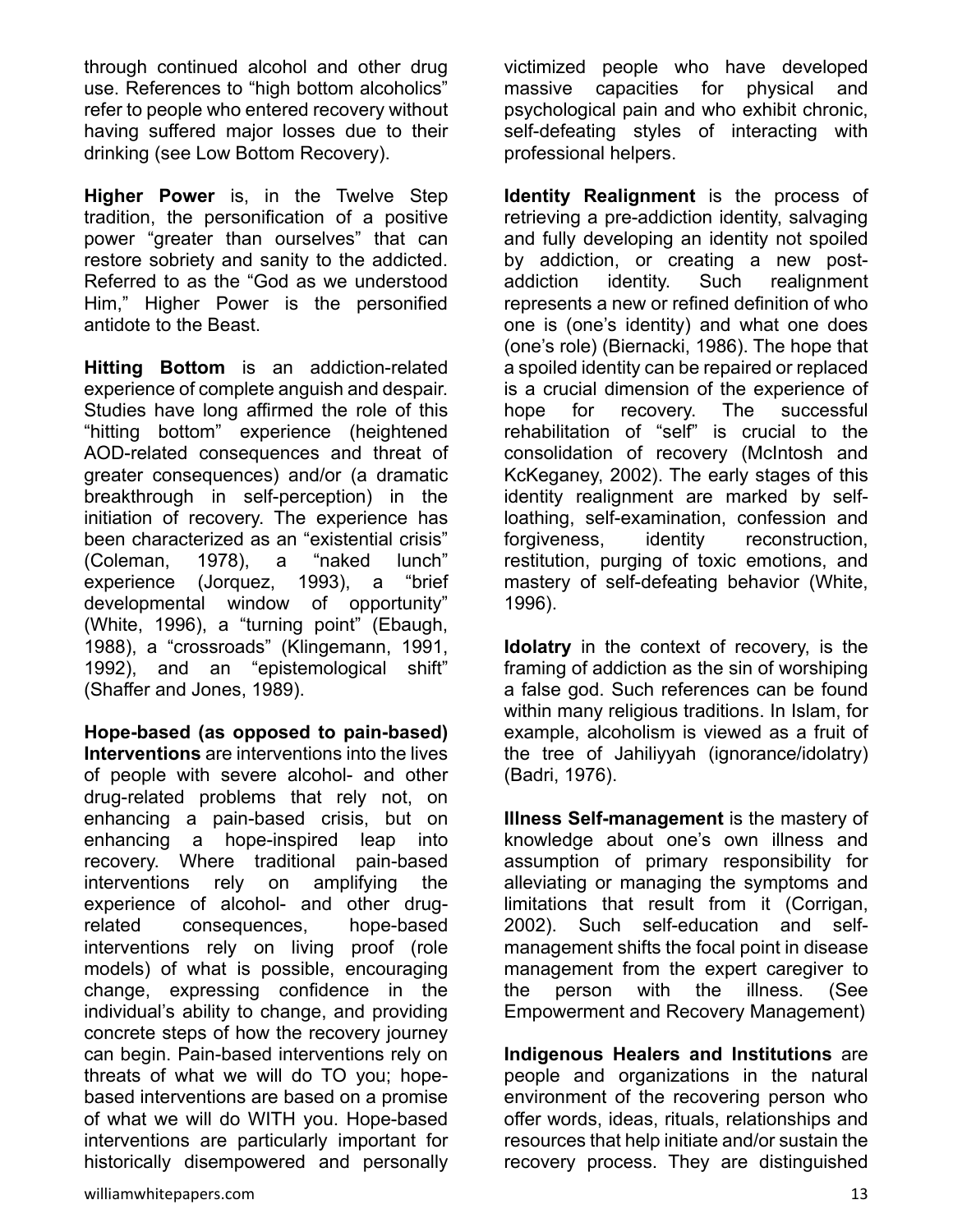from professional healers and institutions by training and purpose as well as by relationships that are culturally-grounded, enduring, reciprocal and noncommercialized.

**Initiating Factors ("Triggering Mechanisms")** are those factors that spark a commitment to recovery and an entry into the personal experience of recovery. Factors which serve this recovery priming function are often quite different than those factors that later serve to sustain recovery (Humphreys, et al, 1995). Recoveryinitiating factors can exist within the person and within the individual's family and social environment. These factors can include pain-based experiences, e.g. despair, exhaustion and boredom with addictive lifestyle; AOD-related death of someone close; pressure to stop using; a humiliating experience; health problems. They can also include hope-based experiences: exposure to recovery role models, a new intimate relationship, marriage, parenthood, religious experience, or a new opportunity. This synergy of pain and hope creates a sequence in relationship to recovery: The experience of pain (I need to do this); the desire to change (I want to do this); belief in the possibility of change (I can do this); commitment (I am going to do this; experiments in abstinence (I am doing this); and move from sobriety experiment to stable sobriety and recovery identity (I have achieved this; this is who I now am) (See Prochaska, et al, 1992)

**Intervention** is a process of precipitating a change-eliciting crisis in the life of a person experiencing a substance use disorder by conveying the consequences of his or her behavior on family, friends and co-workers.

**Inventory** is a process of auditing one's assets and deficits of experience and character. In Twelve Step-guided recovery, this process is linked to three other processes (confession, acts of restitution, and acts of service) that serve as mechanisms for the alleviation of guilt

shame as well as for character reconstruction.

**Liberation** (See Freedom, Slavery, Decolonization) can be a powerful metaphor for recovery among historically disempowered peoples. It is in this context that the phrase "liberation by any means necessary" takes on personal as well as political meaning (Tabor, 1970).

**Low Bottom Recovery** refers to the initiation of recovery by individuals in the latest stages of addiction who have experienced great losses related to their drinking and drug use. Low bottom recovery is associated with the experience of anguish and desperation–a choice between recovery on the one hand and insanity and death on the other (see Hitting Bottom).

**Maintenance Factors** are those activities and influences that serve to stabilize, consolidate and strengthen long term recovery from alcohol and other drug problems (Humphreys, et al, 1995). Recovery maintenance factors include geographical/social disengagement from the culture of addiction; negotiation of entry into the straight world; development of a sobriety-based social support system; institutional re-connection (family, church, school, workplace, pro-social community organizations); non-drug-related leisure activity; resolution of family distress/conflict; improved relationships with parents or children; positive response from significant others, family and friends; a stable economic support system; solidification of new identity; and the use of "justifying rhetorics" (personal rationales for abstinence) (Schasre, 1967; Moos, et al, 1979; Tuchfield, 1981; Granfield and Cloud, 1999; Sobell, Ellingstad, and Sobell, 2000; McIntosh and McKeganey, 2002). Overall, recovery maintenance factors are generated through the diminishment of pain and global improvements in multiple areas of life functioning, including the enhancement of meaningful and pleasurable activities and relationships (Blomqvist, 1999; Larimer and Kilmer, 2000; Humphreys et al, 1995; Tucker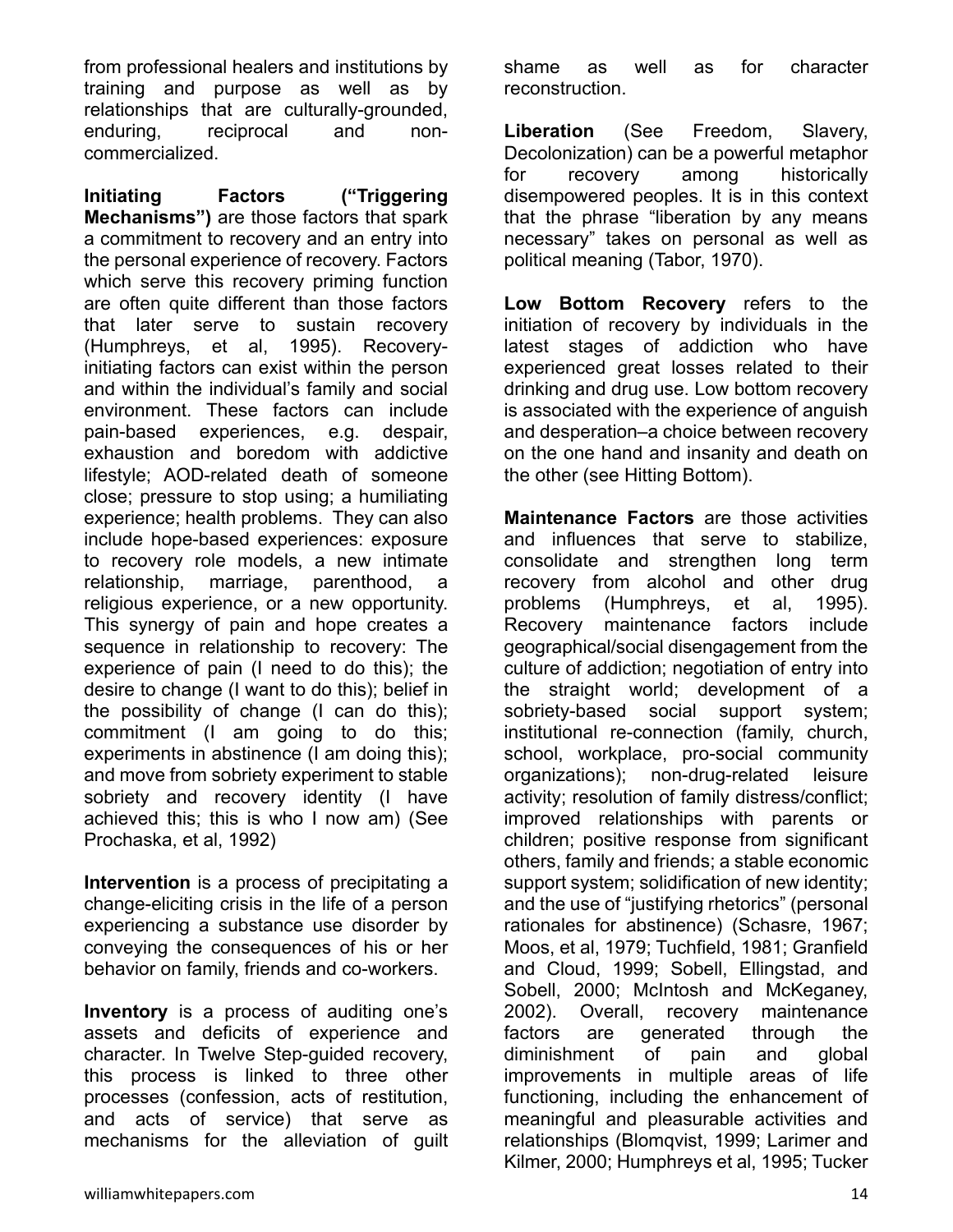et al, 1994; King and Tucker, 1998). The number and quality of pro-recovery relationships is predictive of recovery maintenance (Margolis et al, 2000; Gordon and Zrull, 1991; Stall and Biernacki, 1986; Laudet and Savage, 2000).

**Manual-guided Recovery** depicts the growing trend toward proceduralizing the steps of addiction recovery so that such recoveries can be self-initiated and selfmanaged over time without the use of professionally-directed treatment services or involvement in formal mutual aid societies. (See Solo Recovery)

**Mass Abstinence** is the resolution and prevention of alcohol and drug addiction through the collective decision of a people/community/culture to reject all consumption of alcohol and other drugs (Badri, 1976). Such mass action has often been the result of broad social movements (the American temperance movement), cultural revitalization movements within disempowered communities (See Willie, 1979; Chelsea and Chelsea, 1985; Taylor, 1987; and Williams, 1992), or through religious reformation movements.

**Maturing Out** (See Natural Recovery)

**Medication-assisted Recovery** is the use of medically-monitored, pharmaceutical adjuncts to support recovery from addiction. These include detoxification agents (e.g., clonidine), stabilizing agents (e.g., methadone), aversive agents (e.g., disulfram), antagonizing agents (naloxone), and anti-craving agents (acamprosate, naltrexone). They also include medications used to lower risks of relapse via symptom suppression of one or more co-occurring physical or psychiatric disorders. The use of such medications in the context of treatment is known as pharmacotherapy. The stigma attached to medication-assisted recovery (e.g., methadone) is being countered by wider dissemination of the research supporting its scientific efficacy as well as through the growing participation in recovery advocacy activities of people who have

successfully achieved medication-assisted recovery. One goal of such advocacy is to have people in medication-assisted recovery recognized as legitimate members of the recovery community.

**Medicine Wheel** is a Native American system of teaching and healing that includes the four directions, the four elements (earth, fire, air and water), the four peoples (Red, White, Black and Yellow), and the four directions of growth. Medicine wheel teachings, with their emphasis on interconnectedness and harmony, have figured prominently in Native American recovery frameworks (The Red Road to Wellbriety, 2002)

**Meeting** is the basic unit of interaction and mutual identification within the culture of recovery in America. In spite of the dramatic differences between AA, WFS, SOS, LifeRing Secular Recovery, Moderation Management, Alcoholics Victorious, and other mutual aid groups, they all share the "meeting" as the central ritual of commitment and communication. The importance of this ritual is intriguing in light of the fact that "meetings" per se are not talked about in most of the basic texts of these groups. Some recovery frameworks such as Rational Recovery (Now AVRT—Addictive Voice Recognition Training) no longer utilize meetings as a recovery support mechanism.

**Meeting Types and Formats** refers to the boundaries of inclusion and exclusion of meetings (open versus closed; gender mixed or men/woman only; young people, smoking/non-smoking) and the style and content of a mutual aid meetings, e.g., speaker meetings, discussion meetings, or study meetings (texts, steps/principles).

**Metaphors of Transformation** are personally and culturally meaningful words and ideas that serve to catalyze or crystallize recovery efforts. Such metaphors are highly variable within and between cultures and draw their power from personal/cultural fit rather than scientific validity. Words, ideas, metaphors, symbols, and rituals that incite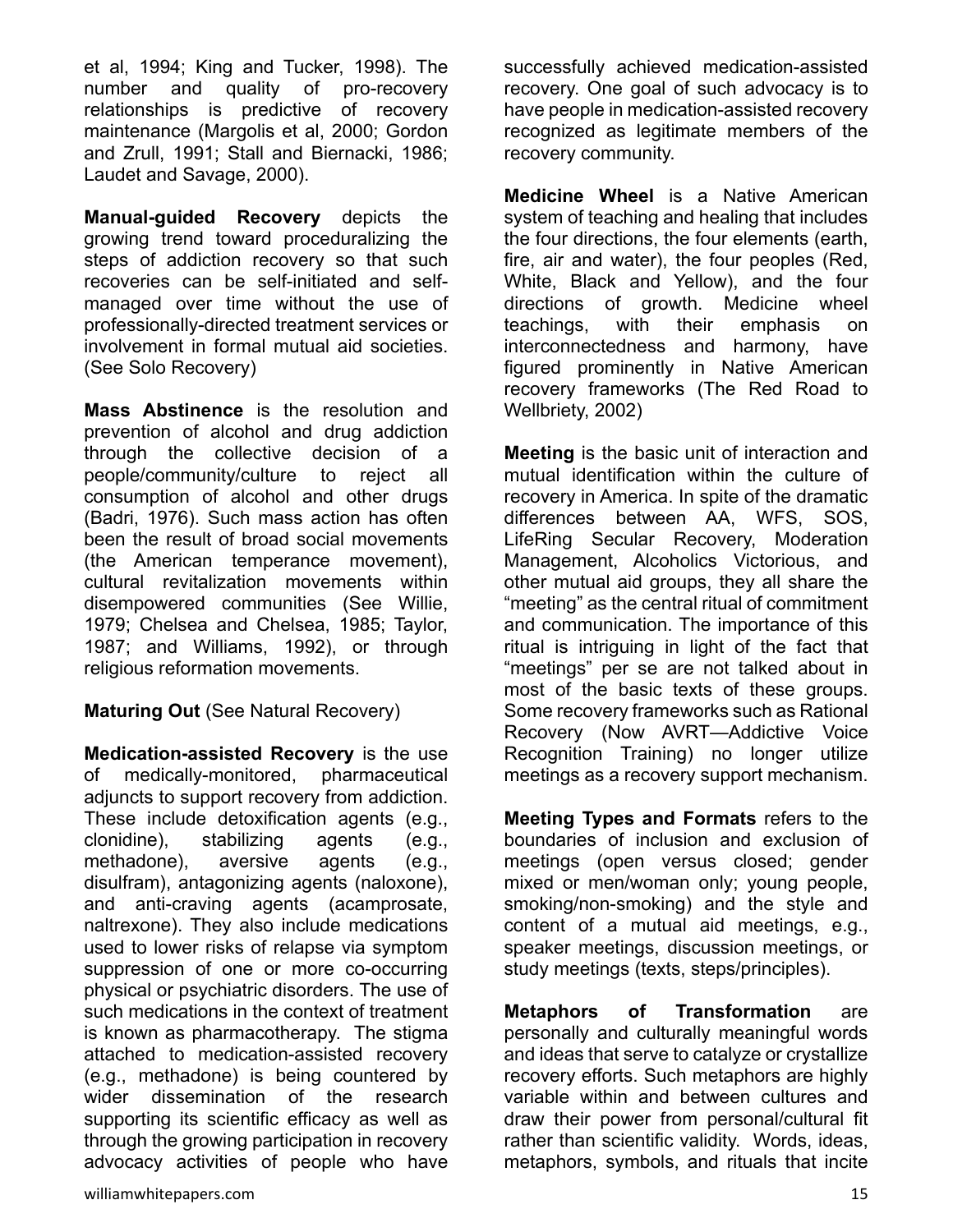change in one personal (e.g., gender, age) or cultural (ethnic, class) context may provide no such catalyzing effects in other contexts. White and Chaney (1993) have described critical differences in the dominant metaphors within recovery programs evolving out of men's experience versus those that have evolved out of women's experiences. The latter programs emphasize empowerment rather than powerlessness, internal rather than external resources, divided attention rather than focused attention, shame rather than guilt, selfesteem rather than humility, and place great emphasis on physical and psychological safety and on body image.

**Mirroring Rituals** are activities that bring us into relationship with other people who share our aspirational values. In the context of recovery, they are rituals of fellowship in which recovery identities and recovery communities are solidified through the acts of storytelling and mutual support. Mirroring rituals (sharing, listening, observing, laughing) constitute one of the four core activities within the culture of recovery.

**Moderated Recovery (Moderated Resolution)** is the resolution of alcohol or other drug problems through reduction of alcohol or other drug consumption to a subclinical level (shifting the frequency, dosage, method of administration, and contexts of drug use) that no longer produces harm to the individual or society. The concept takes on added utility within the understanding that alcohol and other drug problems exist on a wide continuum of severity and widely varying patterns of acceleration and deceleration. Early members of Alcoholics Anonymous made a clear distinction between themselves and other heavy drinkers and problem drinkers, suggesting that moderation was an option for some problem drinkers but not alcoholics like themselves. The following two excerpts reflect their beliefs about the issue of moderation.

*Then we have a certain type of hard drinker. He may have the habit badly enough to* 

williamwhitepapers.com 3.16

*gradually impair him physically and mentally. It may cause him to die a few years before his time. If a sufficiently strong reason--ill health, falling in love, change of environment, or the warning of a doctor- becomes operative, this man can also stop or moderate, although he may find it difficult and troublesome and may even need medical attention* (p. 31, first edition).

*If anyone, who is showing inability to control his drinking, can do the right-about-face and drink like a gentleman, our hats are off to him. Heaven knows we have tried hard enough and long enough to drink like other people!* (p. 42, first edition)

 The prospects of achieving moderated recovery diminish in the presence of lowered age of onset of AOD problems, heightened problem severity, the presence of co-occurring psychiatric illness, and low social support (Dawson, 1996; Cunningham, et al, 2000; Vaillant, 1996). The most common example of moderated resolution can be found in studies of people who develop alcohol and other drug-related problems during their transition from adolescence to adulthood. Most of these individuals do not go on to develop enduring AOD-related problems, but instead quickly or gradually moderate their AOD through the process of maturation and the assumption of adult responsibilities (Fillmore, et al, 1988).

**Moderation Societies** are mutual aid societies that seek to resolve alcohol-related problems by moderating rather than ceasing alcohol consumption. More specifically, these societies set limits for their members on the quantity, pacing, frequency, location and rituals involved in alcohol consumption. Such societies date from the sixteenth century in Europe (Germany) and the nineteenth century in the United States (Cherrington, 1928). The core themes of the currently most popular moderation society in the United States, Moderation Management (Kishline, 1994) are moderation, balance, self-control ("self-management") and personal responsibility.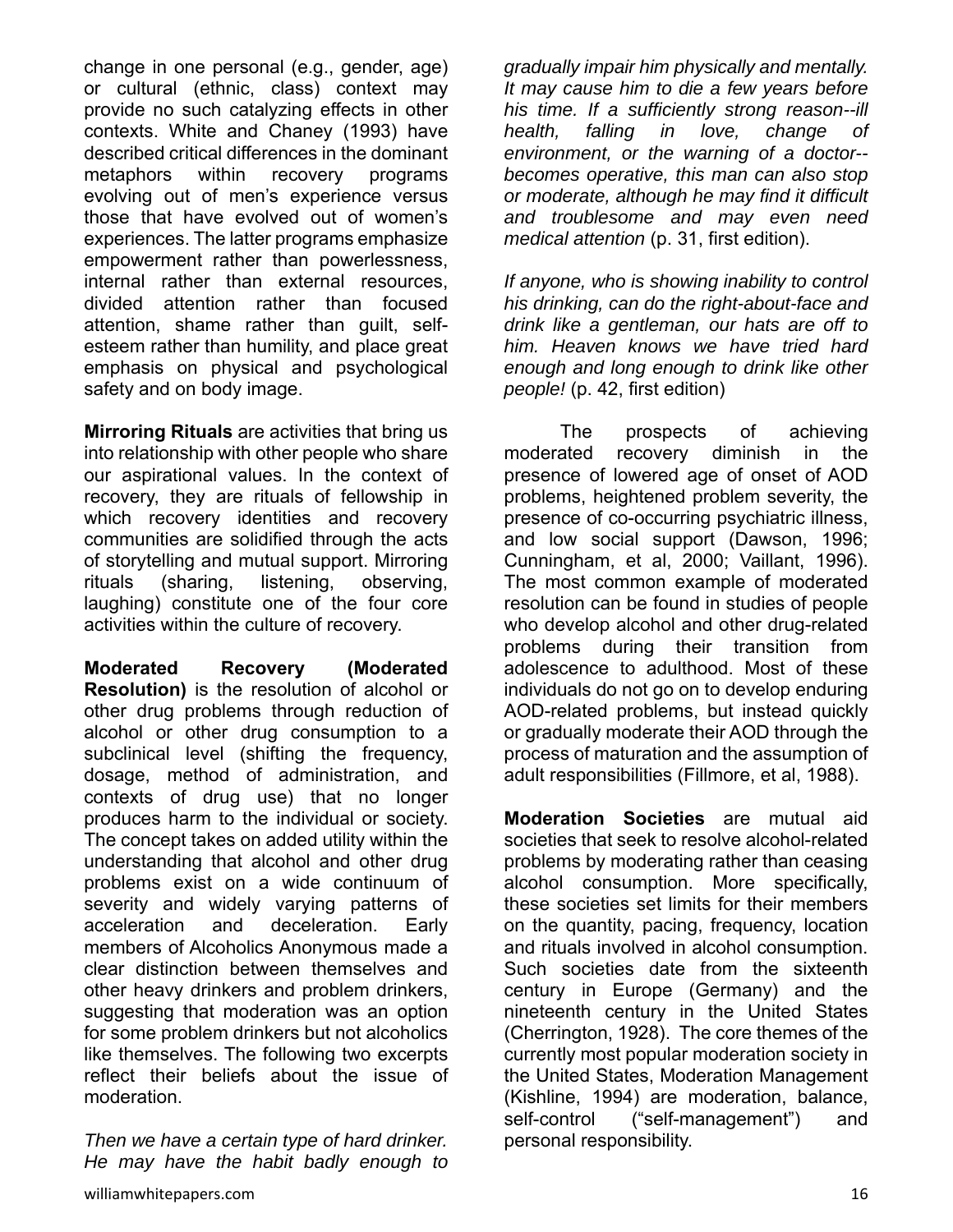**Motivational Interviewing** is a nonconfrontational approach to eliciting recovery-seeking behaviors that was developed by William Miller and Stephen Rollnick. The approach emphasizes relationship-building (expressions of empathy), heightening discrepancy between an individual's personal goals and present circumstances, avoiding argumentation (activation of problem-sustaining defense structure), rolling with resistance (emphasizing respect for the individual experiencing the problem and their necessity and ability to solve the problem), and supporting self-efficacy (expressing confidence in the individual's ability to recovery and expressing confidence that they will recovery). As a technique of preparing people to change, motivational interviewing is an alternative to waiting for an individual to "hit bottom" and an alternative to confrontation-oriented intervention strategies (Miller and Rollnick, 1991).

**Multiple Pathways of Recovery (Multiple Pathway Model)** reflect the diversity of how individuals resolve problems in their relationship with alcohol and other drugs. Multiple pathway models contend that there are multiple etiological pathways into addiction that unfold in highly variable patterns, courses and outcomes; that respond to quite different treatment approaches; and that are resolved through a wide variety of recovery styles and support structures (White, 1996). Multiple pathways models have moved from the addiction arena into the recovery advocacy arena. Groups like the Santa Barbara, CA Community Recovery Network openly proclaim themselves: ...*an advocacy organization whose primary purpose is to fully represent the recovery community in its diversity. As such, we have no bias or formal opinion concerning the manner or means by which people achieve or maintain recovery*. (The Nature of Recovery, 2002)

**Mutual Aid Groups** are groups of individuals who share their experience, strength and hope about recovery from addiction. Often called "self-help" groups,

they more technically involve an admission that efforts at self-help have failed and that the help and support of others is needed (Miller and Kurtz, 1994). Mutual aid groups are based on relationships that are personal rather than professional, reciprocal rather than fiduciary, free rather than fee-based, and enduring rather than transient (See Indigenous Healers and Institutions).

**Natural Recovery** is a term used to describe those who have initiated and sustained recovery from a behavioral health disorder without professional assistance or involvement in a formal mutual aid group. This type of resolution of alcohol and other drug problems has been variously christened "maturing out" (Winick, 1962, 1964); "autoremission" (Vaillant, 1983; Klingeman, 1992); "self-initiated change" (Biernacki, 1986); "unassisted change" (McMurran, 1994; "spontaneous remission" (Anthony and Helzer, 1991); "de-addiction" (Klingeman, 1991); "self-change" (Sobell, Sobell, and Toneatto, 1993); "natural recovery" (Havassey, Hall and Wasserman, 1991; "self-managed change" (Copeland, 1998) and "quantum change" (Miller and C'de Baca, 2001)

**The New Recovery Advocacy Movement** depicts the collective efforts of grassroots organizations of recovered/recovering people and their families whose goals are to 1) provide an unequivocal message of hope about the potential of long term recovery from behavioral health disorders, and 2) to advocate for public policies and programs that help initiate and sustain such recoveries. The core strategies of the New Recovery Advocacy Movement are 1) recovery representation, 2) recovery needs assessment, 3) recovery education, 4) recovery resource development, 5) policy (rights) advocacy, 6) recovery celebration, and 7) recovery research (White, 1999).

**Paradox**, the extraction of meaning from an apparent incongruity is a common recovery experience, e.g., to get it, you must give it away; when you think you're looking good, you're looking bad; you can find serenity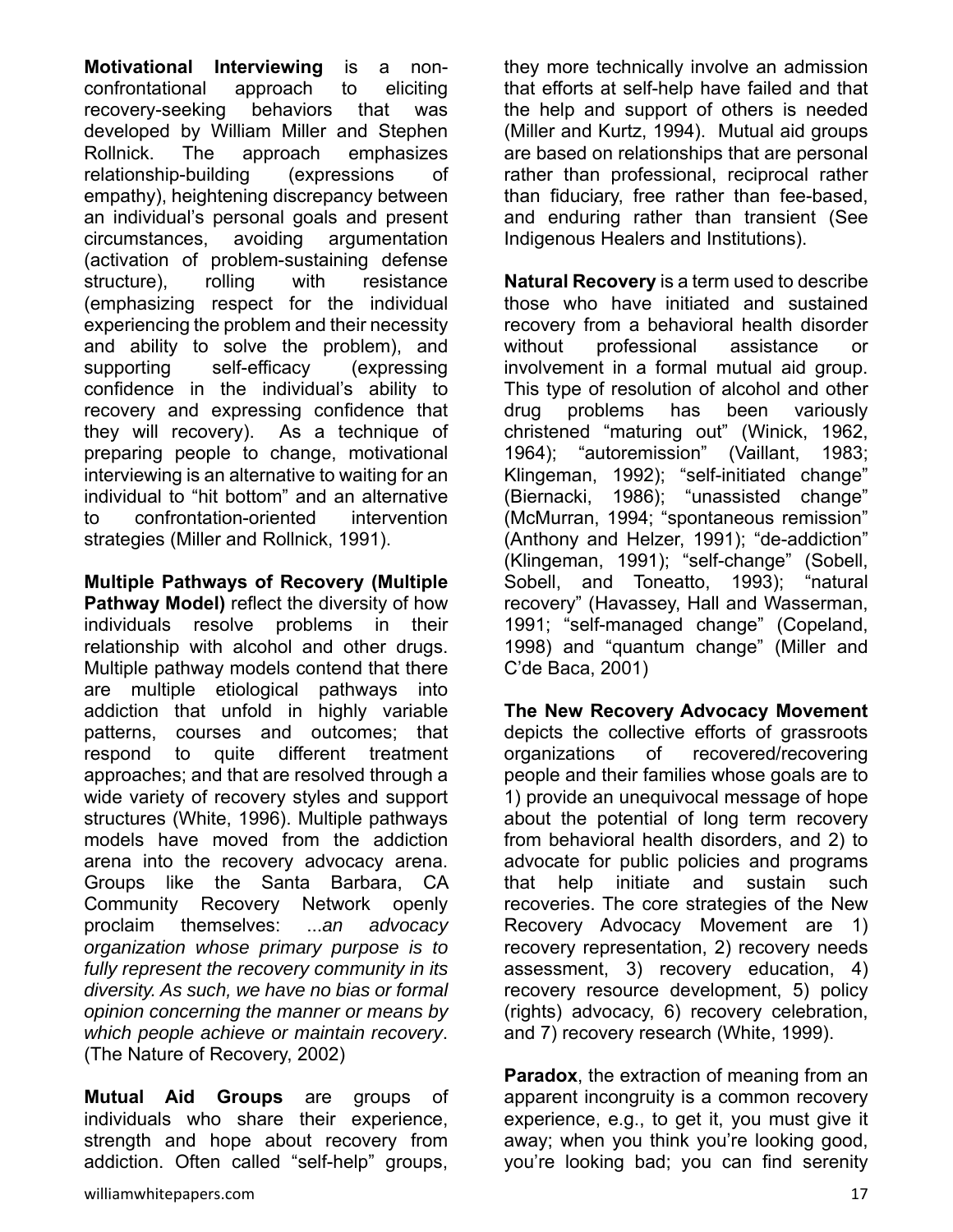when you stop looking for it. Such qualitative dimensions of recovery defy capture in the rush to bridge the gap between clinical research and clinical practice in addiction treatment.

**Partial Recovery** is 1) the failure to achieve full symptom remission (abstinence or the reduction of AOD use below problematic levels), but the achievement of a reduced frequency, duration, and intensity of use and reduction of personal and social costs associated with alcohol/drug use, or 2) the achievement of complete abstinence from alcohol and other drugs but the failure to achieve parallel gains in physical, emotional, relational, and spiritual health. Partial recovery may precede full recovery or constitute a sustained outcome (See Emotional Sobriety, Wellbriety).

**Partnership Model** is the term used to distinguish the nature of the service relationship in the recovery management model from traditional "expert" models of problem intervention. Partnership implies a more enduring relationship and one with greater mutuality of rights and responsibilities.

**Pathways (to Addiction and Recovery)** is a phrase that connotes the movement into and out of addiction and into (and potentially out of) recovery. The image of pathways conveys the notion of choices that ultimately shape one's personal destiny. There have been many advocates of single pathway models of addiction and recovery: addiction is caused by one thing, unfolds in a highly predictable and homogenous pattern, responds to a narrow approach to treatment, and remains in remission through a singular approach to recovery management. Single pathway models are being replaced by multiple pathways models: there are many etiological pathways to alcohol and other drug problems; these problems unfold in highly diverse patterns and vary considerably in their course; different types of AOD problems respond to different intervention approaches; and there are

multiple pathways and styles of resolution for AOD problems. (See Roads to Recovery)

**Peyote Way (Peyote Road; Tipi Way)** is a sobriety-based ethical code of conduct associated with the Native American Church. Having been used as a recovery support structure by Native Americans for more than a century, the Peyote Way demands certain practices: faithfulness in marriage, fulfillment of kinship duties, brotherly love, hard work, generosity, and abstinence from alcohol (LaBarre, 1976; Slotkin, 1956).

**Powerlessness** is the acknowledgement of one's inability to control the frequency and quantity of alcohol or drug intake and its consequences through an act of personal will.

**Prayer** (See Centering Rituals)

**Preferred Defense Structure** is a concept first proposed by John Wallace (1974). Wallace was an early proponent of the idea that there are developmental stages in the transition between alcoholism and long-term recovery. It was his observation that some forms of the primitive defense mechanisms used to sustain addiction (denial, minimization, projection of blame, "either-or" thinking) were needed to get through early recovery, but that these same mechanisms (collectively christened, "preferred defense structure") had to be given up for long-term recovery. He suggested that interventions that were effective at one stage of recovery might be ineffective or even harmful at other stages. For example, interventions that weakened this preferred defense structure in early recovery could inadvertently increase the risk of relapse.

**Program** has come to have many meanings within American communities of recovery. It has come to be synonymous with Twelve Step recovery, as "How long have you been in the Program?" and with the Twelve Steps, as in "I've been in AA for quite a while but I've only been working the Program (the Steps) this past year." Program has also taken on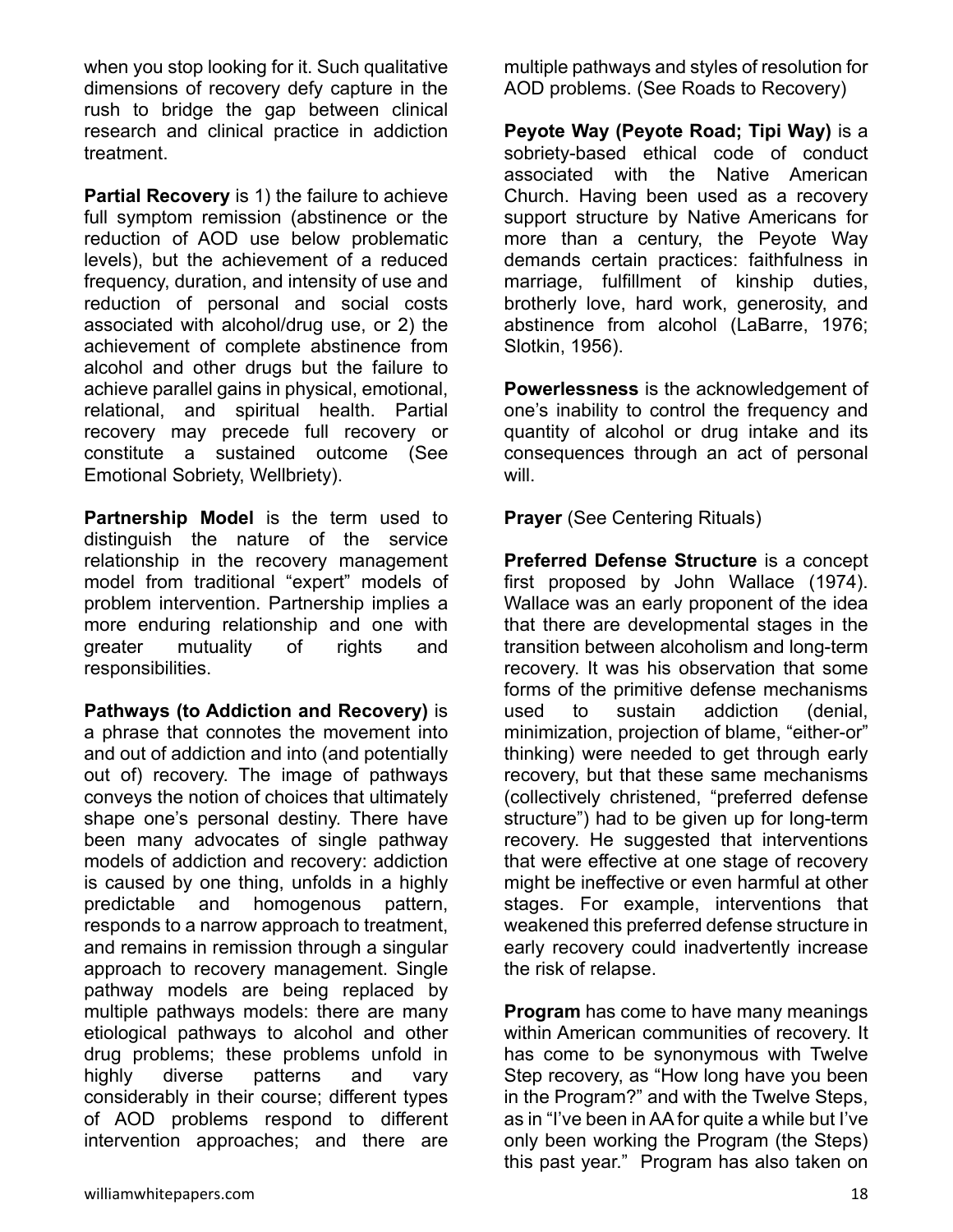a more generic meaning for any codified approach to addiction recovery. The Handbook of LifeRing Secular Recovery suggests that there are two broad approaches to recovery frameworks: the big-P through which a person addicted to alcohol or other drugs surrenders themselves to the prescriptions others have earlier followed to achieve recovery, and the little-p that creates an environment of safety and mutual support within which each person works out his or her own, highly personalized approach to recovery (A Handbook of Secular Recovery, 1999).

**Program Tripper** is a person who is simultaneously or sequentially involved in two or more recovery support programs. While the term was used to disparage such practice, there is considerable evidence that such combinations are common, e.g., members of AA also involved in psychotherapy, members of WFS, SOS, and MM also involved in AA, and members of these groups who later attend support groups for problems other than addiction (See serial recovery).

**(The) Promises** refer to the fruits of recovery that could be expected by working the Twelve Steps of Alcoholics Anonymous:

*If we are painstaking about this phase of our development, we will be amazed before half through! We are going to know a new freedom and happiness. We will not regret the past nor wish to shut the door on it. We will comprehend the word serenity and know peace. No matter how far down the scale we have gone, we will see how our experience can benefit others. That feeling of uselessness and self-pity will disappear. We will lose interest in selfish things and gain interest in our fellows. Self-seeking will slip away. Our whole attitude and outlook upon life will change. Fear of people and of economic insecurity will leave us. We will intuitively know how to handle situations which used to baffle us. We will suddenly realize that God is doing for us what we could not do for ourselves.* 

*Are these extravagant promises? We think not. They are being fulfilled among us- sometimes quickly, sometimes slowly. They will always materialize if we work for them.* (Alcoholics Anonymous, p. 96, first edition)

**Public Health Model** is an approach to the resolution of alcohol and other drug problems that shifts the focus from the personal arena (recovery) to the environmental (economic, political, cultural) arena, e.g., lowering total per capita drug consumption within a population via product taxation, limiting number of outlets, restricting product promotional activity, public education, etc. Public health model proponents address many contextual issues historically ignored by the treatment and recovery communities.

**Purification** is a ritual of cleansing long associated with Native American alcoholism recovery practices. Purification rituals include isolation, fasting, sexual abstinence, purging, and sweating.

Qualify is the term used to describe the process of disclosing one's addiction and recovery experiences within the context of a recovery mutual support group.

**Quantum Change** (See Conversion)

**Rebirth**... (See Born Again)

**Recovered / Recovering**... (Abstracted from White, 2001b) are terms used to describe the process of resolving, or the status of having resolved, alcohol and other drug problems. The former is drawn primarily from recovery mutual aid groups; the latter is drawn primarily from the treatment industry. Recovered is drawn primarily from the Individuals who have resolved such problems have been referred to as redeemed (or repentant) drunkard, reformed drunkard, dry drunkard, dry (former) alcoholic, arrested alcoholic, sobriate, exaddict, and ex-alcoholic. They have been described as sober, on the wagon, drug-free, clean, straight, abstinent, cured, recovered, and recovering. Modern debate has focused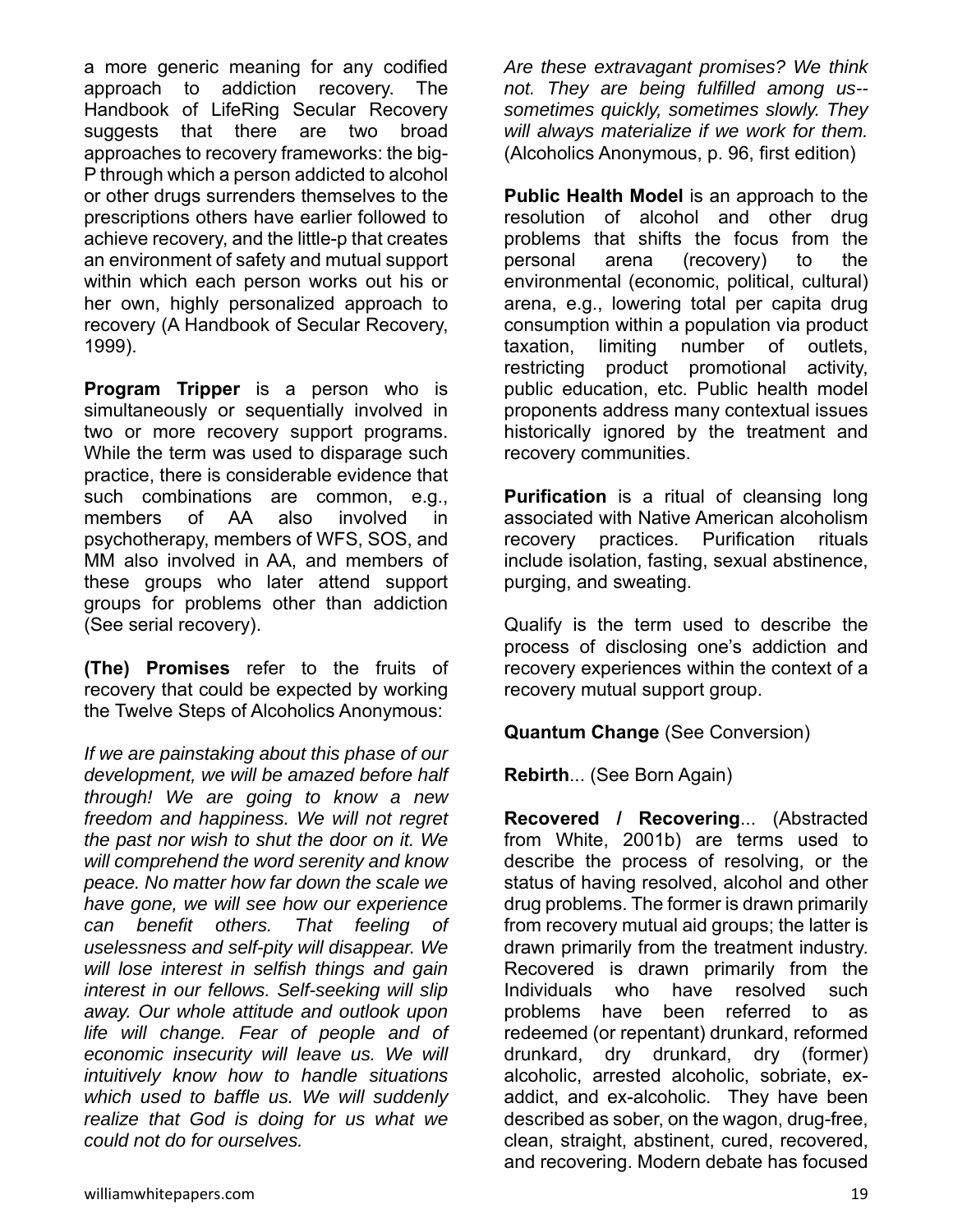on the last two of these terms. While recovering conveys the dynamic, developmental process of addiction recovery, recovered provides a means of designating those who have achieved stable sobriety and better conveys the real hope for a permanent resolution of alcohol and other drug problems. Achieving both utilities may require that one language be used inside recovery circles while another language is used to speak publicly. The terms "seeking recovery," "in recovery" and "recovering" could be used to depict individuals who are making concerted efforts to remove destructive patterns of alcohol and other drug use from their lives. This usage would be congruent with how we speak of people responding to other chronic conditions and illnesses. The language assumes both commitment and progress rather than a complete absence of symptoms. In a similar manner, the term "recovered" could be used to depict those who have achieved an extended period of symptom remission. The period used to designate people recovered from other chronic disorders is usually five years without active symptoms.

**Recovery** is the experience of a meaningful, productive life within the limits imposed by a history of addiction to alcohol and/or other drugs. Recovery is both the acceptance and transcendence of limitation. It is the achievement of optimum health–the process of rising above and becoming more than an illness (Deegan, 1988, 1996; Anthony, 1993). Recovery, in contrast to treatment, is both done and defined by the person with the problem (Diamond, 2001). "Recovery" implies that something once possessed and then lost is reacquired. The term recovery promises the ability to get back what one once had and as such holds out unspoken hope for a return of lost health, lost esteem, lost relationships, lost financial or social status. Recovery, in this sense, is congruent with the concept of rehabilitation–the reacquisition of that which was lost. For those who have pre-existing levels of functioning that were lost to addiction, there is in the term recovery the promise of being able to reach back and pick up the pieces of

where one's life was at before addiction altered one's life course. For those who never had such a prior level of functioning, the term recovery may be more aptly framed "procovery" or "discovery"–the movement toward that which is new. For those wounded by childhood victimization, the term "uncovery" may be an apt description of the early healing process (White and Chaney, 1993). This reaching back and reaching forward represent two very different positions from which recovery is initiated, and mark the differences between treatment approaches based on rehabilitation versus those based on habilitation.

**Recovery Activism** is the use of personal recovery experiences as a springboard for economic, political and social change. Recovery activism seeks redress of environmental conditions that contribute to addiction or constitute a barrier to recovery.

**Recovery Advocacy** is the process of exerting influence (power) toward the development of pro-recovery social policies and programs. Recovery advocacy activities include: 1) portraying alcoholism and addictions as problems for which there are viable and varied recovery solutions, 2) providing living role models that illustrate the diversity of those recovery solutions, 3) countering any attempt to dehumanize and demonize those with AOD problems, 4) enhancing the variety, availability, and quality of local/regional addiction treatment and recovery support services, 5) removing environmental barriers to recovery, including the promotion of laws and social policies that reduce AOD problems and support recovery for those afflicted with AOD problems, and 6) enhancing the viability and strength of indigenous communities of recovery.

#### **Recovery Assets** (see Recovery Capital)

**Recovery-bonded Relationships** are relationships that are grounded on the shared experience of recovery. They elevate and deepen the recovery experience, and serve as a replacement for the pathologybonded relationships that often existed as a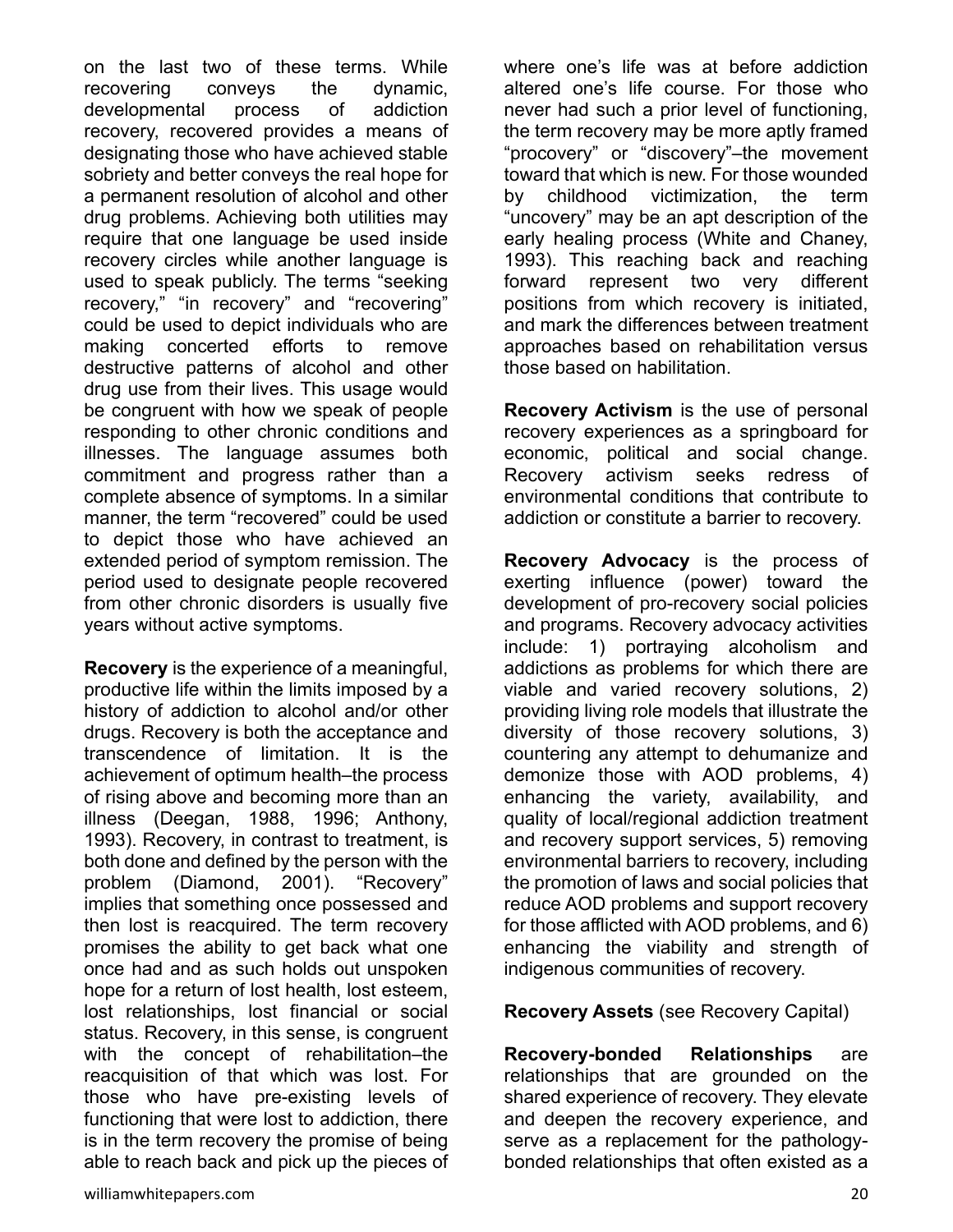centerpiece of the addiction experience. These special people go by many names: sponsor, mentor, role model, and, most importantly, friend (White, 1996).

**Recovery Capital** is the quantity and quality of internal and external resources that one can bring to bear on the initiation and maintenance of recovery from a lifedisordering condition (Granfield & Cloud, 1999). In contrast to those achieving natural recovery, most clients entering addiction treatment have never had much recovery capital or have dramatically depleted such capital by the time they seek help (See Habilitation).

**Recovery Career** is a way of conceptualizing the stages and processes involved in long term addiction recovery. The concept of "career" has been used to describe the process of addiction (Frykholm, 1985) and to conceptually link multiple episodes of treatment (Hser, et al, 1997). Recovery career is an extension of this application and refers to the evolving stages in one's identity, one's relationships with others, and, in some cases, styles of involvement with mutual aid groups. There could, for example, be significant changes in the perceived meaning and application of AA's Twelve Steps over the long course of a recovery career.

**Recovery Celebration** is an event in which recovered and recovering people assemble to honor the achievement of recovery. Such celebrations serve both therapeutic and mutual support functions but also (to the extent that such celebrations are public) serve to combat social stigma attached to addiction by putting a human face on addiction and by conveying living proof of the enduring resolution of alcohol and other drug problems.

**Recovery Coach (Recovery Support Specialist)** is a person who helps remove personal and environmental obstacles to recovery, links the newly recovering person to the recovery community, and serves as a personal guide and mentor in the

management of personal and family recovery. Such supports are generated through mobilizing volunteer resources within the recovery community, or provided by the recovery coach where such natural support networks are lacking.

**Recovery Community (Communities of Recovery)** is a term used to convey the sense of shared identity and mutual support of those persons who are part of the social world of recovering people. The recovery community includes individuals in recovery, their family and friends, and a larger circle of "friends of recovery" that include both professionals working in the behavioral health fields as well as recovery supporters within the wider community. Recovery management is based on the assumption that there is a wellspring of untapped hospitality and service within this recovery community that can be mobilized to aid those seeking recovery for themselves and their families. "Communities of recovery" is a phrase coined by Ernest Kurtz to convey the notion that there is not one but multiple recovery communities and that people in recovery may need to be introduced into those communities where the individual and the group will experience a reciprocity of "fit." The growth of these divergent communities reflects the growing varieties of recovery experiences (Kurtz, 1999).

**Recovery Consultant** (see Recovery Coach)

**Recovery Deficits** are the specific internal and external obstacles that impede initiating or maintaining a solution for AOD-related problems. The notion of recovery assets and deficits suggests two very different approaches to the process of recovery priming. One focuses on reducing obstacles to recovery; the other focuses on increasing internal and external recovery resources.

**Recovery Demography** is the study of populations of people who have resolved alcohol and other drug-related problems. Such studies are generally done through population surveys, surveys of recovery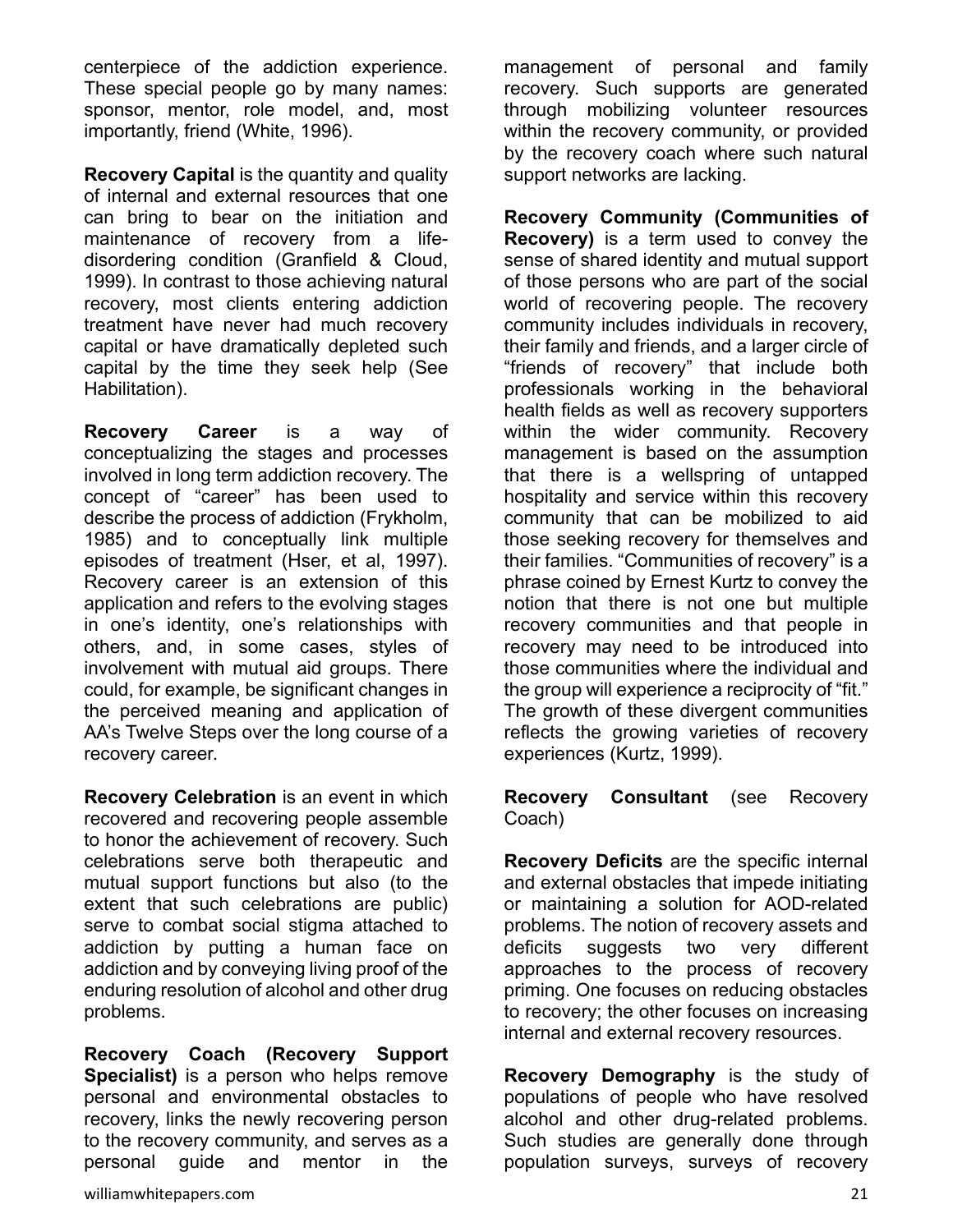mutual aid societies or recovery advocacy organizations, and through longitudinal follow-up studies of people who have been treated for alcohol and other drug problems. The major purposes of such surveys are to measure the incidence and prevalence of recovery and the variations in recovery across various demographic and clinical categories. (See www.recoveryadvocacy.org for a sample of a recent recovery survey.)

**Recovery Environment (Space, Landscape)** is a term that stands as a reminder that recovery flourishes in communities that build the physical, psychological and social space where healing can occur. It stands as a reminder that communities can intervene in alcohol and drug problems at the community level as well as the level of families and individuals. The growing sober house movement and the creation of drug free zones within public housing projects are examples of efforts to create sober sanctuaries for the newly recovering (See Ecology of Recovery).

**Recovery Home** is a self-managed, selffunded communal living environment for people in stage one recovery. The Oxford Houses are the best known and researched system of recovery homes in the United States (Jason, Davis, Farrari, and Bishop, 2001)

**Recovery Identity** is the degree to which one self-identifies with the statuses of addiction and recovery and the degree to which one initiates and sustains recovery in isolation from or in relationship with other recovering people (See Affiliated Recovery, Solo Recovery).

**Recovery Management** is the provision of engagement, stabilization, education, monitoring, support, and re-intervention technologies to maximize the health, quality of life and level of productivity of persons with severe alcohol and other drug problems. Within the framework of recovery management, the "management" of the disorder is the responsibility of the person with the disorder. The primary role of the professional is that of the recovery consultant (see Illness Self-Management).

**Recovery Needs Assessment** is the solicitation of information on the needs of people at different stages of recovery. While the identification of such needs can be done through formal surveys, they are most frequently conducted by focus groups hosted by local recovery advocacy organizations or through interviews conducted by outreach workers.

**Recovery-oriented Systems of Care** are health and human service institutions that affirm hope for recovery, exemplify a strengths-based (as opposed to pathologyfocused) orientation, and offer a wide spectrum of services aimed at support of long term recovery from behavioral health disorders.

**Recovery Outcomes** refers to the degree of benefits achieved as a consequence of recovery from addiction. Discussions of recovery outcome rest on the understanding that not all recoveries are the same and that the term "recovery" embraces everything from the removal of alcohol and drugs from an otherwise unchanged person to the total transformation of personal identity, character and lifestyle. Recovery outcomes might also be referred to as recovery-generated assets.

**"Recovery Porn"** is a term of contempt for items or services aggressively marketed to people in recovery with the primary purpose being the profit of the seller rather than the recovery of the buyer. The term is a reminder that there are moneychangers in the temple of recovery, and that people in recovery need to protect themselves from potential exploitation.

**Recovery Planning and Recovery Plans**, in contrast to a treatment plan, is developed, implemented, revised and regularly evaluated by the client. Consisting of a master recovery plan and weekly implementation plans, the recovery plan covers ten domains: physical, employment,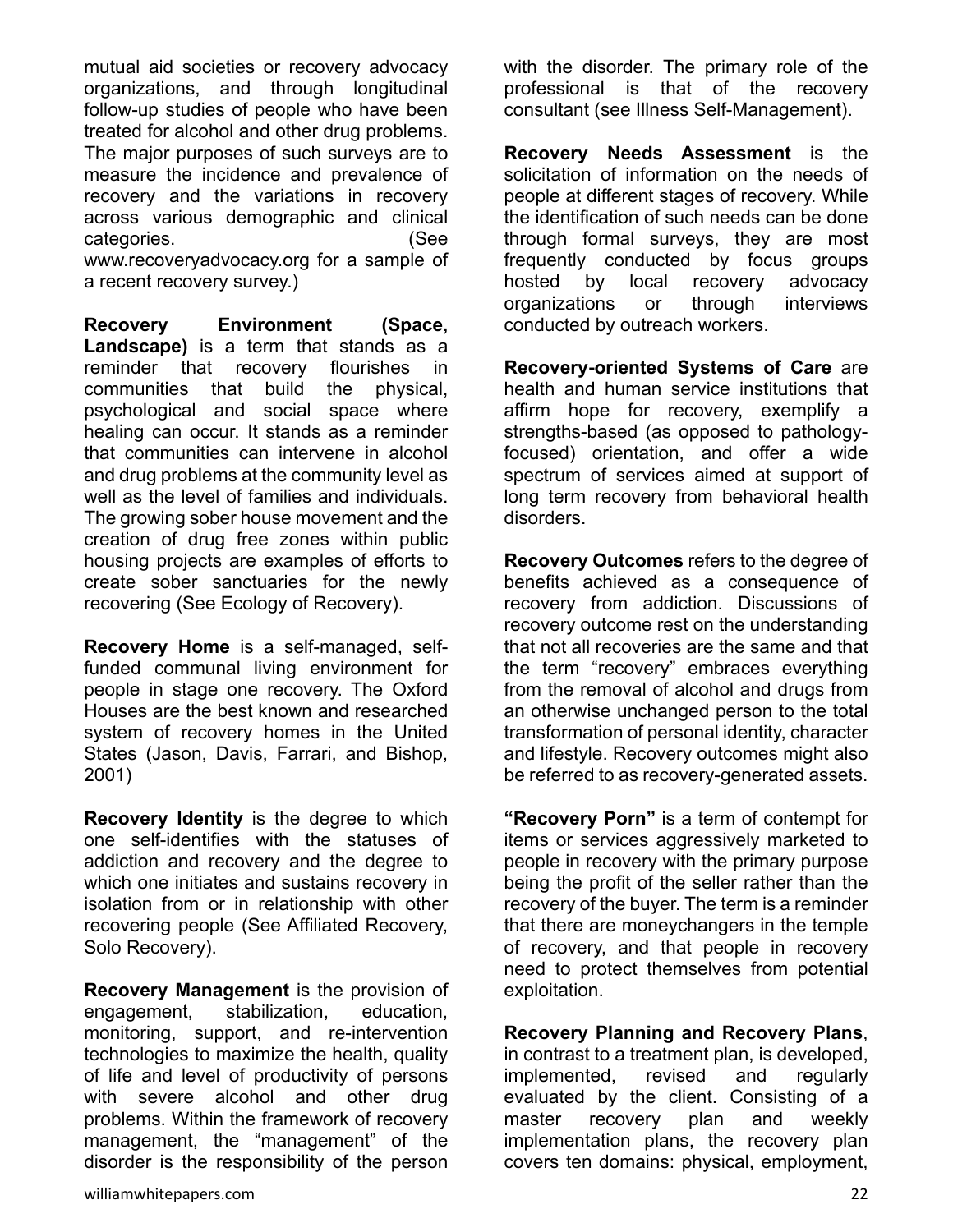finances, legal, family, social life, drinking, personal, education and spiritual. Recovery plans were pioneered within the "social model" programs of California (Borkman, 1998).

**Recovery Priming** is the process of helping someone move from an addiction career to a recovery career. It is the sudden or cumulative achievement of recovery momentum. Within stages of change theory, it is moving someone from a precontemplation stage of change to an action stage of change. It most often involves exposure to recovery role models with whom one can identify, the removal of recovery obstacles, the affirmation of hope in recovery and the expression of confidence in the individual's ability to recovery (see Developmental Models of Recovery). It also refers to the process through which mastery of one self-destructive behavior (alcoholism) enhances the prospects of resolving other destructive behaviors (e.g., nicotine addiction).

**Recovery Progression** Is the idea that there are natural stages within the addiction recovery process (see Developmental Model). Simonelli (2002) has suggested that this progression moves from addiction to sobriety to recovery to wellness.

**Recovery Representation** refers to the involvement of recovering people and their family members in addiction-related public policy bodies and their involvement in the design, delivery, and evaluation of addiction treatment and recovery support services.

**Recovery Research (Agenda)** is an effort to balance problem-oriented research activity with solution-oriented research activity. A recovery research agenda could document the prevalence of recovery, create a cartography of pathways and styles of recovery, define the stages of long term recovery, identify those support services most crucial to long term recovery, measure dose and matching effects of such services, document variations in recovery patterns across various demographic and clinical

subpopulations, and document the social and economic benefits of recovery. (See Recovery Demography)

**Recovery Rights** address problems of discrimination against people in addiction recovery. Issues included within this arena span discrimination in housing, employment, access to public services, health and life insurance, and scholarship funds for vocational training and college and universities.

**Recovery Rituals** are activities through which recovery from addiction is enhanced. The multiple pathways of recovery often share four core daily activities: centering rituals, mirroring rituals, acts of self-care, and unpaid acts of service.

**Recovery Support Groups (Mutual Aid Groups)** are groups of recovering people who meet regularly for fellowship and mutual support. See www.bhrm.org/Guide.htm for a recovery mutual aid guide developed and maintained by Ernest and Linda Kurtz. See White 1998 & 2001a for a history of such groups in the United States.

**Recovery Support Services** are services designed to 1) remove personal and environmental obstacles to recovery, 2) enhance identification and participation in the recovery community, and 3) enhance the quality of life in recovery. They include outreach, intervention and engagement services; "case management" (problemsolving and service coordination) services; post-treatment monitoring and support; sober housing; transportation; child care; legal services; educational/vocational services; linkage to pro-recovery leisure activities; and recovery coaching (stage appropriate recovery education and support).

**Recovery Support Specialist** (See Recovery Coach)

**Recovery Values** are those virtues that have come to be associated with recovery from addiction. Variable across recovery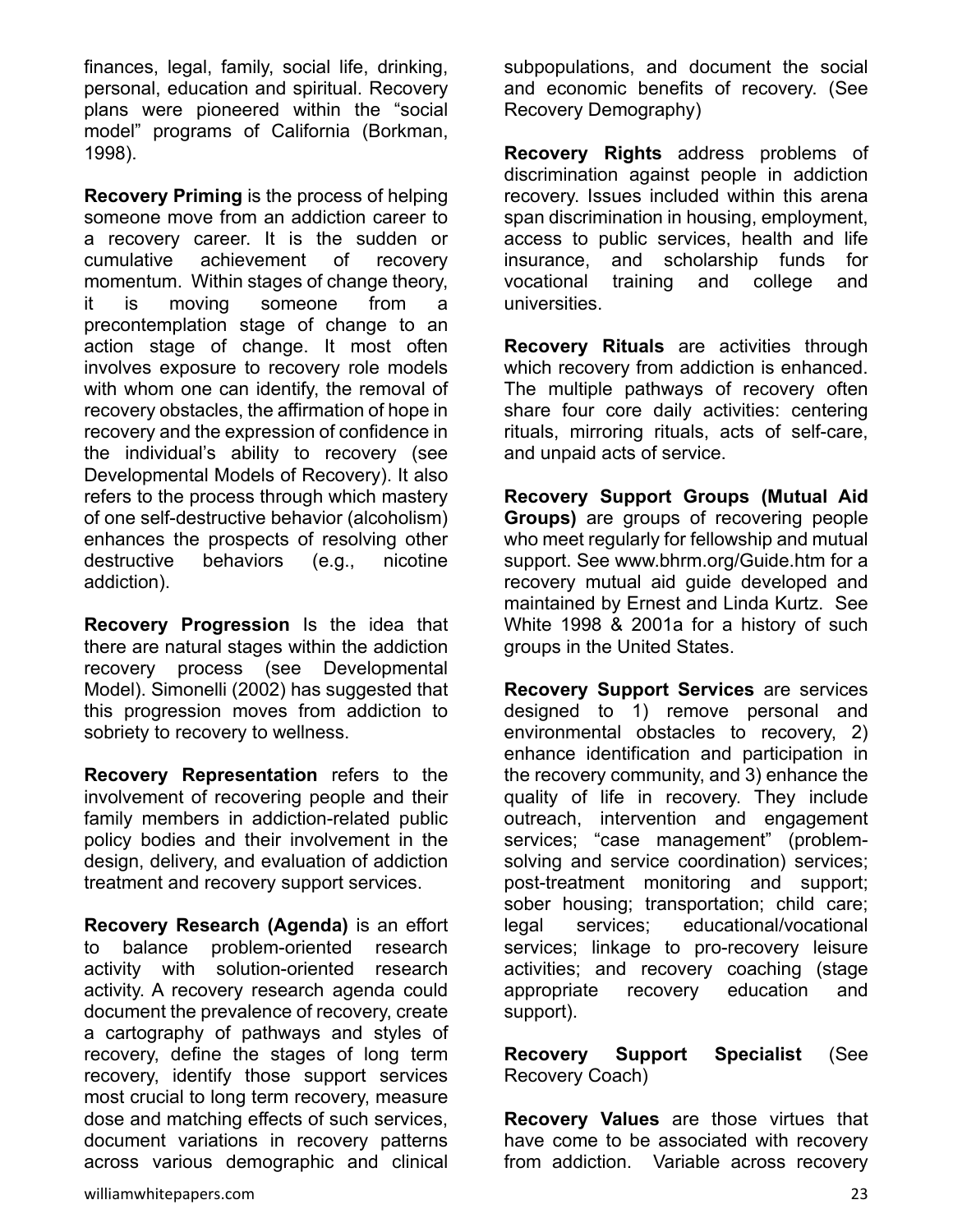pathways, a sampling of such values can be found in Native adaptations of the Twelve Steps: honesty, hope, faith, courage, integrity, willingness, humility, forgiveness, justice, perseverance, spiritual awareness, and service (Coyhis, 2000).

**Red Road to Sobriety** is a Native American Framework of recovery developed by Gene Thin Elk (Lakota-South Dakota). The term, "Red Road" has come to mean a style of sober living that, rather than just the absence of drinking, reflects internal peace and living with respect and in harmony with others and the earth (see Wellbriety).

**Redeemed, Redemption, Repented, or Repentance** is the resolution of alcohol and other drug problems through an experience of rebirth. In this model of understanding, the addicted self dies and the new drug-free self is born. ("Therefore, if any man is in Christ, he is a new creation, old thing have passed away; behold, all things have become new." 2 Corinthians 5:17)

**Relational culture (power)** is an organizing principle used by some recovery advocacy groups to mobilize the recovery community. The principle is based on enhancing mutual identification by consciously exploring (cultivating mindfulness) the shared experiences and needs of people who have been impacted by addiction. The strategy involves conducting series of intentional conversations designed to enhance the consciousness of people in recovery and bring such people together for joint reflection and action.

Religion is a system of beliefs about the nature of the universe, the nature of ultimate concerns in life and the, meaning of personal destiny, all of which are affirmed through creeds, prescriptions for living, and rituals of worship. Religions of many varieties have provided, and will continue to provide, a framework for addiction recovery. While some people use religious experience to initiate recovery, others use religious affiliation and worship to sustain and enrich their recovery.

#### **Renounce/Renunciation**

(see Commitment)

**Reprieve** (versus Cure) is one way of understanding the means through which recovery is attained. In this understanding, recovery is a daily suspension of addiction contingent upon recovery self-management: doing what is necessary to, and avoiding what would undermine, the stability and durability of recovery. There is a second and broader meaning to the term reprieve. In confronting the imminence of death through the experience of addiction, there is often an awareness that every day of life is a reprieve, regardless of one's health status. What that awareness encourages is a fidelity to personal priorities and the achievement of meaning and pleasure within the confines of each day. When recovering people characterize their addiction as a hidden blessing, it is often in gratitude for this kind of awareness

**Resistance** (Recovery as an act of) is the framing of addiction, not as an act of surrender, but as an act of personal and cultural assertion. It is a refusal to be silenced by self-destruction. In this framework, recovery is a conscious entry into struggle on behalf of oneself and a larger cultural community (See Genocide).

**Resolution** (versus Recovery) is a term preferred by some for the process of solving alcohol and other drug problems. Resolution, resolving and resolved are less medicalized terms. For those who wish to reserve use of the term recovery to the reversal of severe AOD problems or to abstinence-based recovery, the term resolution might be a more preferable term applied to those who work out non-abstinent solutions to less severe and less enduring AOD problems. (See Moderated Recovery) Another use of the term "resolution can be found in Dr. William Silkworth's (1937) distinction between a resolution not to drink and a decision not to drink. Silkworth noted that a resolution was a "momentary emotional desire to reform," whereas a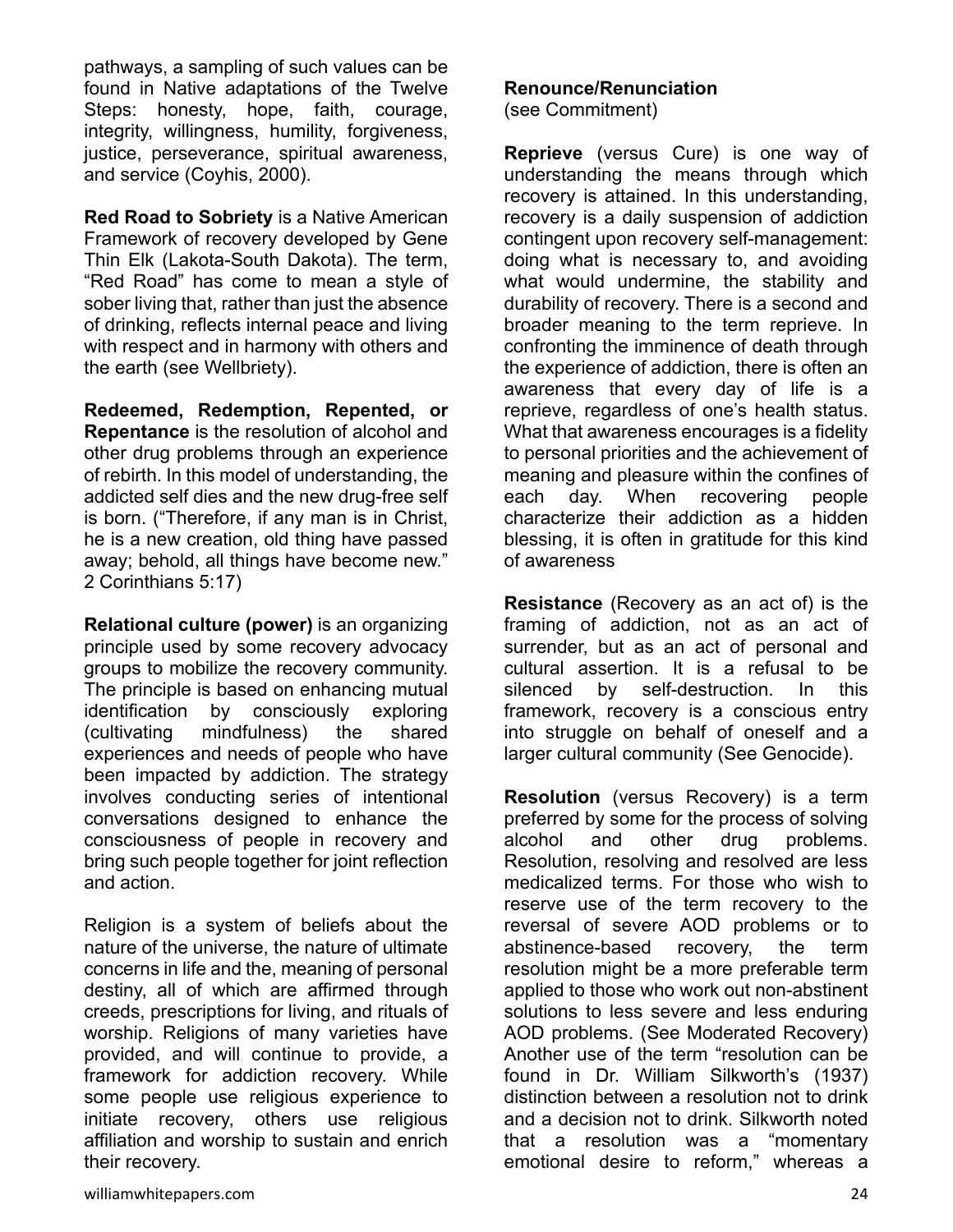decision is an attitude-transforming mental conclusion and conviction that one must never drink again. He suggests that resolutions based on appeals to emotion must be replaced with decisions made with one's mind.

**Responsibility** is the acceptance of accountability for past, present and future actions. This value has importance in the context of recovery as the antidote for projection of blame and other strategies of defense characteristic of active addiction.

**Restitution** is the process of rectifying wounds inflicted on individuals and the community (see Amends)..

**Resurrection** (as a metaphor of recovery) dates to the Washingtonian Temperance Society, which was also sometimes referred to as the Lazarus (or Resurrection) Society. References to the resurrection of addicted people through the act of recovery continue into the present era (see Williams, 1992, p. 81).

**Rituals of Recovery** Include centering rituals, mirroring rituals, acts of responsibility, and unpaid acts of service.

**Roads to Recovery** is a phrase first used by Bill Wilson to convey the diversity of ways used to escape alcoholism. When some AA members criticized the inclusion of a story in the A.A. Grapevine of a celebrity writer who achieved solo recovery (no involvement in AA), Wilson responded by declaring, "The roads to recovery are many" and that the resolution of alcoholism by any method should be a cause for celebration by A.A. members (Wilson, 1944) (see Pathways to Recovery).

**Secular Recovery** is a style of recovery that does not involve reliance on any religious or spiritual ideas (God or Higher Power), experiences (conversion), or religious rituals (prayer). Groups providing support for a secular style of recovery include Secular Organization for Sobriety, LifeRing Secular Recovery, and Rational Recovery.

**Serial Recovery** is the process through which individuals with multiple concurrent or sequential problems resolve these problems and move toward optimum level of functioning and quality of life. Serial recovery refers to the process of sequentially shedding two or more drugs or recovering from two or more different conditions. It refers to the overlapping processes involved in recovering from addiction and other physical or behavioral/emotional disorders. (See Sobriety Date)

**Service Committees** are the structures within mutual aid societies through which members support the organizational work of the societies and render help to those still suffering from addiction.

**Service Work** (see Acts of Service)

**Sharing** is the stylized form of communication common within many recovery mutual aid societies. It is well described in the Handbook of Secular Recovery.

*"Sharing" has a very definite meaning in self-help groups...The person talks, everybody else listens. Then the next person talks, and everybody listens. Then the next. At no point is anybody's "share" an answer or other direct response to anyone else's. Each share stands entirely on its own, complete and sufficient unto itself....The "no response" rule of sharing time protects the speaker from having their statement judged, criticized, ridiculed, or otherwise attacked. This in turn promotes the fullest possible openness and honesty..."* (Handbook of Secular Recovery, 1999, pp. 30-31). (See Crosstalk)

**Sin** is a designation of the state of addiction as defined by groups like Alcoholics for Christ: "We agree that drunkenness is a sin and we believe that alcoholism is a disease with spiritual origins. We rejoice that Jesus forgives us of our sins and heals us of our diseases."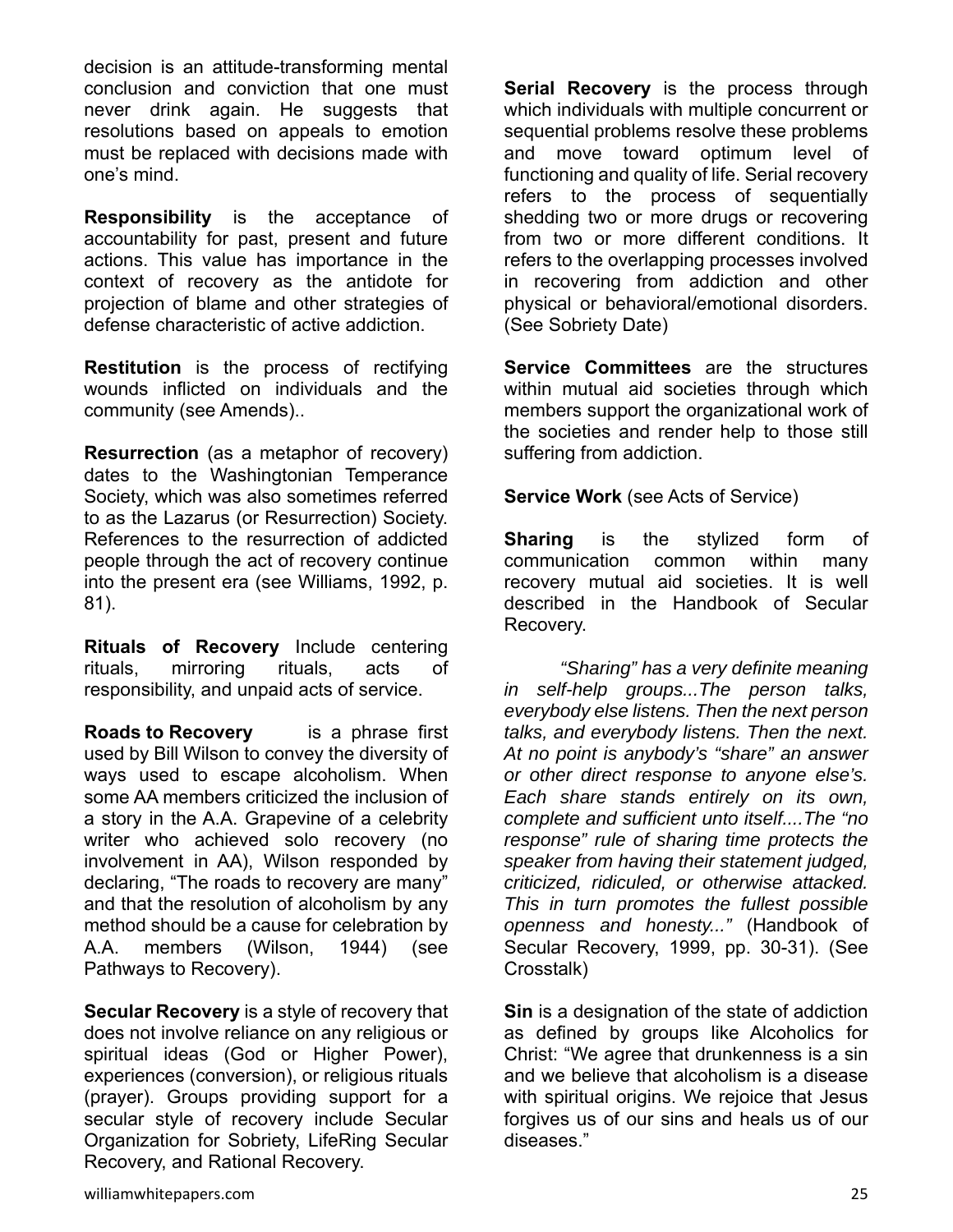**Slogans** are a shorthand method of communicating to oneself and others in recovery. They are phrases that that have come to embody certain recovery principles and prescriptions. While they inspire some and irritate others, they have become a visible symbol of American communities of recovery, widely heard in recovery dialogue and widely seen on posters and bumper stickers. They represent a form of meditative mantra (self-talk) at the same time they serve as a kind of in-group code through which recovering people find each other when mixed with civilians.

**Sober House Movement** refers to the dramatic expansion of recovery communes (self-run residences where people (often in early recovery) can live in a recoverysupportive living environment. (See Recovery Home)

**Sobriety-based Support Structure** is a social network of people who share and support recovery from alcohol and other drug problems. Such affiliation, whether religious (churches), spiritual (A.A./N.A.) or secular (W.F.S., S.O.S), offers a "program" of recovery that includes reasons and methods of altering one's pattern of alcohol/drug consumption within a larger change in one's philosophy of living.

Sobriety ("Clean") Date is traditionally defined as the anniversary date of one's last drink or episode of drug use. Such calculations are not always clear-cut. Let's take an individual who was addicted to methamphetamine, stopped using it completely after a near-death experience at age 21, increased cannabis use for 18 months and then stopped that out of concern that it was getting to be a problem, developed an alcohol problem following a divorce at age 34, and stopped a 2-pack a day nicotine addiction at age 45. From age 22 on, they have also been episodically treated for depression. What is this individual's sobriety/recovery date? This not atypical story reveals the way in which many recovering people peel drugs out of their lives over a period of time and manage

recovery from addiction in tandem with recovery from other co-occurring problems. While a sobriety date provides a quantitative measure of the length of symptom remission for one problem, it misrepresents the often complex processes involved in recovery and provides little information on the quality of sobriety measures. Families in recovery often speak of recovery date rather than sobriety date, although such a date is often difficult for families to pinpoint. Some family members place their recovery date at a crisis that led to their decision to get help, a moment of breakthrough during a counseling session or an Al-Anon meeting, or a period in which they began to see and tell the truth about what was happening in their family. (See Serial Recovery).

**Sobriety Priority**, in Secular Organization for Sobriety and LifeRing Secular Recovery, is the decision to never use alcohol/drugs again in one's life, no matter what (Christopher, 1988, 1992; Handbook of Secular Recovery, 1999). It is analogous to what in Rational Recovery is called the "Big Plan" (Trimpey, 1989).

**Sobriety Sampling** is an experimental period of abstinence designed to test one's capability for, and the experience of, abstinence. It is an action stage of problem resolution that stops short of, but can potentially lead to, a lifetime commitment to abstinence (Miller and Page, 1991) (See Tapering Down and Trial Moderation)

**Solo Recovery** is the initiation and maintenance of recovery from addiction without involvement in professionallydirected treatment or recovery mutual aid societies (see Natural Recovery).

**Spheres (Zones, Domains) of Recovery** are the life arenas through which the recovery process is expressed. One can thus speak of physical recovery, family and relational recovery, social recovery, economic recovery, etc. (Ron Coleman).

**Spiritual (Spirituality)** (Abstracted from White, 1992) is a heightened state of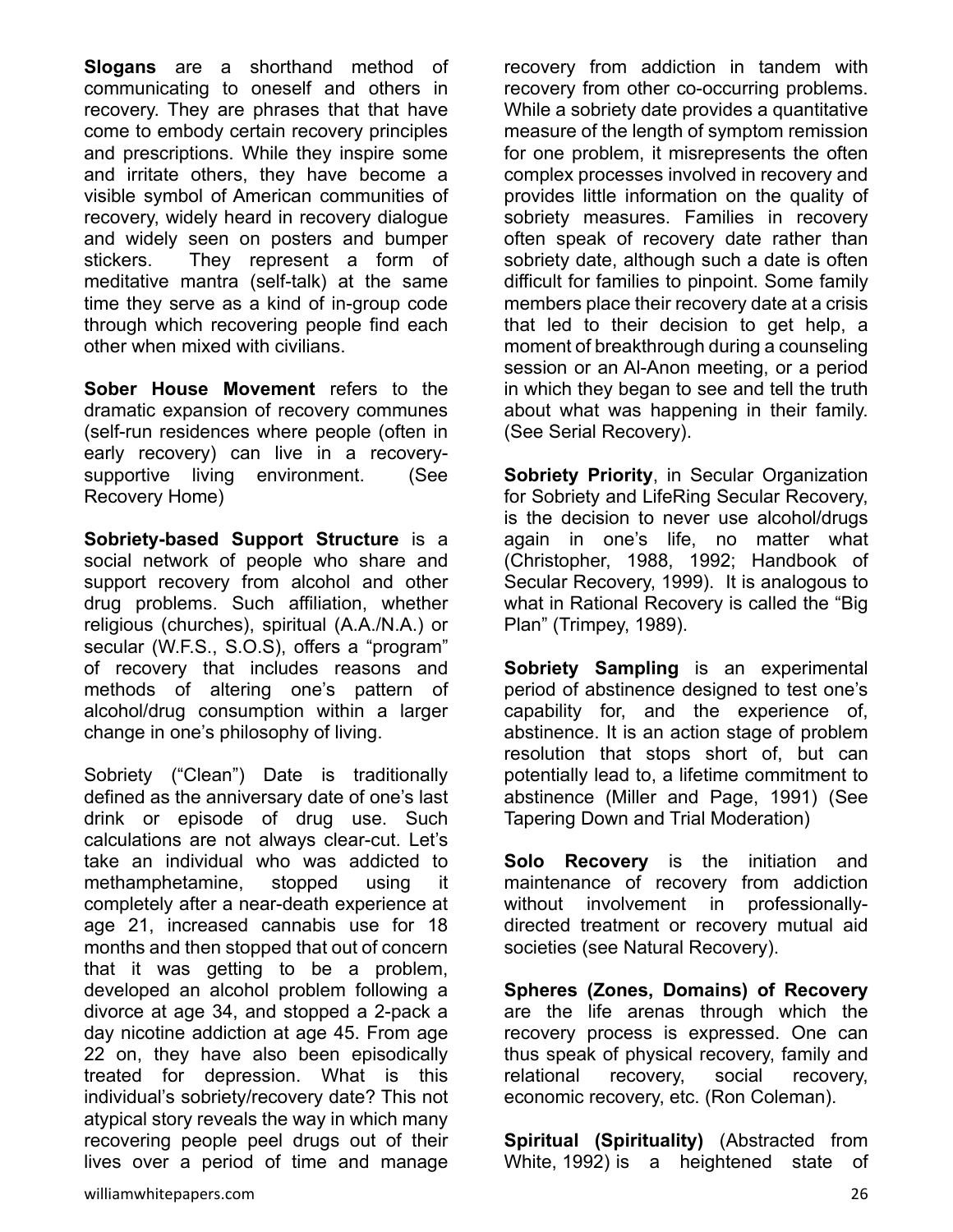perception, awareness, performance or being that personally informs, heals, empowers, connects or liberates. For people in recovery, it is a connection with resources within and outside the self. There is a spirituality that springs from pain, a spirituality that springs from pleasure, and a spirituality that can flow from the simplicity of daily life. The power of the spiritual to draw us beyond our normal range of experience is evident in the language of non-ordinary experience: awakening, rapture, peak experience, defining moment, epiphany, rebirth, ecstasy (see Hitting Bottom, Conversion). The spirituality of fully experiencing the subtlety and depth of the ordinary is depicted in such terms as harmony, balance, centeredness, bliss, serenity, and tranquility. All of these can be part of the multi-layered experience of addiction recovery.

**Spiritual Awakening** refers to the progressive changes in character and relationships that recovering people experience through the stages of recovery. Such an incremental process of change is also commonly described as a spiritual "experience." This gradual awakening stands in contrast to a sudden conversion).

**The Spirituality of Imperfection** is a recognition that human beings are flawed and make mistakes of various kinds. It is in this recognition and deep acceptance of one's own imperfection that a new awareness emerges–the recognition and acceptance of the imperfection of others. It is in this second step that the alcoholic finds a framework for identification and relationship with the larger body of humanity (Kurtz, 1999).

**Sponsorship** is the practice of mentorship between one recovering person and another. It has a long tradition dating to the Washingtonians (1840s), has been most institutionalized within Alcoholics Anonymous and Narcotics Anonymous, and is also found within many faith-based recovery groups. The latter refer to

sponsorship as the "ministry of encouragement."

**Stability/Durability (of recovery)** refers to the duration of time at which recovery and its continuation become quite likely, and the risk of relapse grows quite remote. The concepts of stability and durability are to distinguish true recovery from the self-imposed respites from alcohol and other drug use that are a normal part of addiction careers. Research studies have generally defined 3-5 years as this point of predictive stability and durability (Vaillant, 1996; Nathan and Skinstad, 1987; De Soto, et al, 1989; Dawson, 1996; and Jin, et al, 1998)

**Stage One Recovery**, according to Ernie Larsen who coined the Stage One–Stage Two distinction, is the process of breaking a primary addiction (Larsen, 1985, p. 4). Picucci (2002) describes it as the early years of reducing chaos, achieving stability, learning to accept help from others, and clearing out the wreckage of the past.

**Stage Two Recovery** (according to Larsen) involves "rebuilding the life that was saved in Stage I" (Larsen, 1985, p. 15). Stage Two Recovery transcends the early concern with the addictive behavior and instead focuses on a reconstruction of personal character, identity, and worldview and a reconstruction of personal relationships.

**Story Construction / Storytelling** is the process through which the recovering individual reconstructs their identity and shares their experience with others as acts of self-healing and service. Nearly all recovery stories–sacred and secular--follow a three-part sequence of the development of addiction, the turn-around-experience, and an account of life in recovery (White, 1996) (See Witness/Testify).

**Styles of Recovery** is a phrase that reflects the many varieties of ways people successfully approach the management of behavioral health disorders. These styles reflect the different ways in which identification with the disease and the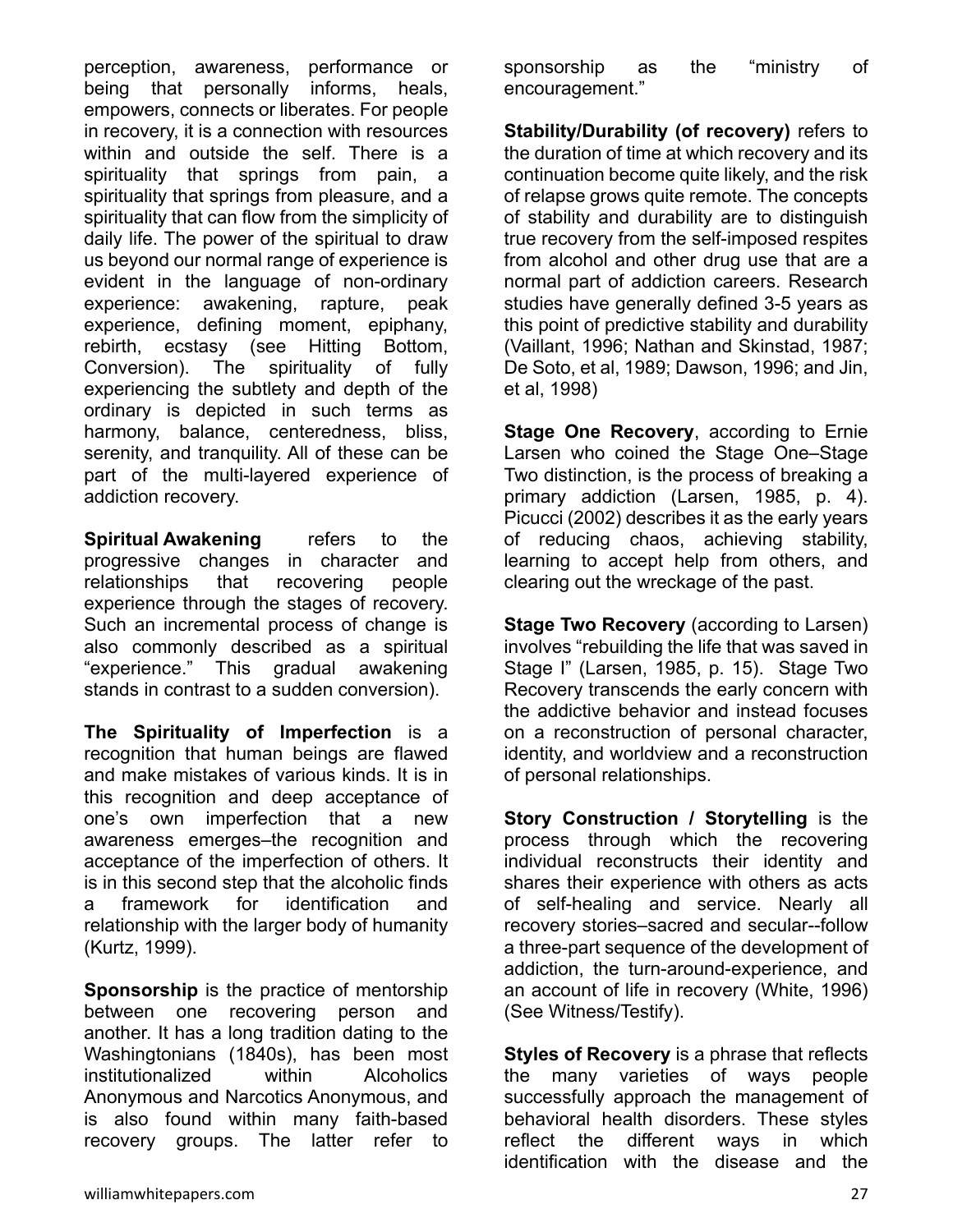recovery process becomes part of one's identity and the degree to which one relates to other people who share this recovery process (See acultural, bicultural and enmeshed). Styles also reflect temporal variations in recovery: recovery as a sudden transformational process ("Quantum Change", Miller and C' de Baca, 2001) versus incremental change (Procahska, et al, 1992)

**Surrender**, according to Dr. Harry Tiebout's (1949) classic paper on the subject, is the collapse of "the unconscious forces of defiance and grandiosity" and "accepting without reservation or conflict the reality of his condition and his need for help." Tiebout noted that such a collapse could mark the beginning of a process of continuing change or could be an ephemeral experience followed by a rigid, primitive hold on sobriety or a return to drinking and the resurgence of defiance and grandiosity. He noted that true surrender was followed not just by sobriety but "internal peace and quiet." While experiences of acceptance, powerlessness and surrender mark the very core of the change process in Twelve Step recovery, recovery programs for historically disempowered groups often emphasize the self-assertion rather than surrender (see Empowerment).

**Tapering Down** is a strategy of lowering frequency and quantity of drug consumption either as an end in itself or in preparation for a final quit date. The strategy is designed to lower pharmacological tolerance, ease acute withdrawal at the point of quitting, and serve as a recovery priming experience (Miller and Page, 1991).

**Temple (Body as)** is a Christian recovery concept in which the human body is viewed as the temple of God. The concept calls for respect for that temple via refusal to defile that temple with poisons (alcohol and other drugs).

**Traditions** are the codified principles that govern the group life of Twelve Step organizations. Such principles, which have

been cited as a source of A.A.'s resilience (White, 1998), have varied by their presence or absence and their content in recovery mutual aid societies. Most recovery mutual aid societies have evolved toward a tradition of singleness of purpose and non-affiliation, while there are significant differences across these societies on issues related to such things as anonymity, service expectations and length of expected active membership.

**Trauma of Recovery** is a phrase coined by Stephanie Brown and Virginia Lewis (1999) to depict the strain of unfreezing the adaptive mechanisms used to maintain family homeostasis in the face of active addiction and the resulting impairment of other family members. The phrase vividly conveys the enormous changes in family structure and process that unfold with recovery. It conveys that the achievement of family health following the initiation of recovery is best measured in years rather than months, and it conveys the family's need for support during these critical points in the recovery process.

**Trial Moderation** is a strategy used with persons who reject abstinence as a necessary goal. The strategy consists of establishing a test period in which an individual seeks to consume within prescribed guidelines of frequency, quantity and contexts. A long-term (3-8 year) followup study of such trials among problem drinkers revealed that more than half eventually choose abstinence (Miller and Page, 1991; Miller et al, 1992). This strategy was actually recommended in the book Alcoholics Anonymous:

*We do not like to brand any individual as an alcoholic, but you can quickly diagnose yourself. Step over to the nearest barroom and try some controlled drinking. Try to drink and stop abruptly. Try it more than once. It will not take long for you to decide, if you are honest with yourself about it. It may be worth a bad case of jitters if you get a full knowledge of your condition* (p. 43, first edition)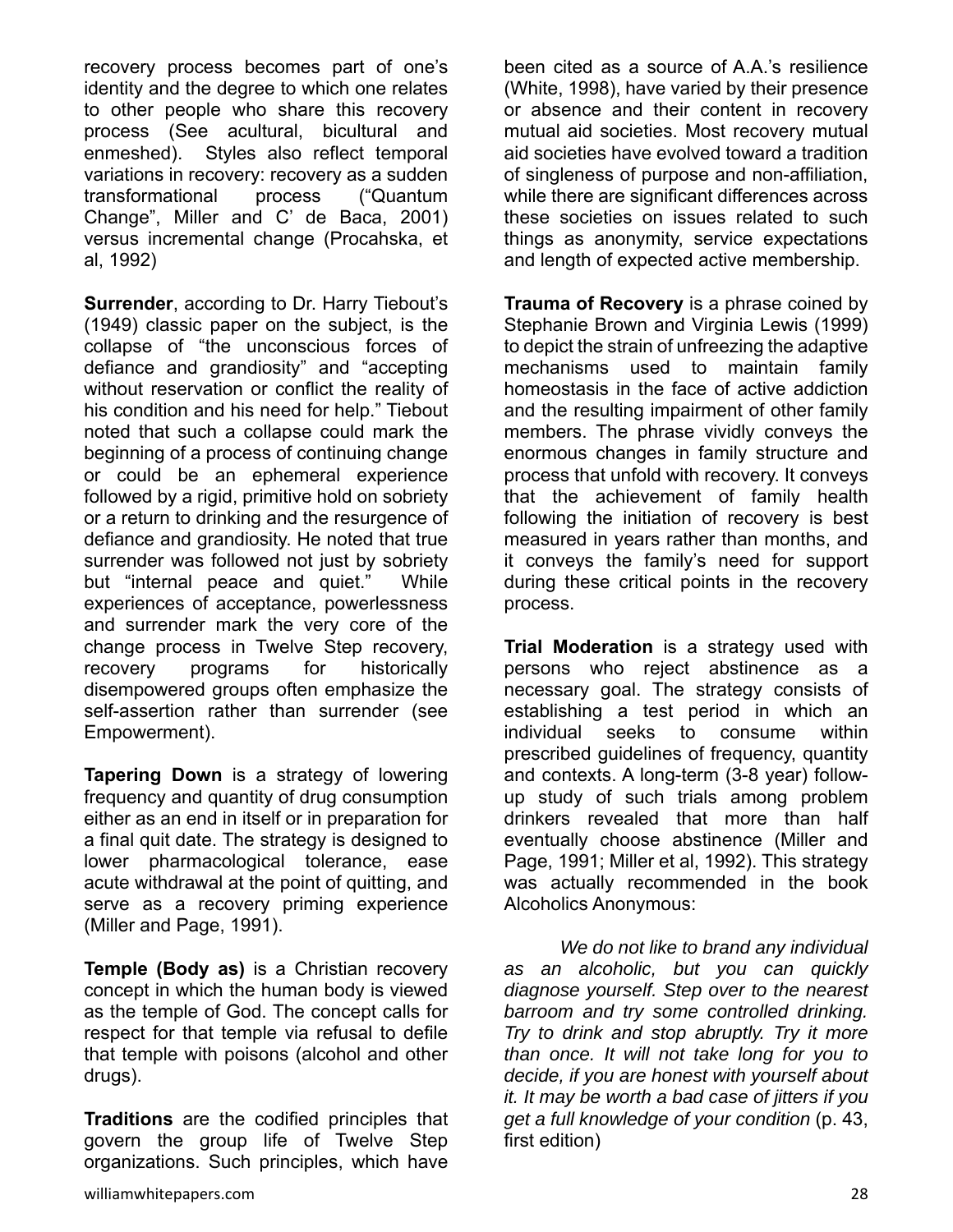**Triggering mechanisms**, in contrast to the oft-noted relapse triggers, are experiences that spark the initiation of sobriety experiments (Humphreys, et al, 1995). These may build cumulatively toward stable recovery or be unleashed in a single, conversion-like experience (See Developmental Stages of Recovery, Conversion; Initiating Factors).

**The Twelve Concepts** depict the service structure within Alcoholics Anonymous, particularly the relationships between the A.A. World Services Office, the General Service Board and Conference, and local A.A. groups.

**Twelve Principles** are the values imbedded within the Twelve Steps. There have been several efforts to briefly catalogue these values/virtues/experiences. One version is: 1) Surrender, 2) Hope, 3) Commitment, 4) Honesty, 5) Truth, 6) Willingness, 7) Humility, 8) Reflection, 9) Amendment, 10) Vigilance, 11) Attunement, and 12) Service. Another version is: 1) Honesty, 2) Hope, 3) Faith, 4) Courage, 5) Integrity, 6) Willingness, 7) Humility, 8) Brotherly Love, 9) Justice, 10) Perseverance, 11) Spiritual Awareness, and 12) Service.

**(The) Twelve Steps** are the actions taken by the early members of Alcoholics Anonymous that resulted in their continued sobriety and which were subsequently suggested as a program of recovery for other alcoholics. The Twelve Steps are reproduced in virtually all A.A. literature and have been adapted for application to a wide spectrum of human problems. .

**Twelve Traditions** (See Traditions)

**Varieties of Recovery Experience** is a term Ernest Kurtz adapted from William James writings to convey the growing diversity of recovery styles within A.A. as well as the growth in alternative (non-Twelve-Step) frameworks of addiction recovery.

**Virtual Recovery** is the achievement or maintenance of recovery through Internet support groups and with little or no participation in face-to-face support meetings.

**(Achieving) Visibility (or Voice)** is the process through which historically disempowered people become seen and heard as they take responsibility for their own recovery. Recovery thus becomes an antidote to silence and invisibility. Visibility is achieved by standing as a witness and offering testimony to one's return to life (Williams, 1992). (See story construction / story telling).

**Wellbriety** is a term coined by Don Coyhis (1999) that depicts recovery as more than just symptom suppression. The term implies the pursuit or achievement of global (physical, emotional, intellectual, relational, and spiritual) health, or "whole health." (Red Road to Wellbriety, 2002). It is analogous to what AA co-founder, Bill Wilson, described as "emotional sobriety" (Wilson, 1958)

**Witness (testify, testimony)** is the act of telling one's story as an act of service, whether the target of that story is an individual, a community or a culture.

**Wounded Healers** are people who, having survived a life-threatening and lifetransforming illness/experience, help guide others through this same illness/experience. There is a rich tradition of wounded healers that reaches far beyond the history of addiction recovery (White, 2000a, 2000,b).

**Zones (or Domains) of Recovery** are the arenas in which recovery processes unfold. These have been differentiated as zones of action and experience. The zones include physical recovery, psychological recovery, spiritual recovery, relational recovery, and lifestyle (occupational, financial, recreational) recovery (White, 1996),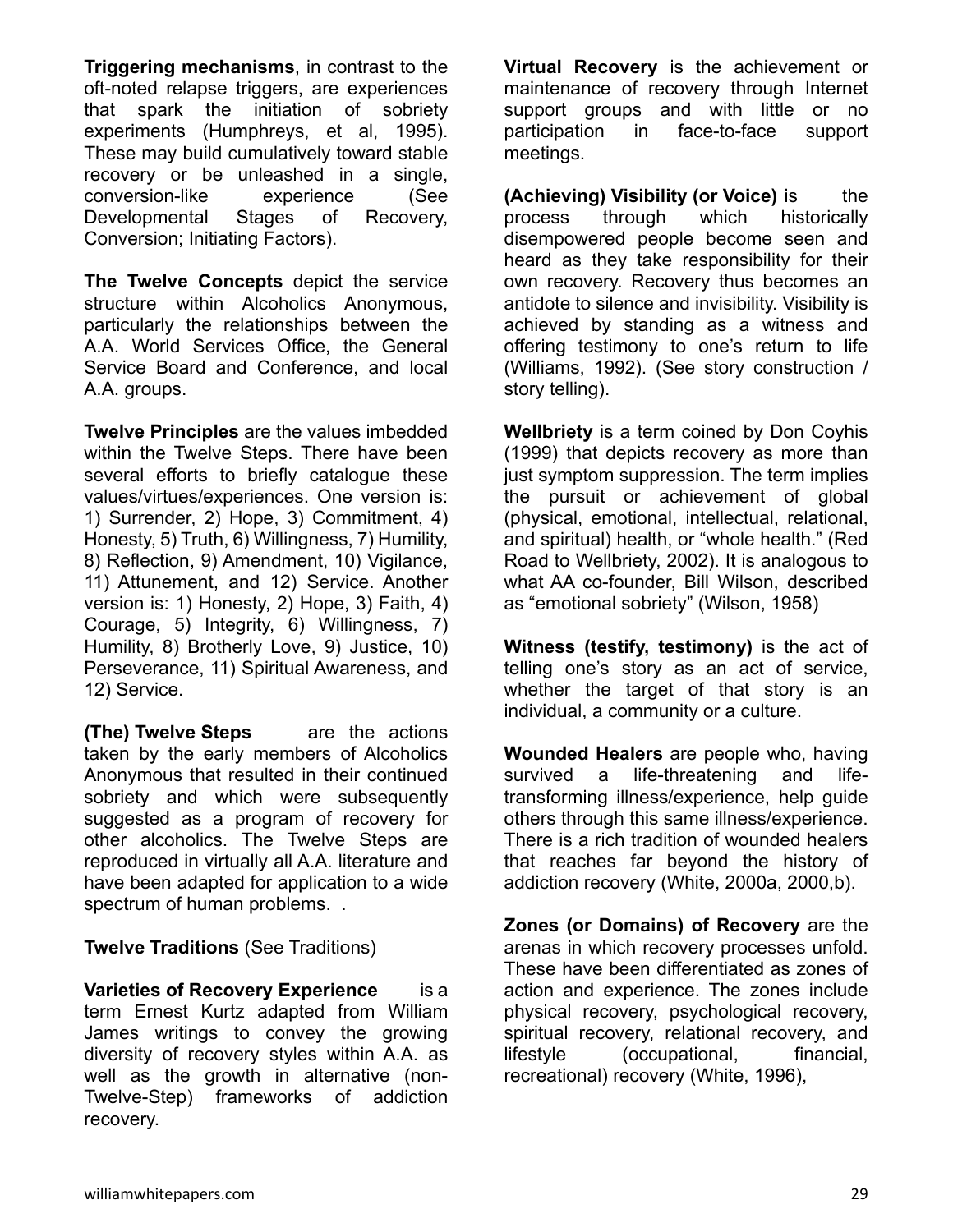## **References**

- *Alcoholics Anonymous* (1955). NY: City: Alcoholics Anonymous World Services, Inc.
- Anthony, J.C. & Helzer, J.E. (1991) Syndromes of drug abuse and dependence. In: Robins, L.N., and Regier, D.A. Eds., *Psychiatric Disorders in America: The Epidemiologic Catchment Area Study*. New York: The Free Press.
- Anthony, W.A. (2000) A Recovery-Oriented Service System: Setting Some System Level Standards. *Psychiatric Rehabilitation Journal* 24(2):159-168.
- Arthur, T.S. (1877) *Grappling with the Monster, or The Curse and the Cure of Strong Drink*. Philadelphia: Edgewood Publishing Company.
- Badri, M.B. (1976) *Islam and Alcoholism*. Takoma Pk, MD: Muslim Students' Association of the U.S. and Canada.

Baldwin, J. (1962) *The Fire Next Time*. London: Penguin.

- Biernacki, P. (1986). *Pathways from Heroin Addiction: Recovery Without Treatment.* Philadelphia: Temple University Press.
- Biernacki, P. (1990) Recovery from opiate addiction without treatment: a summary. In E. Lambert, (Ed.). *The Collection and Interpretation of Data from Hidden Populations*. Rockville, MD: NIDA Research Monograph 98, pp. 113-119.
- Blomqvist, J. (1999). Treated and untreated recovery from alcohol misuse: Environmental influences and perceived reasons for change. *Substance Use and Misuse*, 34, 1371-1406.
- Borkman, T. (1997) Is recovery planning any different from treatment

planning? *Journal of Substance Abuse Treatment* 15(1):37-42.

- Brown, S. (1985) *Treating the Alcoholic: A Developmental Model of Recovery*. New York: John Wiley & Sons.
- Brown, S. & Lewis, B. (1999). *The Alcoholic Family in Recovery: A Developmental Model*. New York: Guilford.
- Brumbaugh, A. (1994) *Transformation and Recovery*. Santa Barbara, CA: Still Point Press.

Burman, S. (1997). The challenge of sobriety: Natural recovery without treatment and self-help programs. *Journal of Substance Abuse*, 9, 41- 61.

- Chelsea, P and Chelsea, A. (1985) Honour of All: The People of Alkali Lake. (Video) British Columbia, Canada: The Alkali Lake Tribal Council.
- Cherrington, E.H. (1928) *Standard Encyclopedia of the Alcohol Problem*. Westerville, Ohio: American Issue Publishing Company.
- Christo, G. (1998) A review of reasons for using or not using drugs: commonalities between sociological and clinical perspectives. *Drugs: Education, Prevention and Policy*. 5:59-72.
- Christopher, J. (1988) *How to Stay Sober: Recovery without Religion*. Buffalo, NY: Prometheus Books.
- Christopher, J. (1989) *Unhooked: Staying Sober and Drug-free*. Buffalo, NY: Prometheus Books.
- Christopher, J. (1992) *SOS Sobriety*. Buffalo, NY: Prometheus Books.
- Coleman, J. (1978) A theory of narcotic abstinence. Paper presented at the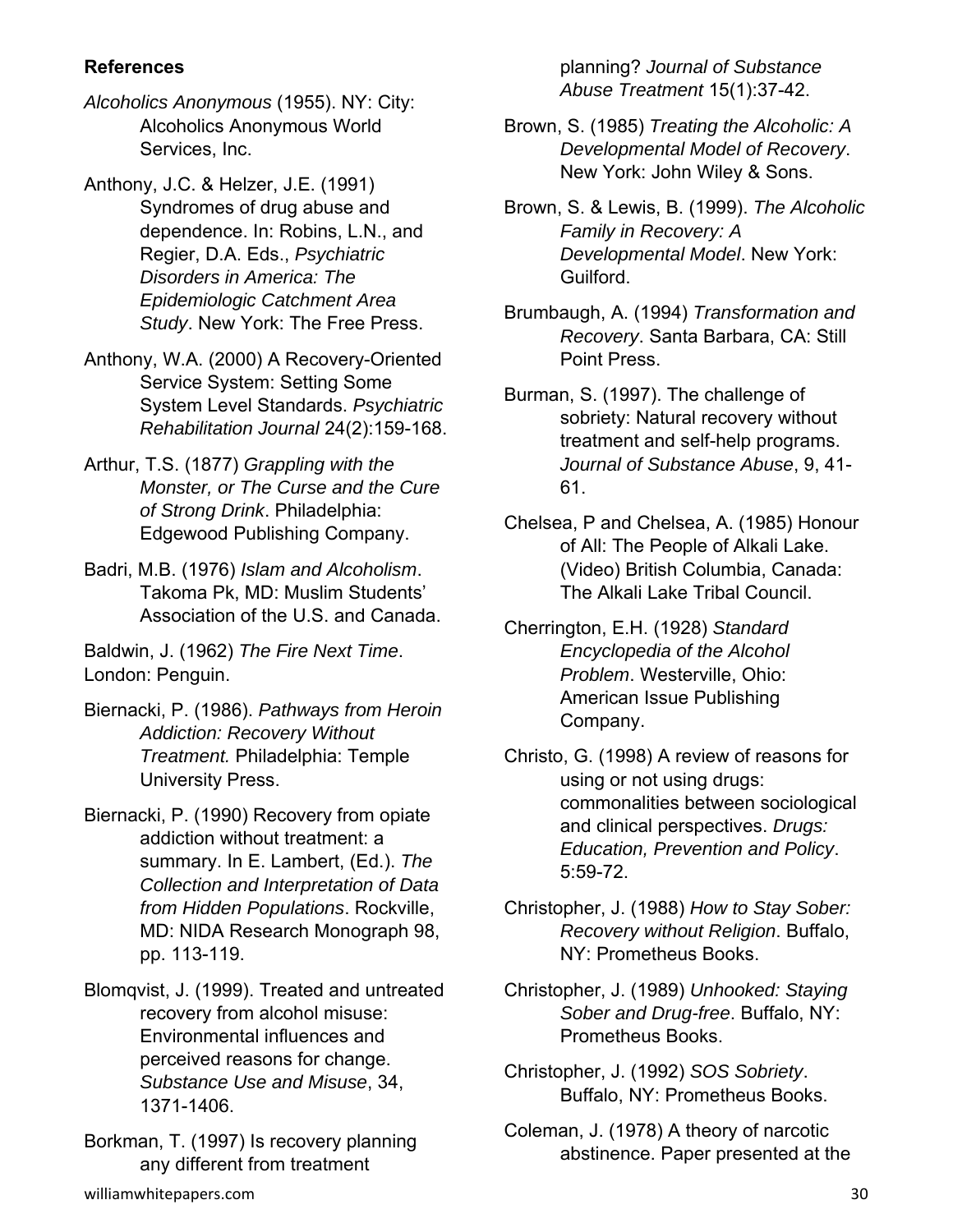1978 Conference of the Society for the Study of Social Problems, San Francisco, California.

- Cone, J. (1984*). For My People: Black Theology and the Black Church.* New York: Orbis.
- Copeland, J. (1988) A qualitative study of self-managed change in substance dependence among women. *Contemporary Drug Problems* 25:321-345.
- Corrigan, P. (2002) *Illness Self-Management*. Peoria, IL: The Behavioral Health Recovery Management project. www.bhrm.og
- Coyhis, D. (1990) Recovery from the Heart: A Journey through the Twelves Steps: A Workbook for Native Americans. Center City, Minnesota: Hazelden.
- Coyhis, D. (1999) *The Wellbriety Journey: Nine Talks by Don Coyhis*. Colorado Springs, CO: White Bison, Inc.
- Coyhis, D. & White, W. (2003) Alcohol problems in Native America: Changing paradigms and clinical practices. *Alcoholism Treatment Quarterly,* 3/4:157-165.
- Cunningham, J. A., Lin, E., Ross, H. E., & Walsh, G. W. (2000). Factors associated with untreated remissions from alcohol abuse or dependence. *Addictive Behaviors*, 25, 317-321.
- Dacus, J.A. (1877) *Battling with the Demon*. Saint Louis: Scammel and Company.
- Dawson, D.A. (1996). Correlates of pastyear status among treated and untreated persons with former alcohol dependence: United States, 1992. *Alcoholism: Clinical and Experimental Research*, 20, 771- 779.

williamwhitepapers.com 31 Deegan, P. (1988) Recovery: The lived

experience. *Psychosocial Rehabilitation Journal* 11(4):13-19.

- Deegan, P. (1996) Recovery as a journey of the heart. *Psychiatric Rehabilitation Journal* 19(3):91-97.
- De Soto, C.B., O'Donnel, W.E. & De Soto, J.L. (1989) Long-term recovery in alcoholics. *Alcoholism: Clinical and Experimental Research*, 13:693-697.
- Diamond, R. (2001) Recovery from a psychiatrist's point of view. Presentation notes, October 1.
- Dorsman, J. (1991) *How to Quit Drinking without A.A.: A Complete Self-help Guide*. Newark, DE: New Dawn Publishing Company.
- Elise, D. (1999) Recovering recovery. *Journal of Ministry in Addiction and Recovery* 6(2):11-23.
- Fillmore, K.M., Hartka, E., Johnstone, B.M., Speiglman, R. & Temple, M.T. (1988) Spontaneous Remission of Alcohol Problems: A Critical Review. Washington D.C.: Institute of Medicine.
- Fiorentine, R., & Hillhouse, M. (2000b). Self-efficacy, expectancies and abstinence acceptance: Further evidence for the Addicted-Self model of cessation of alcohol and drugdependent behavior. *American Journal of Drug and Alcohol Abuse*, 26, 497-521.
- The Free-N-One Drug and Alcohol Abuse Recovery Program. Chicago, Illinois.
- Frykholm, B. (1985) The drug career. *Journal of Drug Issues* 15:333-346.
- Gordon, A., & Zrull, M. (1991). Social networks and recovery: One year after inpatient treatment. *Journal of Substance Abuse Treatment*, 8, 143- 152.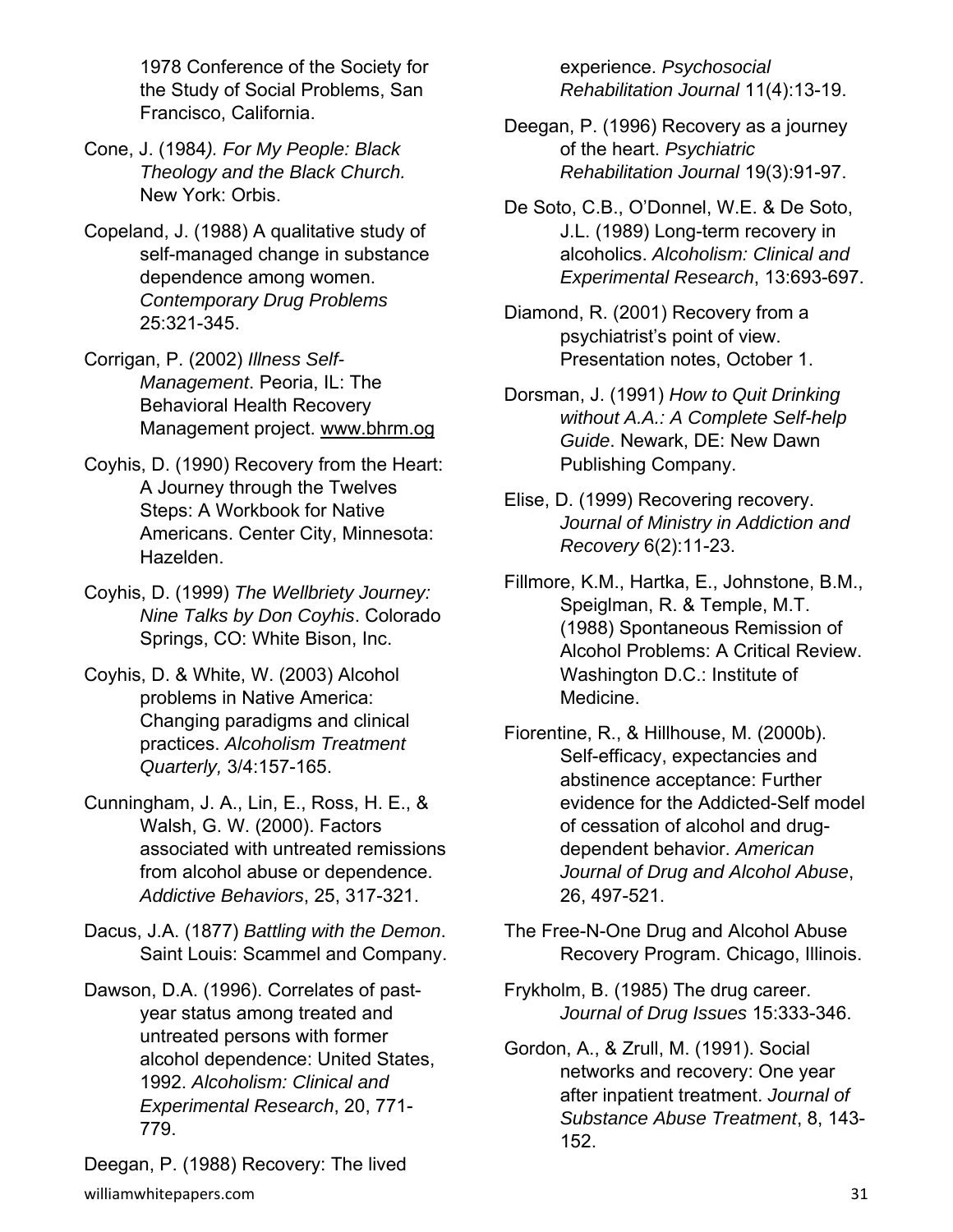- Granfield, R. & Cloud, W. (1999). *Coming Clean: Overcoming Addiction without Treatment*. New York: New York University Press.
- *A Handbook of Secular Recovery* (1999) Oakland, CA: LifeRing Press.
- Havassy, B.E., Hall, S.M.& Wasserman, D.A. (1991) Social support and relapse: Commonalities among alcoholics, opiate users, and cigarette smokers. *Addictive Behaviors* 16:235-246.
- Humphreys, K., Moos, R. H., & Finney, J. W. (1995). Two pathways out of drinking problems without professional treatment. *Addictive Behaviors*, 20, 427-441.
- Humphreys, K., Mankowski, E., Moos, R. & Finney, J. (1999) Do enhanced friendship networks and active coping mediate the effect of self-help groups on substance abuse? *Annals of Behavioral Medicine*. 21(1):54-60.
- Hser, Y., Anglin, M., Grella, C., Longshore, D. & Prendergast, M. (1997) Drug treatment careers: A conceptual framework and existing research findings. *Journal of Substance Abuse Treatment* 14(3):1-16.
- James, W. (1902). *The Varieties of Religious Experience*. NY: Penguin Books (1985 Penguin Classic Edition).
- Jason, L. Davis, M., Ferrari, J. & Bishop, P. (2001) Oxford House: A review of research and implications for substance abuse recovery and community research. *Journal of Drug Education* 31(1):1-27.
- Jin, H., Rourke, S.B., Patterson, T.L., Taylor, M.J. & Grant, I. (1998) Predictors of relapse in long-term abstinent alcoholics. *Journal of Studies on Alcohol* 59:640-646.
- Jorquez, J (1983) The retirement phase of heroin using careers. *Journal of Drug Issues* (Summer) pp 343-365.
- Kennedy, M. and Humphreys, K. (1994) Understanding worldview transformation in mutual-help groups. *Prevention in Human Services*, 11:181-198.
- King, M. P., & Tucker, N. (1998). Natural resolution of alcohol problems without treatment: Environmental contexts surrounding the initiation and maintenance of stable abstinence or moderation drinking. *Addictive Behaviors*, 23, 537-541.
- Kishline, A. (1994) *Moderate Drinking: The New Option for Problem Drinkers*. Tucson, AZ: See Sharp Press.
- Klingemann, H. (1991) The motivation for change from problem alcohol and heroin use. *Br. J. Addict.* 86: 727- 744
- Klingemann, H.K.H. (1992) Coping and maintenance strategies of spontaneous remitters from problem use of alcohol and heroin in Switzerland. *International Journal of the Addictions* 27:1359-1388.
- Kosok, A. (2001) Moderation Management: The myths and the developing program. Presented at the Harm Reduction Coalition, July 5, New York City, NY.
- Kurtz, E. (1979). *Not God: A History of Alcoholics Anonymous*. Center City, Minnesota: Hazelden.
- Kurtz, E. & Ketchum, K. (1992). *The Spirituality of Imperfection: Modern Wisdom from Classic Stories*. New York: Bantam Books.
- Kurtz, E. (1999) *The Collected Ernie Kurtz*. Wheeling, WV: The Bishop of Books.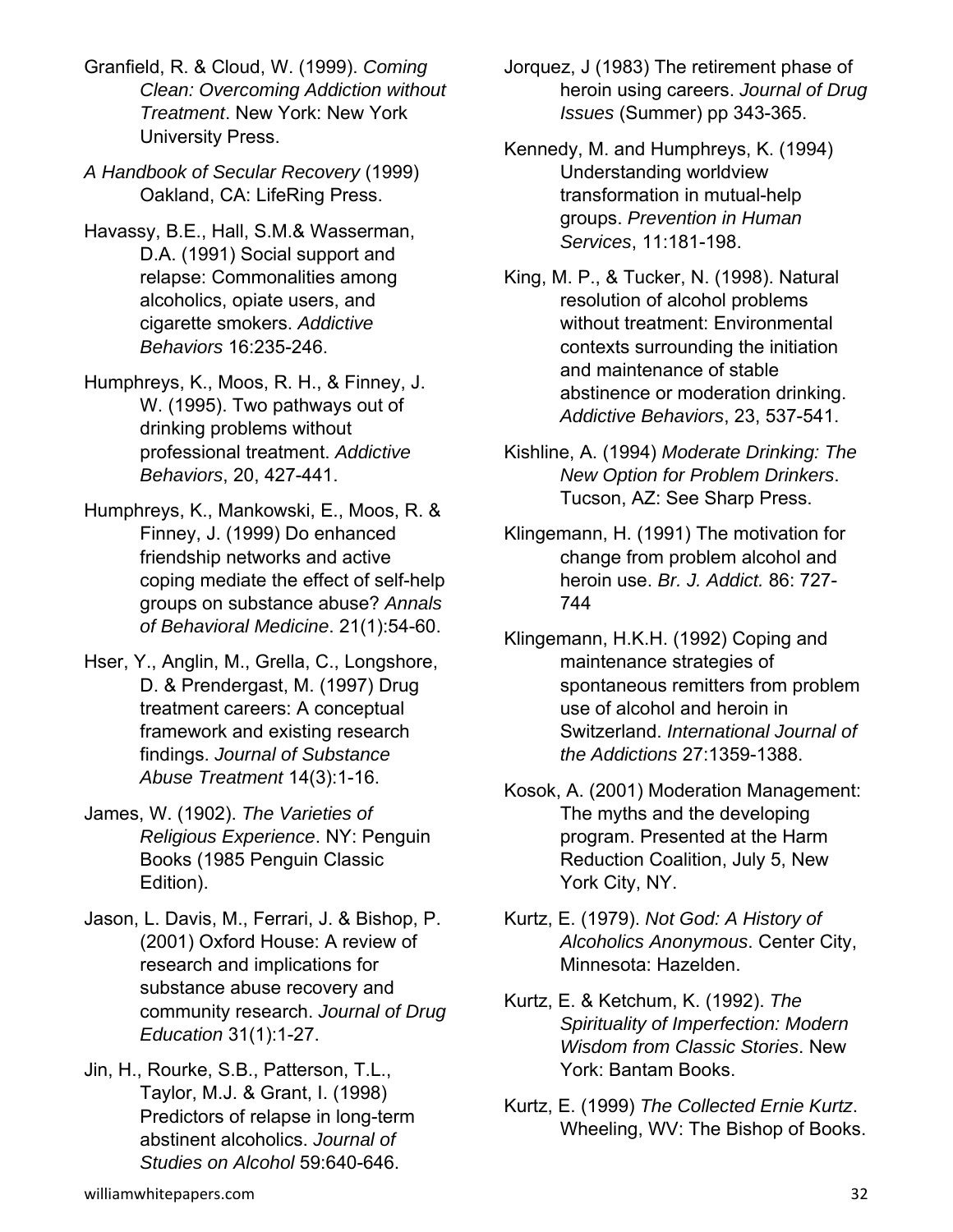- Kutz, L. (1997) Self-Help and Support Groups: A Handbook for Practitioners. Thousand Oaks, CA: Sage Publications.
- Kurtz. E. (In Press) Alcoholics Anonymous and the Disease Concept of Alcoholism. *Alcoholism Treatment Quarterly*. (Posted at www.bhrm.org).
- LaBarre, W. (1974). *The Peyote Cult* (fourth edition). NY: Schocken Books.
- Larimer, M. E. & Kilmer, J. R. (2000). Natural history. In G. Zernig, A. Saria, M. Kurz, & S. S. O'Malley, *Handbook of Alcoholism*. Boca Raton, FL: CRC Press.
- Larsen, E. (1985) *Stage II Recovery: Life Beyond Addiction*. New York: HarperCollins Publishers.
- Laudet, A. B., & Savage, R. (2001, submitted). Pathways to long-term recovery: A preliminary investigation. *The American Journal of Drug and Alcohol Abuse*.
- McIntosh, J. & McKeganey, N. (2002) *Beating the Dragon: The Recovery from Dependent Drug Use*. Prentice Hall: Harlow, England.
- McMurran, M. (1994) *The Psychology of Addiction*. Washington, D.C.: Taylor and Francis.
- Malcolm X (with Haley, A) (1964) *The Autobiography of Malcolm X*. New York: Grove Press, Inc.
- Margolis, R., Kilpatrick, A., & Mooney, B. (2000). A retrospective look at longterm adolescent recovery: Clinicians talk to researchers. *Journal of Psychoactive Drugs*, 32, 117-125.
- Miller, W. & Page, A. (1991) Warm turkey: Other routes to abstinence. *Journal of Substance Abuse Treatment*. 8:227-222.
- Miller, W., Leckman, A., Delaney, H. & Tinkcom, M. (1992) Long-term follow-up of behavioral self-control training. *Journal of Studies on Alcohol* 53(3):249-261.
- Miller, W. & Kurtz, E. (1994). Models of alcoholism used in treatment: Contrasting AA and other perspectives with which it is often confused. *Journal of Studies on Alcohol*, March, 1994, pp.159-166.
- Miller, W, & Rollnick, S. (1991) *Motivational Interviewing*. New York: Guilford Press.
- Miller, W. & C' de Baca, J. (2001) *Quantum Change: When Epiphanies and Sudden Insights Transform Ordinary Lives*. New York: Guilford Press.
- Moos, R.H., Tse, E.C., & Moss, B. (1979). Family characteristics and the outcome of treatment for alcoholism. *Journal of Studies on Alcohol,* 40, 78-80
- Nathan, P. & Skinstad, A. (1987) Outcomes of treatment for alcohol problems: Current methods, problems and results. *Journal of Consulting and Clinical Psychology*. 55:332-340.
- The Nature of Recovery (Task Force Statement) (2002) Santa Barbara, CA: Community Recovery Network. (http://www.communityrecovery.org)
- Parton, J. (1868). Inebriate Asylums, and A Visit to One. *The Atlantic Monthly,* 22:385-404. (October).
- Picucci, M. (2002) "An Interview with Dr. Michael Picucci" and "Terms and Definitions" (http://www.stagedrecovery.com)
- Prochaska, J., DiClimente, C. and Norcross, J. (1992) In search of how people change. *American Psychologist,* 47:1102-1114.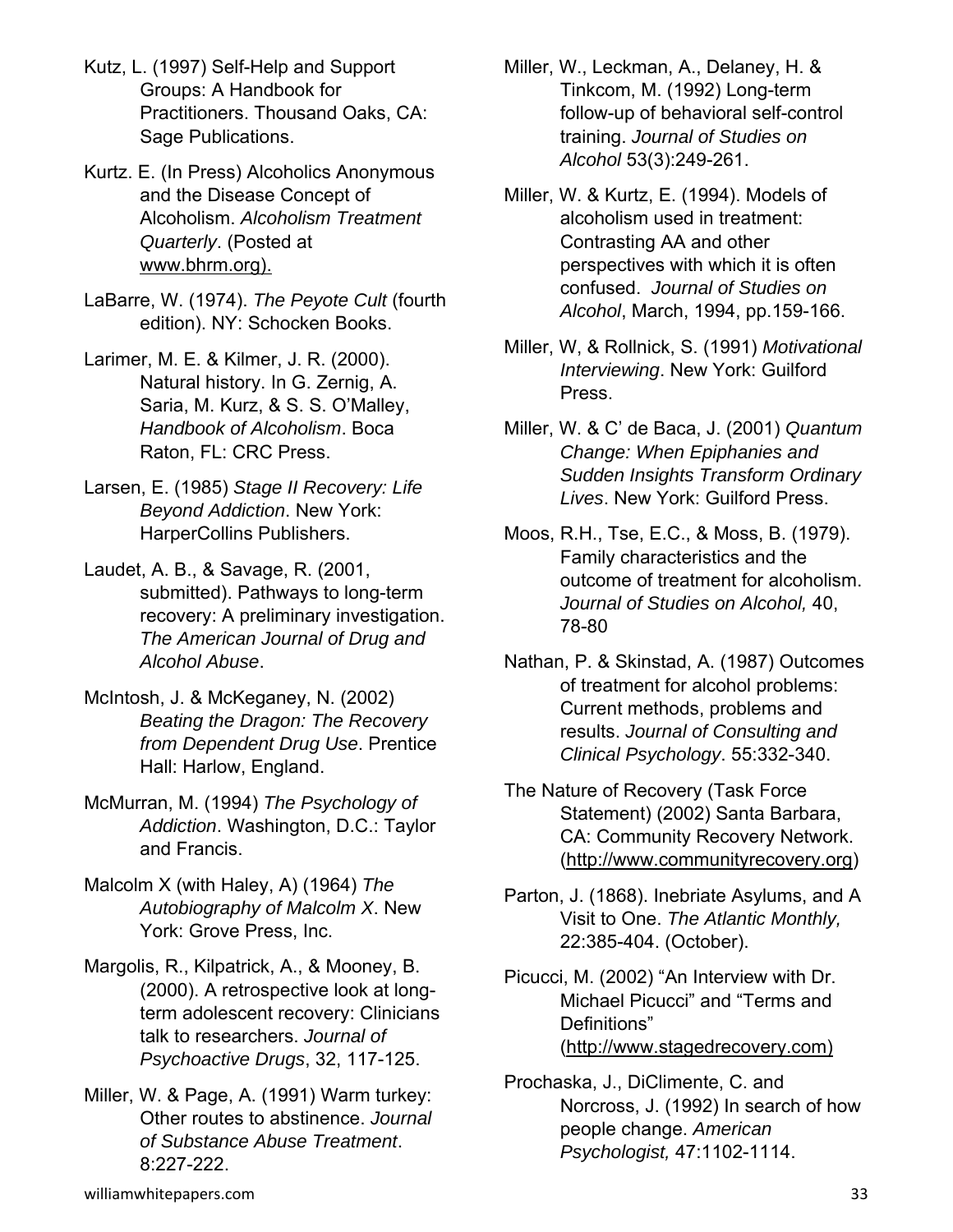- *The Red Road to Wellbriety* (2002) Colorado Springs, CO: White Bison, Inc.
- Ross, H. E., Lin, E., & Cunningham, J. (1999). Mental health service use: A comparison of treated and untreated individuals with substance use disorders in Ontario. *Canadian Journal of Psychiatry*, 44: 570-577.
- Rush, B. (1784) *An Inquiry into the Effect of Ardent Spirits upon the Human Body and Mind, with an Account of the Means of Preventing and of the Remedies for Curing Them* 8th rev. ed. (1814). Brookfield: E. Merriam & Co. (Reprinted in Grob, G. Ed. *Nineteenth-Century Medical Attitudes Toward Alcoholic Addiction* NY: Arno Press, 1981) Also in *Quarterly Journal of Studies on Alcohol*, 1943 4:321-341.
- Schasre, R. (1966) Cessation patterns among neophyte heroin users. *The International Journal of the Addictions* 1(2):23-32.
- Shaffer, H.J. & Jones, S.B. (1989) *Quitting Cocaine: The Struggle against Impulse*. Lexington, MA: Lexington Books.
- Silkworth, W. (1937). Reclamation of the alcoholic. *Medical Record*, April 21, pp. 321-324.
- Simonelli, R. (2002). The Wisdom to Live the Difference: A Different View of Addictions. Unpublished manuscript.
- Slotkin, J.S. (1956) *The Peyote Religion: A Study of Indian-White Relations*. New York: Octagon Books.
- Sobell, L. C., Sobell, M. C., Toneatto, T., & Leo, G. I. (1993). What triggers the resolution of alcohol problems without treatment? *Alcoholism: Clinical and Experimental Research*, 17, 217-224.
- Sobell, L. C., Ellingstad, T., & Sobell, M. B. (2000). Natural recovery from alcohol and drug problems: Methodological review of the research with suggestions for future directions. *Addiction*, 95, 749-764.
- Stall, R. & Biernacki, P. (1986). Spontaneous remission from the problematic use of substances: An inductive model derived from a comparative analysis of the alcohol, opiate, tobacco, and food/obesity literatures. *International Journal of the Addictions*, 21(1):1-23.
- Tabor, M. (1970) *Capitalism Plus Dope Equals Genocide*. Black Panther Party, U.S.A.
- Taylor, V. (1987) The triumph of the Alkali Lake Indian band. *Alcohol Health and Research World* Fall, 57.
- Tessina, T. (1991) *The Real Thirteenth Step: Discovering Confidence, Selfreliance and Autonomy beyond the 12-Step Programs*. Los Angeles, CA: Jeremy P. Tarcher, Inc.
- Tiebout, H. (1949) The act of surrender in the therapeutic process with special reference to alcoholism. *Quarterly Journal of Studies on Alcohol* 10:48- 58.

Trimpey, J. (1989) *The Small Book*. New York: Delacorte Press.

- Tuchfeld, B. S. (1981). Spontaneous remission in alcoholics: Empirical observations and theoretical implications. *Journal of Studies on Alcohol*, 42, 626-641.
- Tucker, J.A., Vuchinich, R.E., & Gladsjo, J.A. (1994). Environmental events surrounding natural recovery from alcohol-related problems. *Journal of Studies on Alcohol*, 55: 401-411.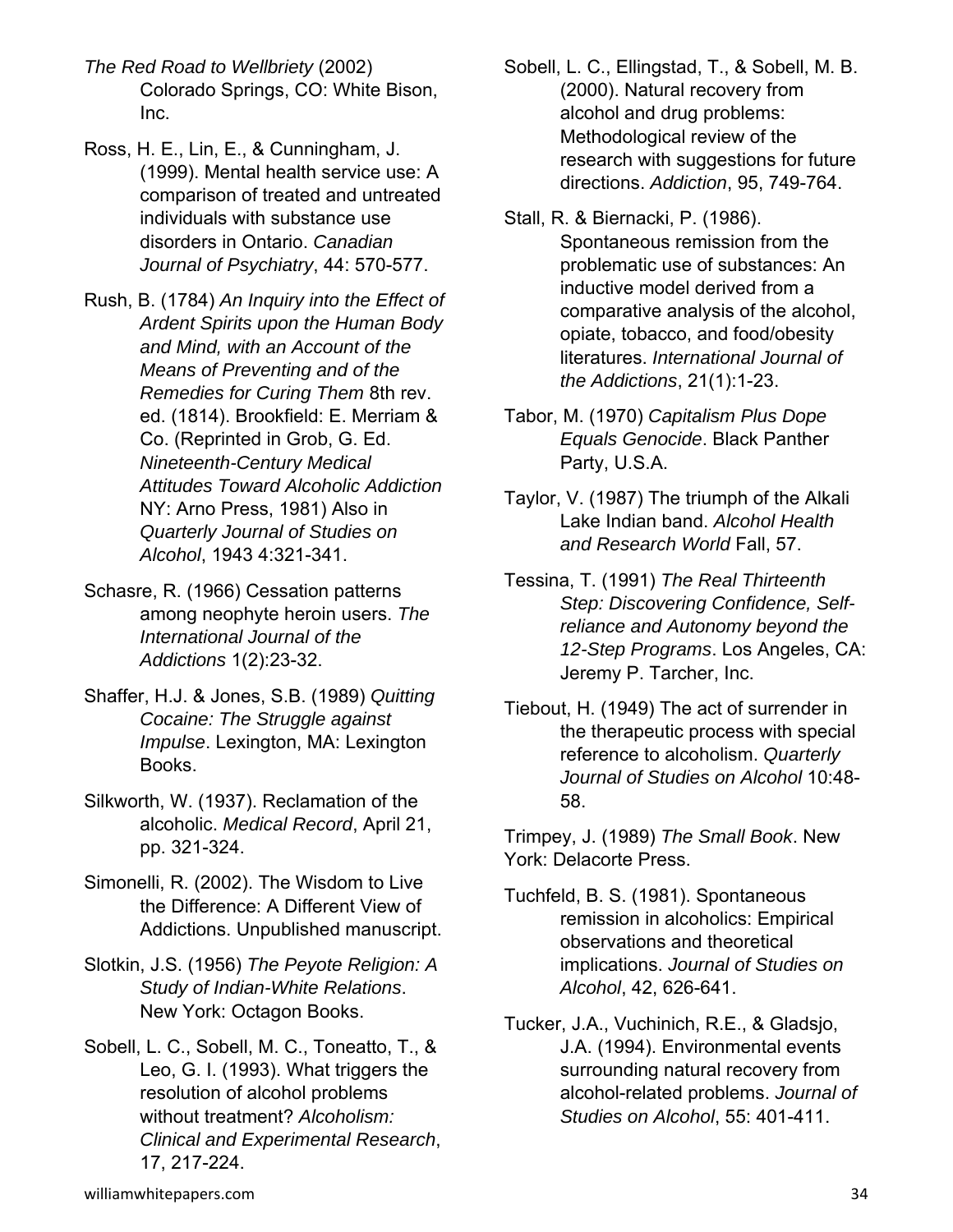- Vaillant, G. (1966). A twelve-year follow-up of New York narcotic addicts: IV. Some characteristics and determinants of abstinence. *American Journal of Psychiatry*, 123(5):573-584.
- Valliant, G. (1983). The Natural History of Alcoholism: Causes, Patterns, and Paths to Recovery Cambridge, Massachusetts: Harvard University Press.
- Vaillant, G.E. (1996) A long-term follow-up of male alcohol abuse. Archives of General Psychiatry 53:243-249.
- Wallace, J. (1974). *Tactical and Strategic Use of the Preferred Defense Structure of the Recovering Alcoholic*. NY: National Council on Alcoholism, Inc.
- Waldorf, D. (1983) Natural recovery from opiate addiction: Some socialpsychological processes of untreated recovery. *Journal of Drug Issues* 13:237-80.
- White, W. (1992) Spirituality: its language and boundaries. In: Woll, P. *Spirituality and Prevention*. Springfield, IL: Illinois Prevention Resource Center.
- White, W. & Chaney, R. (1993) *Metaphors of Transformation: Feminine and Masculine*. Bloomington, IL: Chestnut Health Systems.
- White, W. (1996) *Pathways from the Culture of Addiction to the Culture of Recovery*. Center City, MN: Hazelden.
- White, W. (1998). *Slaying the Dragon: The History of Addiction Treatment and Recovery in America*. Bloomington, IL: Chestnut Health Systems.
- White, W. (2000a) The history of recovered people as wounded healers: I. From

Native America to the rise of the modern alcoholism movement. *Alcoholism Treatment Quarterly*. 18(1)1-23.

- White, W. (2000b) The history of recovered people as wounded healers: II. The era of professionalization and specialization. *Alcoholism Treatment Quarterly. 18(2):1-25.*
- White, W. (2000c) Toward a new recovery movement: Historical reflections on recovery, treatment and advocacy. Presented at Recovery Community Support Program (RCSP) Conference, April 3-5, 2000. Posted at *www.defeataddiction.org* and www.recoveryadvocacy.org
- White, W. (2001a) The new recovery advocacy movement: A Call to Service. *Counselor* 2(6):64-67.
- White, W. (2001b) The rhetoric of recovery advocacy. Posted at www.defeataddiction.org
- White, W. (2001a) Pre-AA alcoholic mutual aid societies. *Alcoholism Treatment Quarterly* 19(1):1-21.
- White, W. (2002a) The treatment renewal movement. *Counselor* 3(1):59-61.
- White, W. (2002b) A lost vision: Addiction counseling as community organization. *Alcoholism Treatment Quarterly* 19(4):1-32.
- White, W. (2004) The lessons of language: Historical perspectives on the rhetoric of addiction. In Tracy, S and Acker, S. Eds. *Altering American Consciousness: Essays on the History of Alcohol and Drug Use in the United States, 1800-1997*. Amherst: University of Massachusetts Press, pp. 33-60. .
- White, W. & Coyhis, D. (2002). Addiction and recovery in Native America: Lost